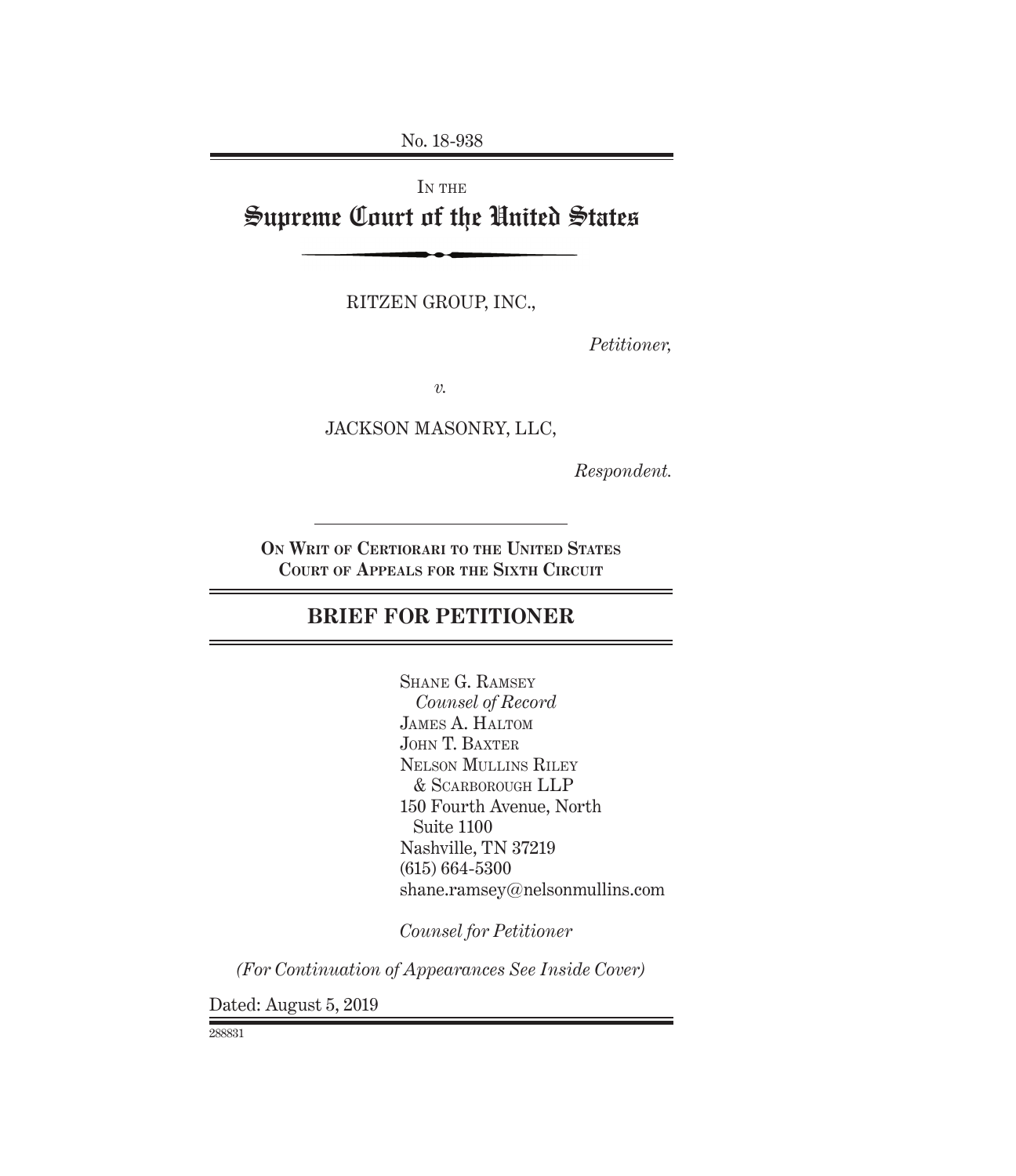James K. Lehman A. MATTISON BOGAN WILLIAM C. WOOD, JR. Nelson Mullins Riley & Scarborough LLP Meridian 1320 Main Street, 17th Floor Columbia, SC 29201 (803) 799-2000

G. ERIC BRUNSTAD, JR. Dechert, LLP 90 State House Square Hartford, CT 06103 (860) 524-3999

*Counsel for Petitioner*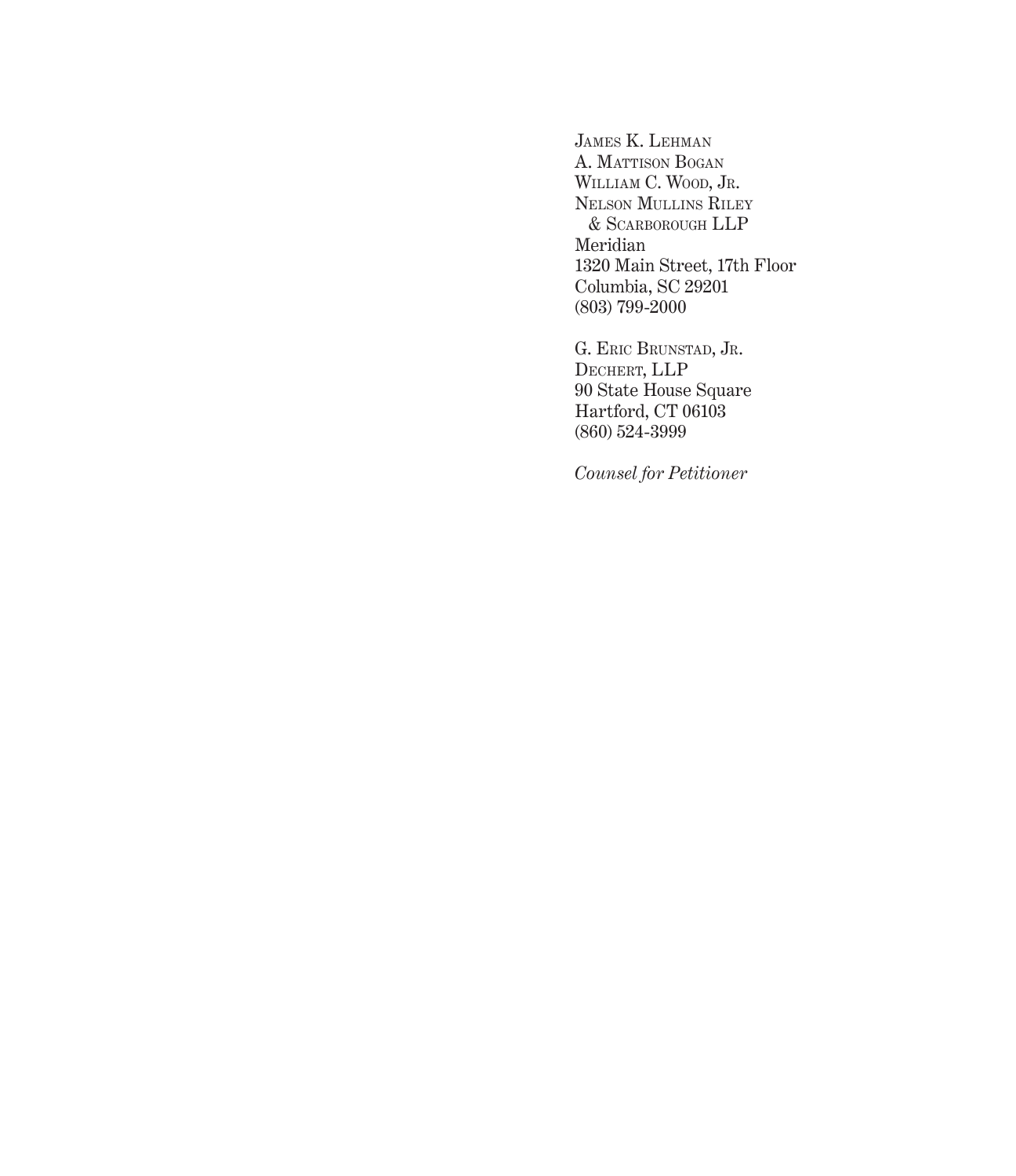## **QUESTION PRESENTED**

Whether an order denying a motion for relief from the automatic stay is a final order under 28 U.S.C. § 158(a)(1).

*i*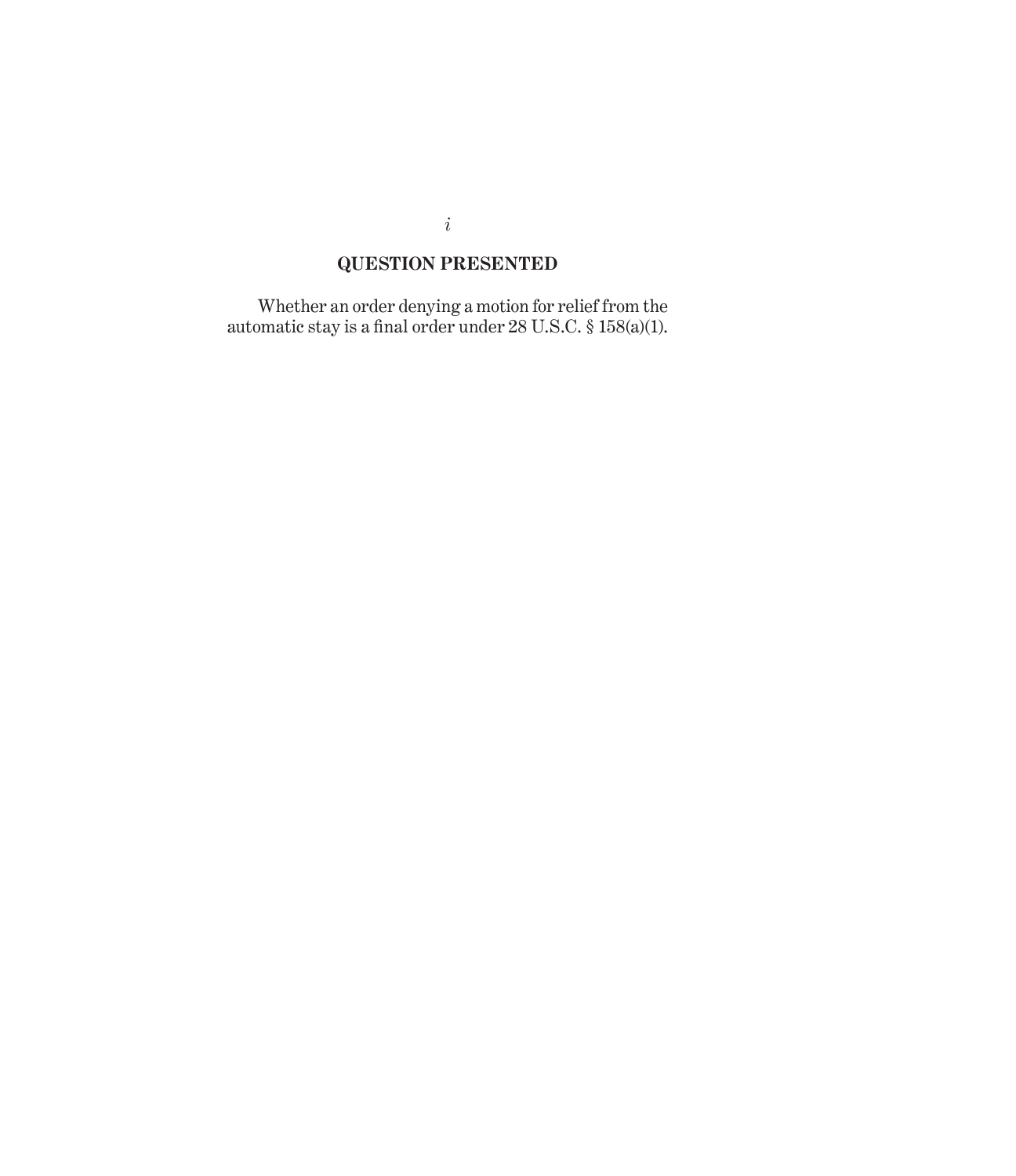### **CORPORATE DISCLOSURE STATEMENT**

Petitioner Ritzen Group, Inc., has no parent corporation, and no publicly held company owns 10% or more interest in the company.

Upon information and belief, Respondent Jackson Masonry, LLC, is a limited liability company, has no parent corporation, and no publicly held company owns 10% or more interest in the company.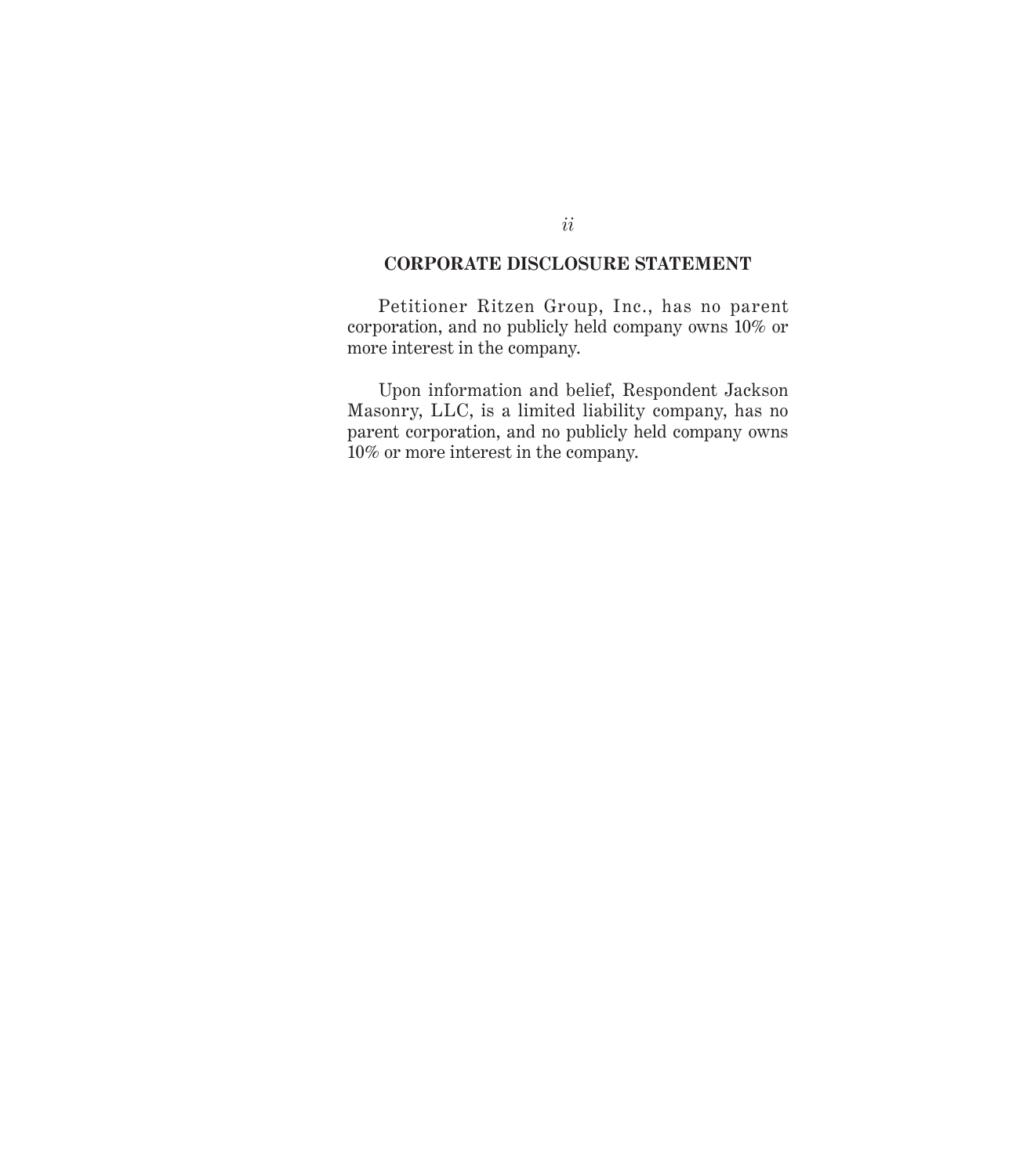### **TABLE OF CONTENTS**

| Page                                                                    |
|-------------------------------------------------------------------------|
| QUESTION PRESENTED                                                      |
| CORPORATE DISCLOSURE STATEMENT  ii                                      |
|                                                                         |
| TABLE OF CITED AUTHORITIES vi                                           |
| OPINIONS BELOW1                                                         |
|                                                                         |
| STATUTES INVOLVED 1                                                     |
| PRELIMINARY STATEMENT 1                                                 |
|                                                                         |
| L.<br>This Court's Precedent on the Bankruptcy<br>Finality Requirement9 |
| II. Statutory Provisions Addressing Finality                            |
| III. Background and Proceedings Below13                                 |
| SUMMARY OF THE ARGUMENT20                                               |
|                                                                         |

*iii*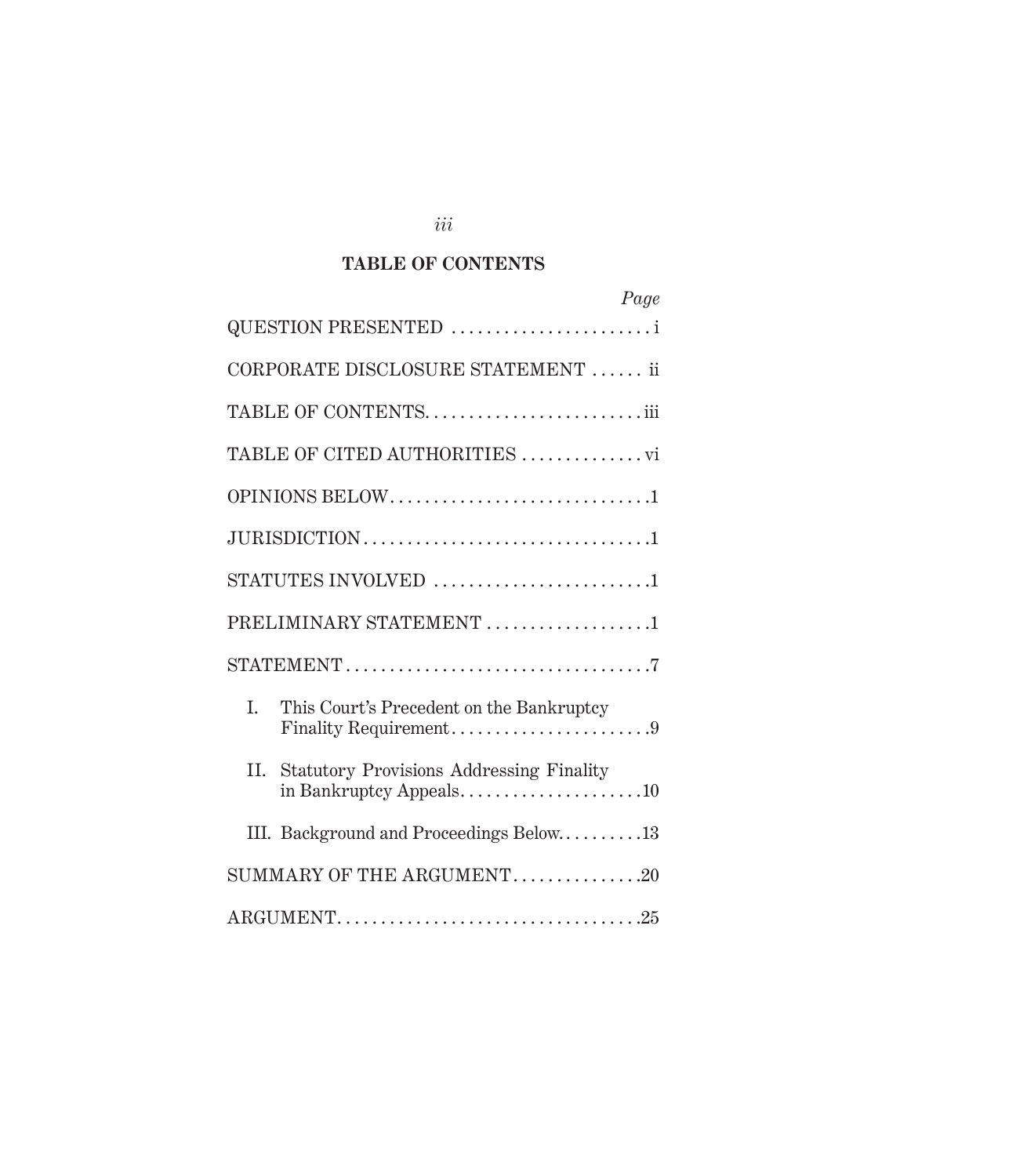# *Table of Contents*

| I. |    | An Order Denying Stay Relief to<br>Litigate A Claim in State Court Is an<br>Interlocutory Order That Is Not Subject to<br>Immediate Appellate Review 25                                                                                                          |
|----|----|------------------------------------------------------------------------------------------------------------------------------------------------------------------------------------------------------------------------------------------------------------------|
|    | А. | Under the Standard Adopted in<br>Bullard, an Order Denying Stay Relief<br>to Litigate a Claim in State Court Is<br>Interlocutory, Not Final27                                                                                                                    |
|    | В. | The History of Section 158 Demonstrates<br>That Congress Did Not Intend Orders<br>Denying Stay Relief That Determine<br>Where the Parties Would Litigate Their<br>Dispute To Be Final and Immediately<br>Appealable $\dots\dots\dots\dots\dots\dots\dots\dots35$ |
|    | C. | Analogous Orders Denying Motions<br>Involving Litigation Over Where<br>To Litigate Are Not Typically                                                                                                                                                             |
|    |    | II. Even If Some Orders Denying Stay Relief<br>Could Be Immediately Appealable, Denial of<br>a Stay-Relief Motion Premised on Bad Faith                                                                                                                          |
|    |    | III. The Sixth Circuit's Ruling Violates the<br>Policy Against Piecemeal Appeals and,<br>If Uncorrected, Will Improperly Expand<br>the Types of Proceedings Subject to<br>Immediate Appeal48                                                                     |

*iv*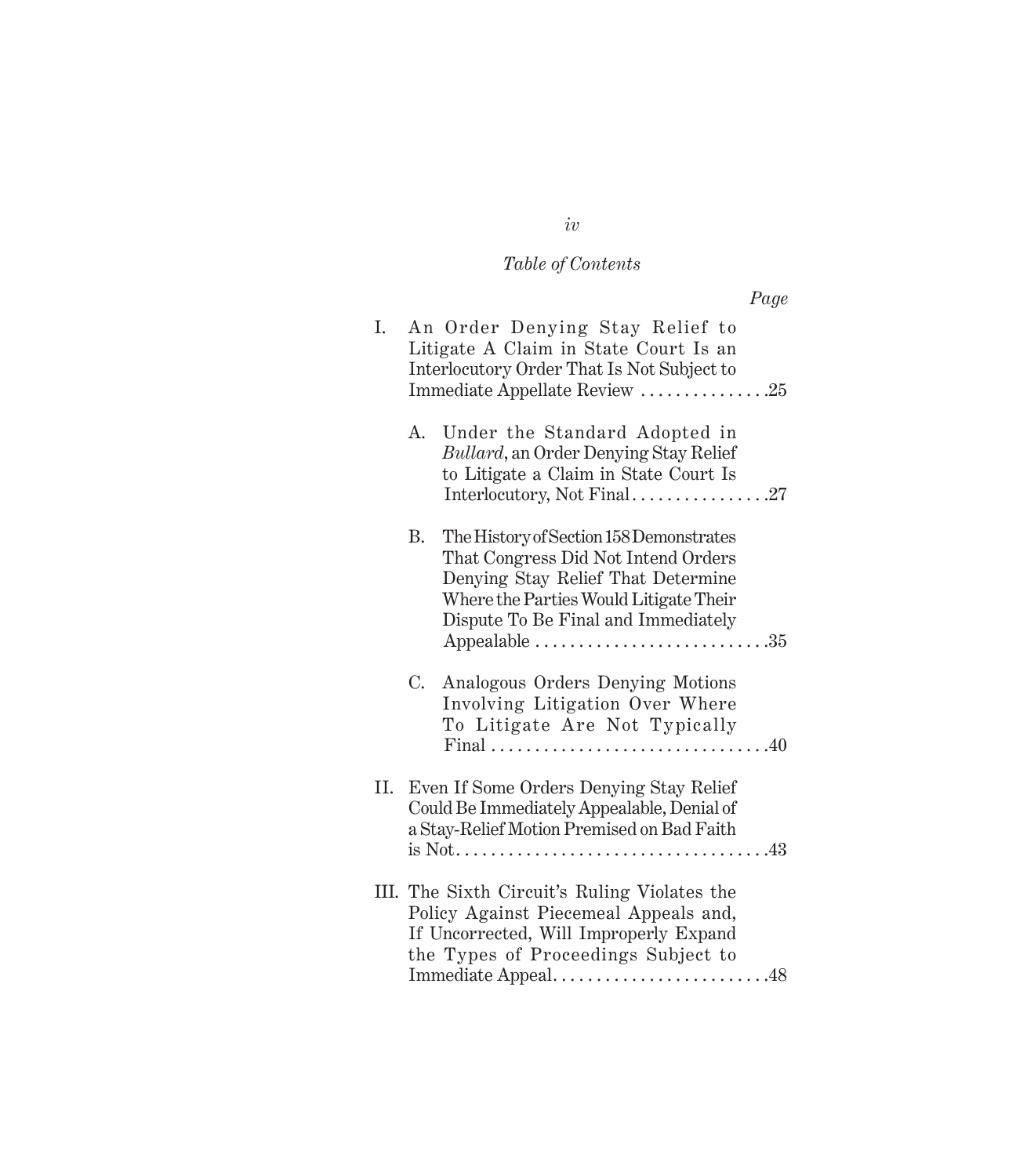*v*

# *Table of Contents*

|                                                                                       | Page |
|---------------------------------------------------------------------------------------|------|
| CONCLUSION $\ldots \ldots \ldots \ldots \ldots \ldots \ldots \ldots \ldots \ldots 52$ |      |
|                                                                                       |      |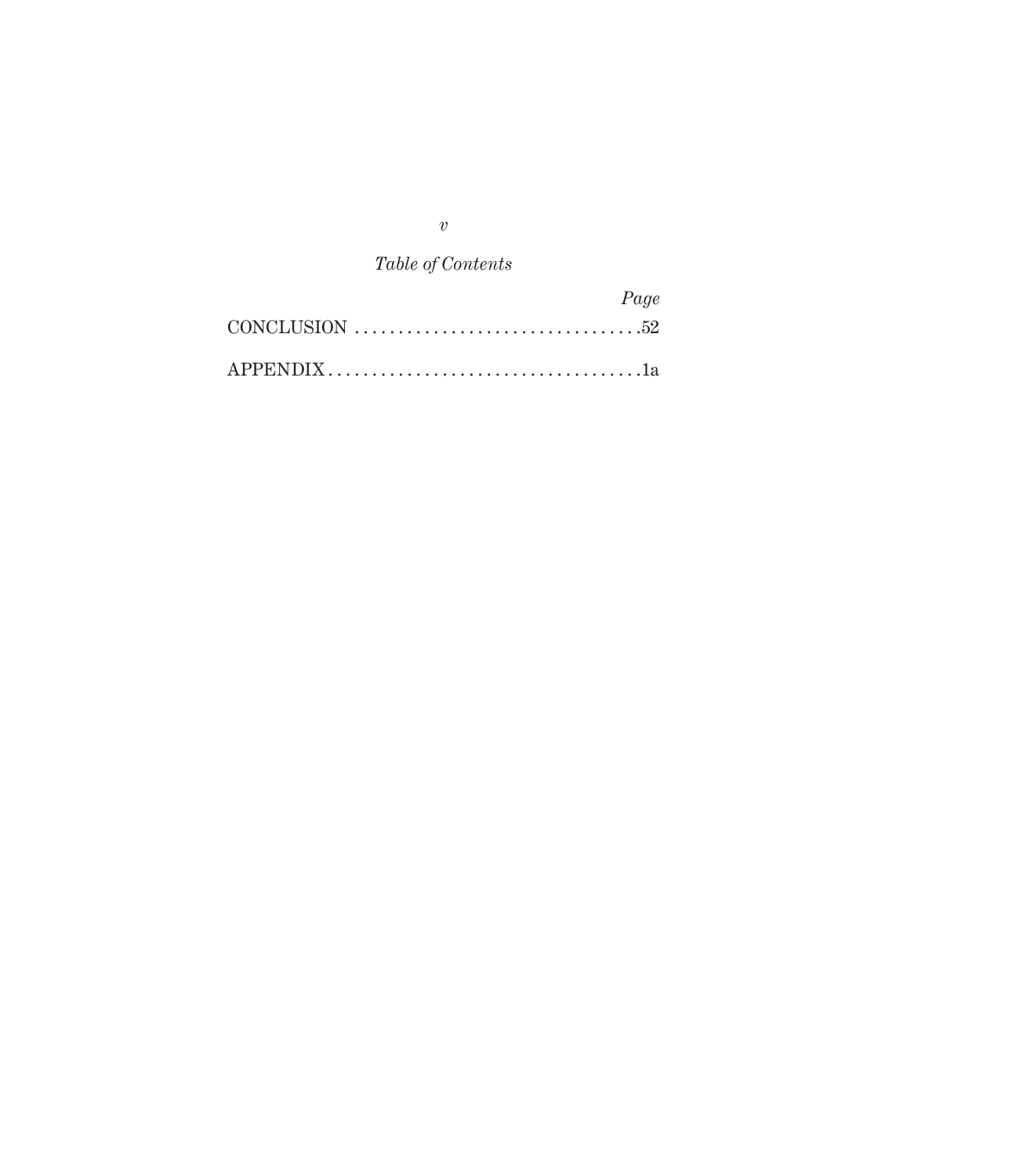## **TABLE OF CITED AUTHORITIES**

*Page*

## **CASES**

| Albany Partners, Ltd. v. Westbrook       |
|------------------------------------------|
| (In re Albany Partners, Ltd.),           |
| 749 F.2d 670 (11th Cir. 1984)44          |
|                                          |
| Andrews v. United States,                |
|                                          |
|                                          |
| Balt. Contractors v. Bodinger,           |
| 348 U.S. 176 (1955), overruled on other  |
| grounds by Gulfstream Aerospace Corp. v. |
| Mayacamas Corp., 485 U.S. 271 (1988) 48  |
|                                          |
| Barben v. Donovan (In re Donovan),       |
| 532 F.3d 1134 (11th Cir. 2008) 24, 46    |
| Beightol v. UBS Painewebber Inc.,        |
|                                          |
|                                          |
| Bullard v. Blue Hills Bank,              |
|                                          |
|                                          |
| Cadle Co. v. Moore (In re Moore),        |
|                                          |
|                                          |
| Caldwell-Baker Co. v. Parsons,           |
|                                          |
|                                          |
| Caterpillar Inc. v. Lewis,               |
|                                          |

*vi*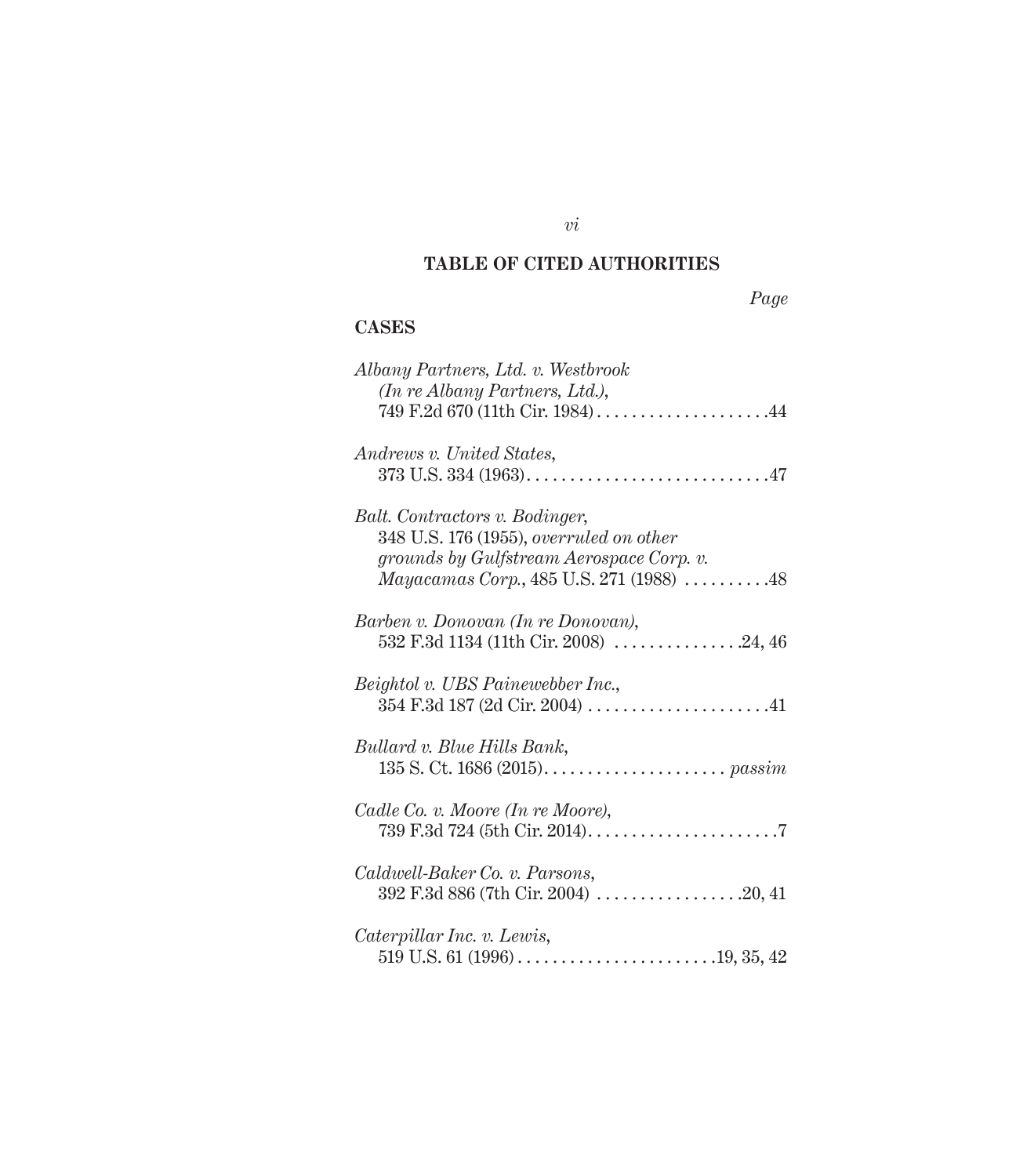| Page                                                                                                                                            |
|-------------------------------------------------------------------------------------------------------------------------------------------------|
| $Chi, R.I. \& P.R. Co. v. Stude,$                                                                                                               |
| City & Cty. of S.F. v. Muller,<br>2 Cal. Rptr 383 (Cal. Dist. Ct. App. 1960) 47                                                                 |
| Cohen v. Beneficial Indus. Loan Corp.,                                                                                                          |
| Cohen v. de la Cruz,                                                                                                                            |
| Congress Fin. Corp. v. Shepard Clothing Co., Inc.<br>$(In \, re \, Shepard \, Clothing \, Co., \, Inc.),$                                       |
| Connecticut National Bank v. Germain,                                                                                                           |
| Dalton v. United States (In re Dalton),                                                                                                         |
| Di Pierro v. Taddeo (In re Taddeo),                                                                                                             |
| Digital Equip. Corp. v. Desktop Direct, Inc.,                                                                                                   |
| Farber v. 405 N. Bedford Dr. Corp.<br>$(In \rightharpoondown 405 N. \text{Bedford Dr. Corp.}),$<br>778 F.2d 1374 (9th Cir. 1985). $\ldots$ . 46 |

*vii*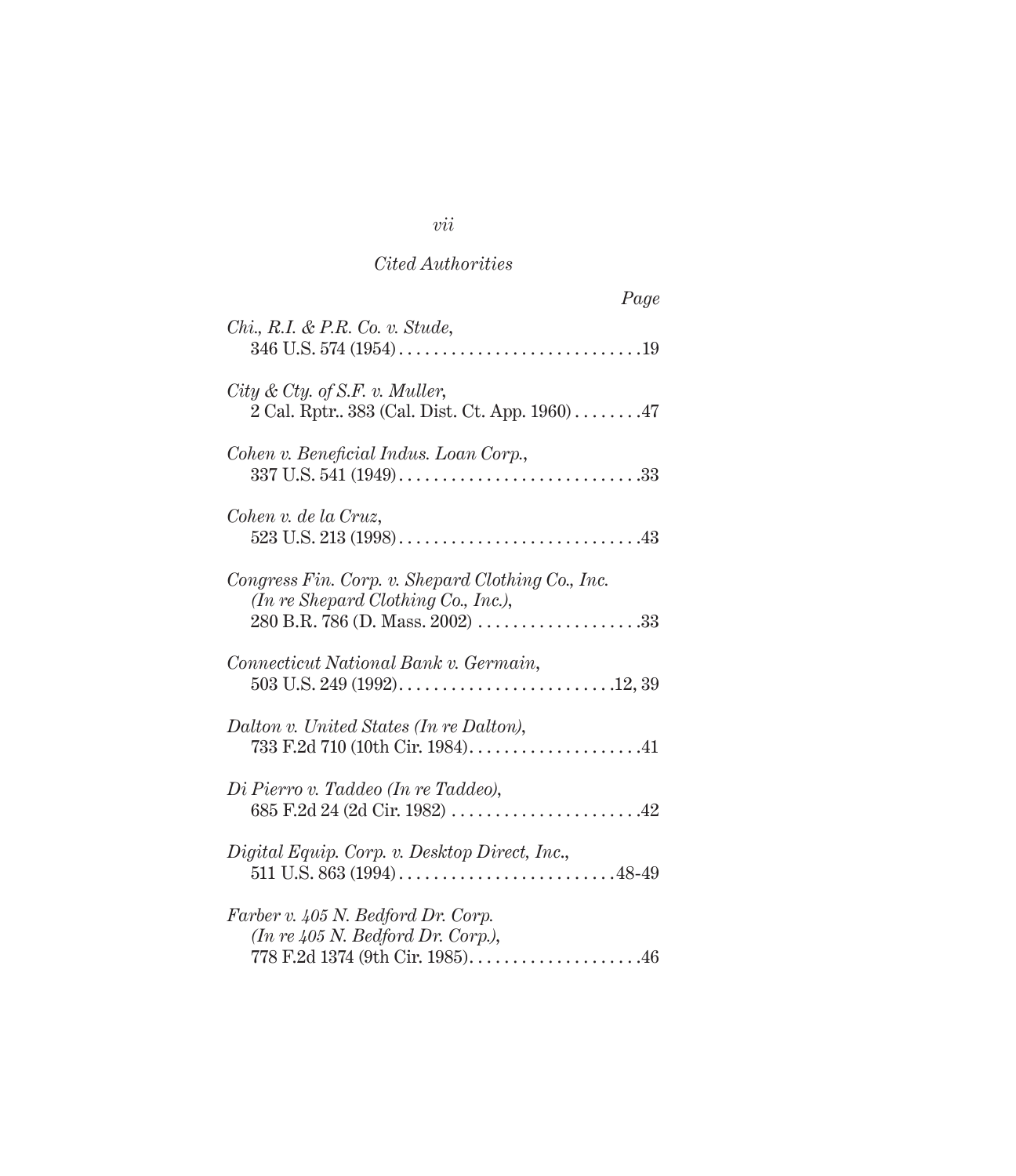## *viii*

## *Cited Authorities*

| Page                                                                                           |
|------------------------------------------------------------------------------------------------|
| <i>Firestone Tire &amp; Rubber Co. v. Risjord,</i>                                             |
| Fleet Mortg. Corp. v. Lynts,                                                                   |
| Fruehauf Corp. v. Jartran, Inc.<br>$(In$ re Jartran, Inc.),<br>886 F.2d 859 (7th Cir. 1989) 46 |
| <i>Furness v. Lilienfield,</i><br>$35$ B.R. 1006 (D. Md. 1983) 44                              |
| Gillespie v. U.S. Steel Corp.,                                                                 |
| Gogolin & Stetler v. Karn's Auto Imports, Inc.,                                                |
| Green v. DeGiacomo (In re Inofin Inc.),<br>466 B.R. 170 (B.A.P. 1st Cir. 2012) 32, 33          |
| Hall v. Hall,<br>584 U.S. , 138 S. Ct. 1118 $(2018)$ 36                                        |
| Harlem-Irving Realty, Inc. v. Wieboldt Stores, Inc.<br>$(In$ re Wieboldt Stores, Inc.),        |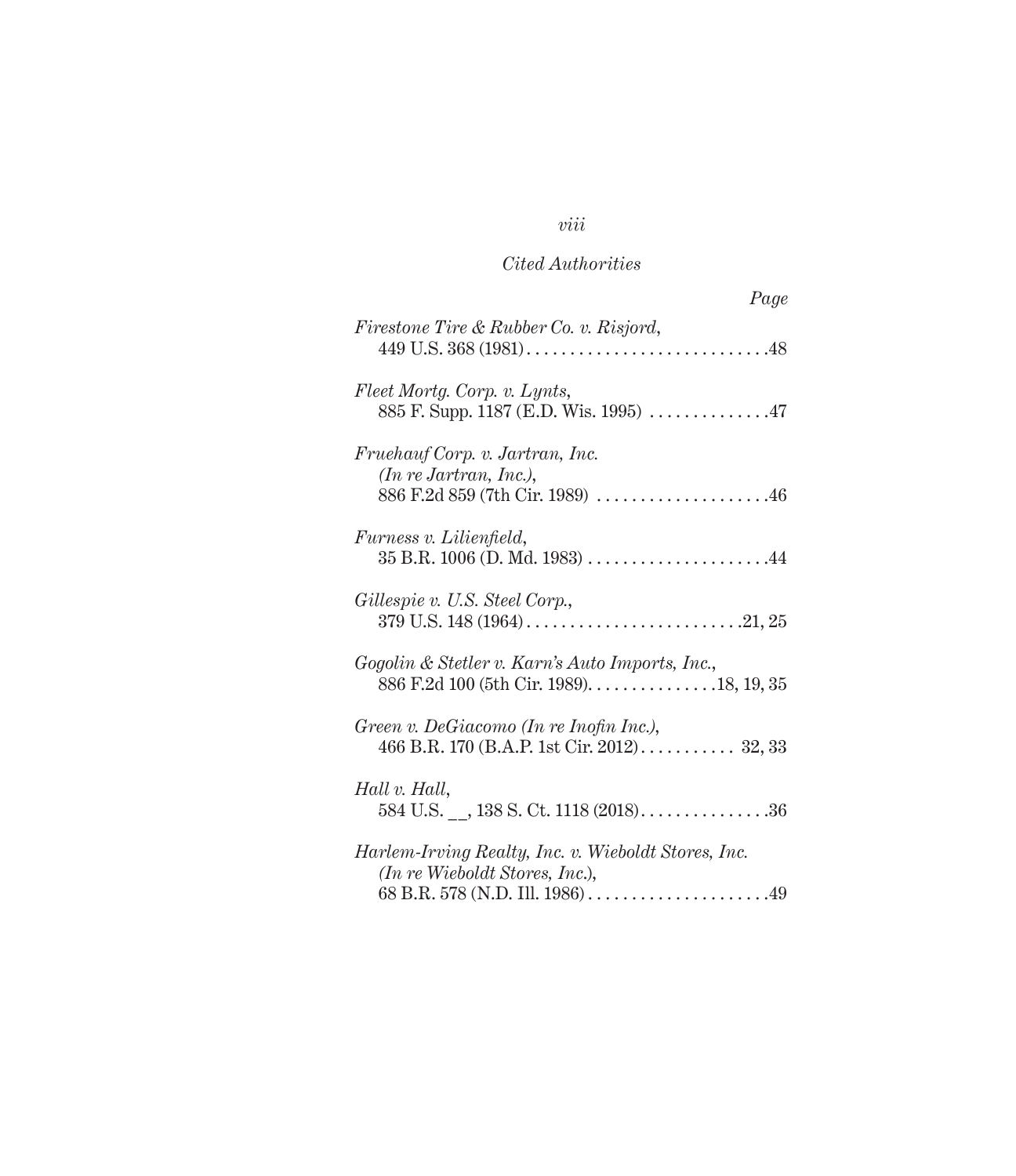| Page                                                                                            |
|-------------------------------------------------------------------------------------------------|
| Hialeah Hosp., Inc. v. Dep't of Health & Rehab.<br>Servs, (In re King Mem'l Hosp., Inc.),       |
| Howard Delivery Serv., Inc. v.<br>Zurich Am. Ins. Co.,                                          |
| In re 7th St. & Beardsley P'ship,<br>181 B.R. 426 (Bankr. D. Ariz. 1994). 45                    |
| In re Anderson,<br>Case No. 3:14-bk-09568, 2015 WL 534423<br>(Bankr. M.D. Tenn. Feb. 5, 2015)44 |
| In re Armstrong World Indus., Inc.,<br>348 B.R. 111 (D. Del. 2006)11                            |
| In re Derosa-Grund,<br>567 B.R. 773 (Bankr. S.D. Tex. 2017). 51                                 |
| In re Hunt Int'l Res. Corp.,<br>57 B.R. 371 (N.D. Tex. 1985). $\dots$ . 49                      |
| In re Lieb,<br>915 F.2d 180 (5th Cir. 1990)41                                                   |
| In re Saco Local Dev. Corp.,                                                                    |

*ix*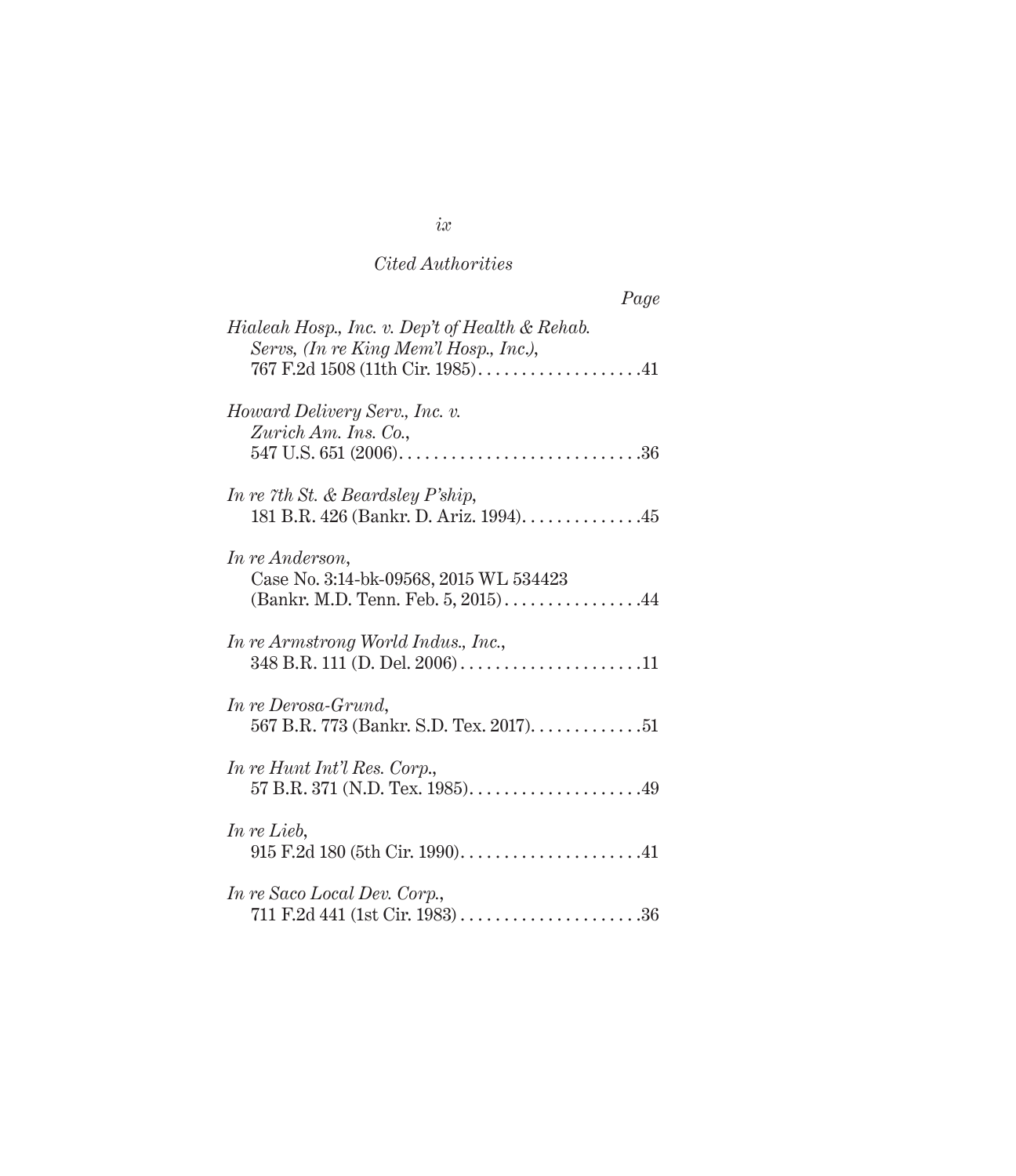| Katchen v. Landy,<br>Krueger v. Torres (In re Krueger),<br>Lockwood v. Snookies, Inc.<br>(In re F.D.R. Hickory House, Inc.),<br>Marrama v. Citizens Bank of Mass.,<br>McLish v. Roff,<br>Meyer v. Kenmore Granville Hotel Co.,<br>Moxley v. Comer (In re Comer),<br>716 F.2d 168 (3d Cir. 1983) 38<br>Nat'l Union Fire Ins. Co. of Pittsburg v. |
|-------------------------------------------------------------------------------------------------------------------------------------------------------------------------------------------------------------------------------------------------------------------------------------------------------------------------------------------------|
|                                                                                                                                                                                                                                                                                                                                                 |
|                                                                                                                                                                                                                                                                                                                                                 |
|                                                                                                                                                                                                                                                                                                                                                 |
|                                                                                                                                                                                                                                                                                                                                                 |
|                                                                                                                                                                                                                                                                                                                                                 |
|                                                                                                                                                                                                                                                                                                                                                 |
|                                                                                                                                                                                                                                                                                                                                                 |
|                                                                                                                                                                                                                                                                                                                                                 |
| Donaldson Co., Inc.,<br>No. 10-4948 (JRT/TNL), 2016 WL 4186930                                                                                                                                                                                                                                                                                  |
| Olberding v. Ill. Cent. R. Co.,                                                                                                                                                                                                                                                                                                                 |

*x*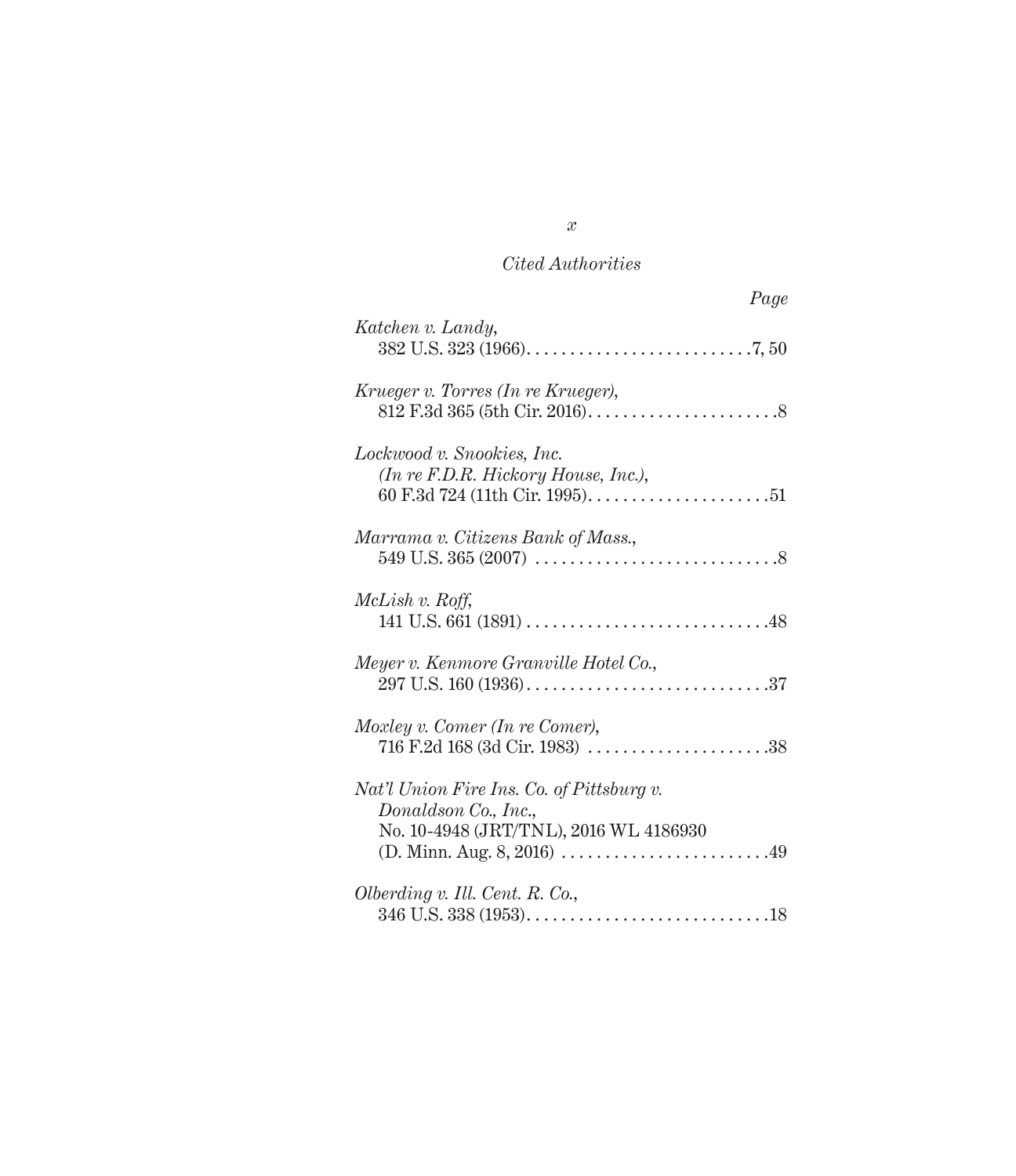| Page                                                                                                    |  |
|---------------------------------------------------------------------------------------------------------|--|
| Parker v. CSFB 2005-C3 Payson Homes, LLC<br>(In re Parker),<br>No. CV-15-02106-PHX-NVW, 2016 WL 1535176 |  |
| Pinpoint IT Servs., LLC v. Rivera<br>$(In$ re Atlas IT Export Corp.),                                   |  |
| Promenade Nat'l Bank v. Phillips<br>$(In \, re \, Phillips),$<br>844 F.2d 230 (5th Cir. 1988) 46        |  |
| Ritzen Grp., Inc. v. Jackson Masonry, LLC,<br>Case No. 14-1822-II (Tenn. Davidson Cty. Ch. Ct.). .13    |  |
| Rodriguez-Borges v. Lugo-Mender,                                                                        |  |
| Taggart v. Lorenzen,<br>U.S. , $139$ S. Ct. $1795(2019)$ 35                                             |  |
| Taylor v. Voss,                                                                                         |  |
| United Phosphorus Ltd. v. Fox (In re Fox),<br>241 B.R. 224 (B.A.P. 10th Cir. 1999)  34, 45, 46          |  |
| United Sav. Ass'n of Tex. v.<br>Timbers of Inwood Forest Assocs., Ltd.,                                 |  |

*xi*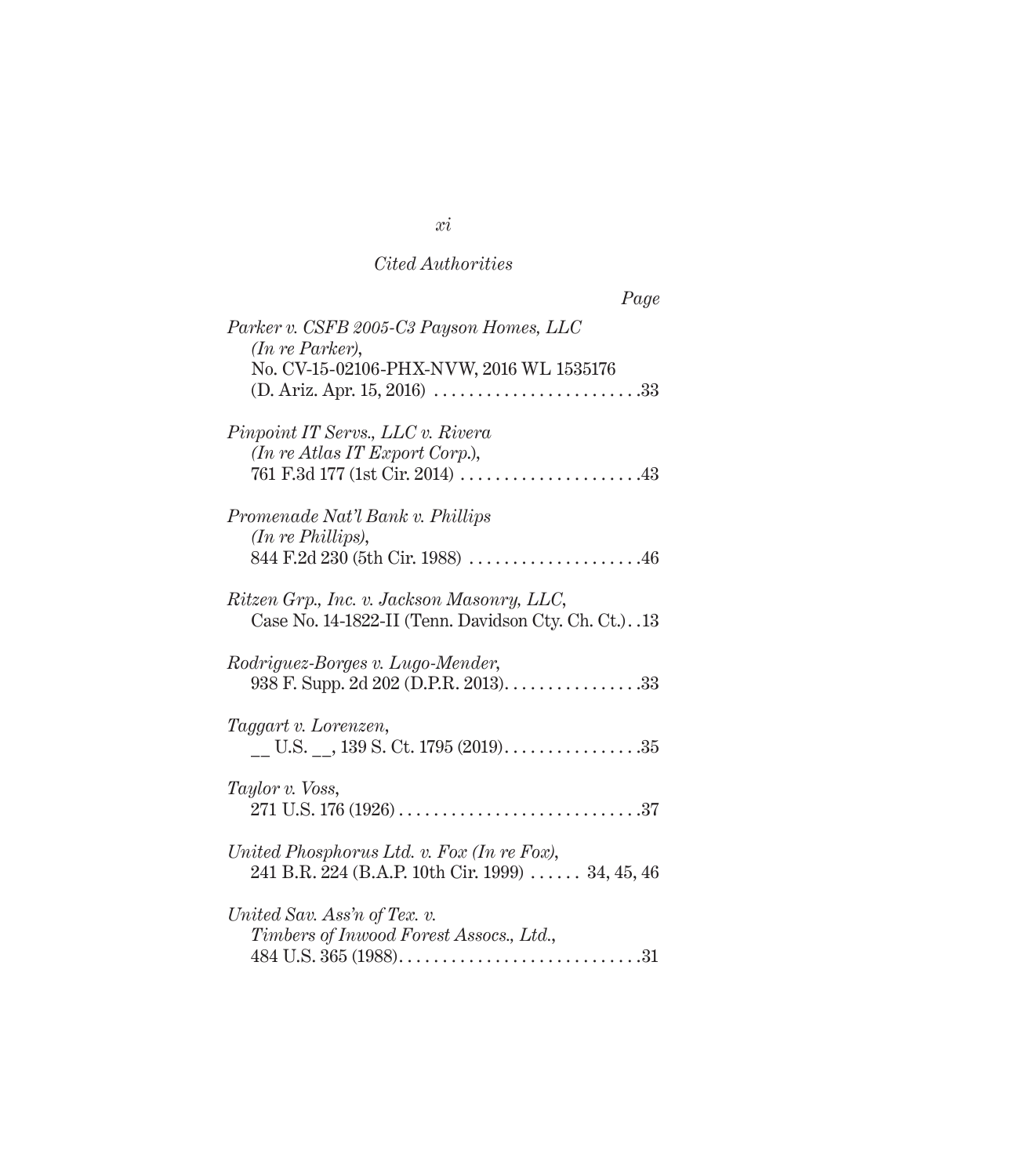*Page*

| 2013 WL 6667789 (S.D.N.Y. Dec. 17, 2013) 33 |
|---------------------------------------------|
|                                             |
|                                             |
|                                             |
|                                             |
|                                             |

## **STATUTES AND OTHER AUTHORITIES**

*xii*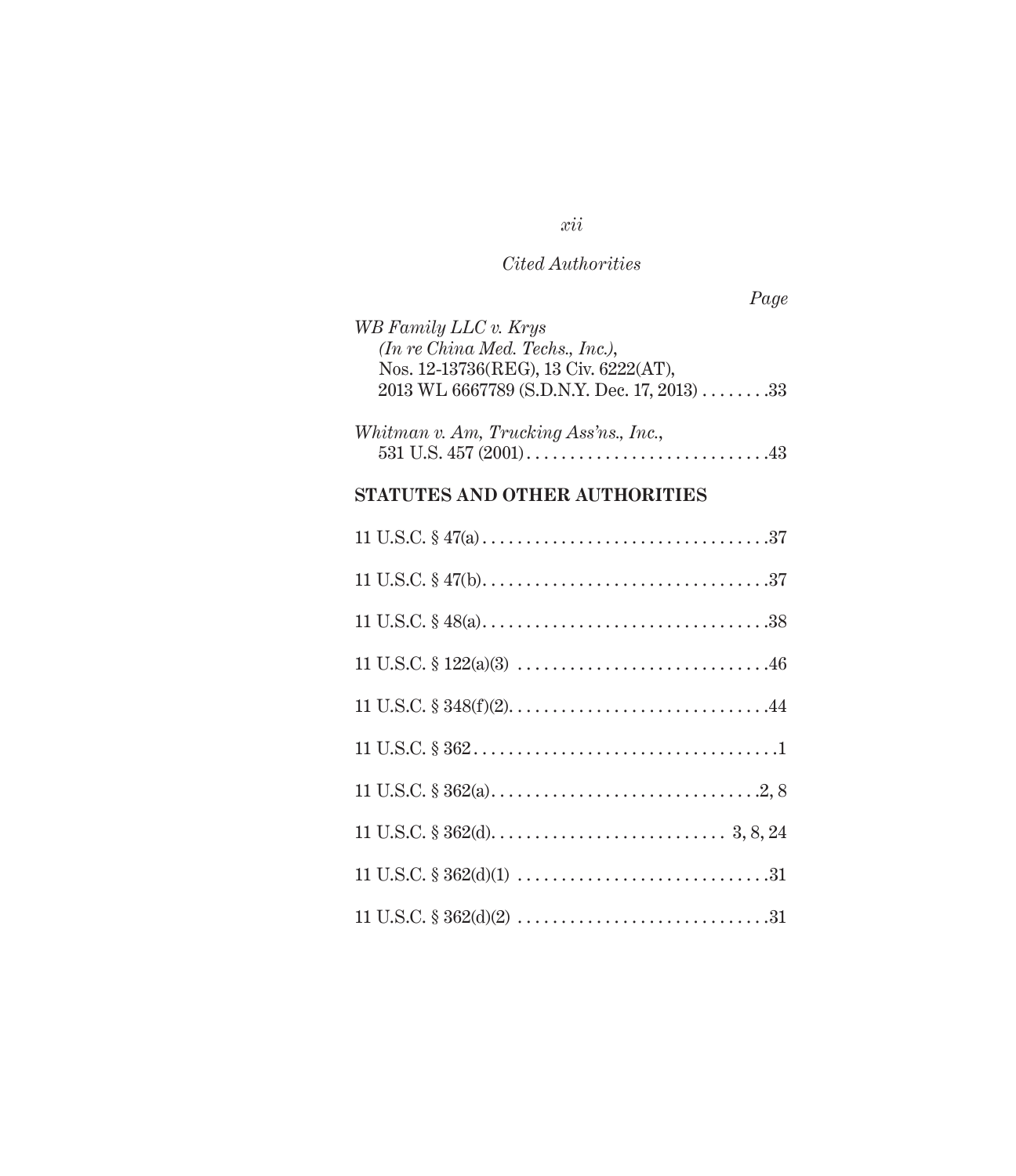## *xiii*

### *Cited Authorities*

| Page |
|------|
|      |
|      |
|      |
|      |
|      |
|      |
|      |
|      |
|      |
|      |
|      |
|      |
|      |
|      |
|      |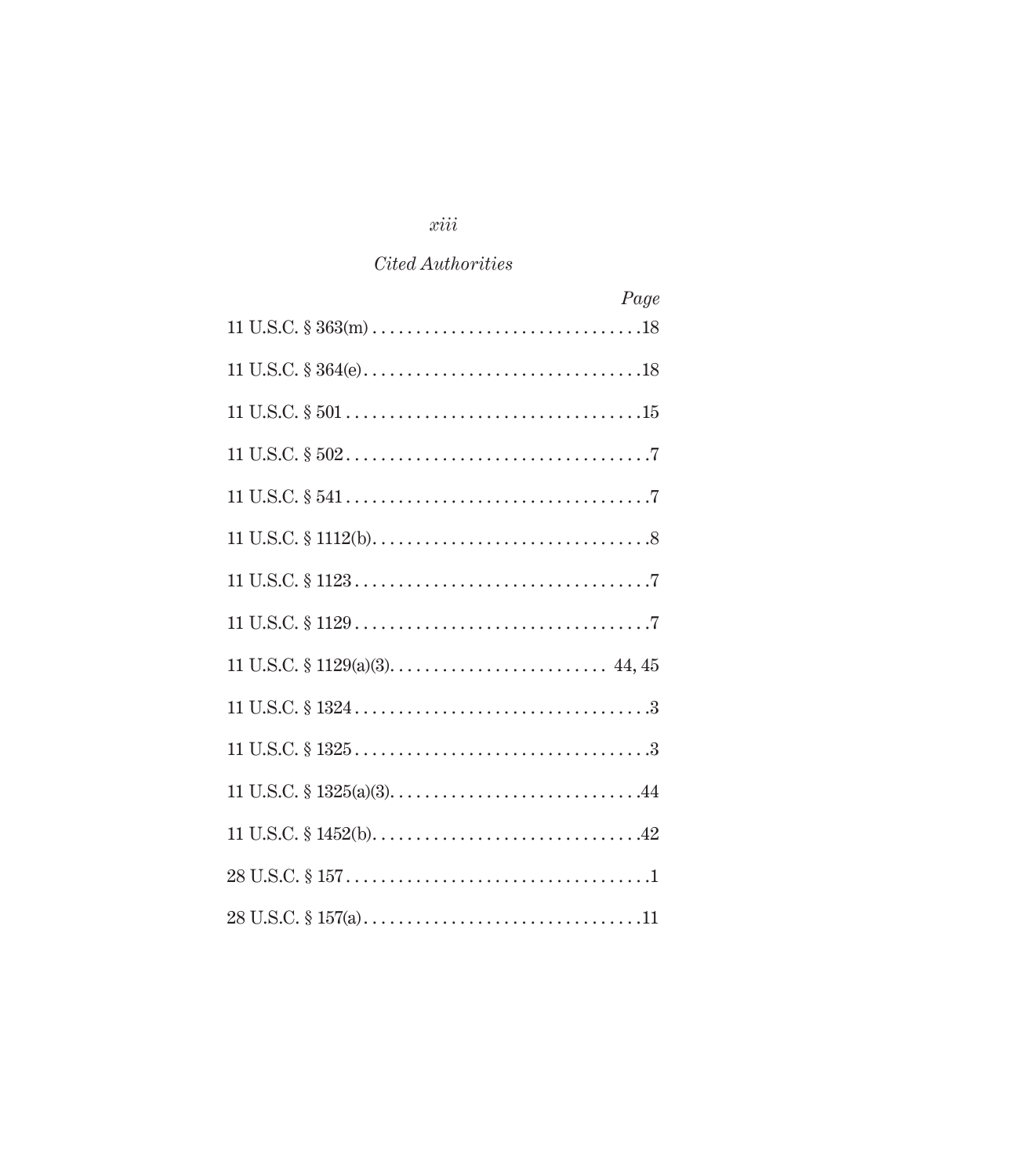## *xiv*

## *Cited Authorities*

| Page |
|------|
|      |
|      |
|      |
|      |
|      |
|      |
|      |
|      |
|      |
|      |
|      |
|      |
|      |
|      |
|      |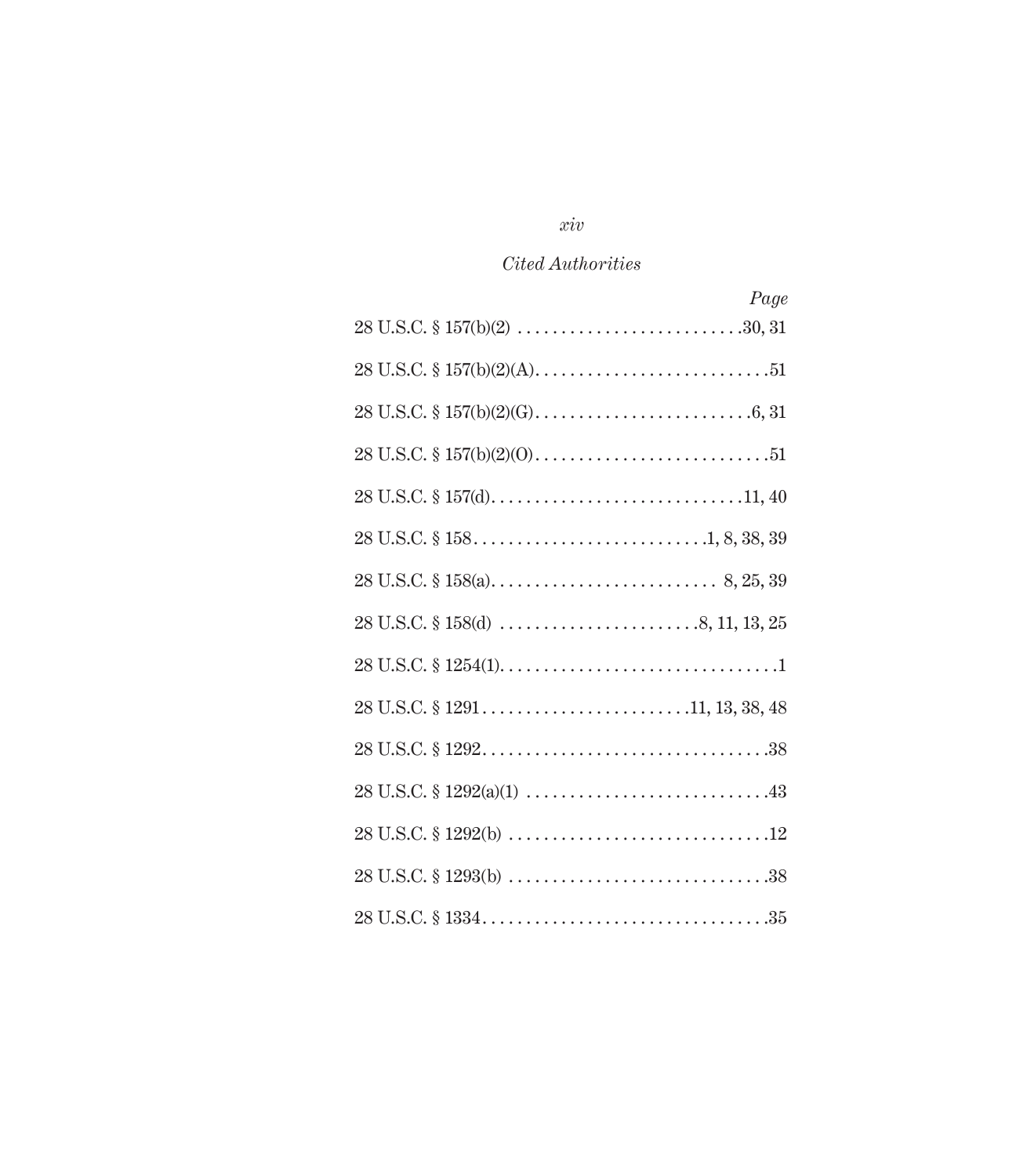| Page                                                                                                                              |
|-----------------------------------------------------------------------------------------------------------------------------------|
|                                                                                                                                   |
|                                                                                                                                   |
|                                                                                                                                   |
|                                                                                                                                   |
|                                                                                                                                   |
| 15A Charles Alan Wright et al., Federal Practice<br>and Procedure § 3907 (2d ed. 2016)49                                          |
| 15A Charles Wright et al., Federal Practice and<br>$\emph{Proceedure \S~} 3914.11~(3d~\emph{ed.}~1992)~\ldots. \ldots. \ldots.42$ |
| 16 C. Wright et al., Federal Practice and                                                                                         |
| 7 Collier on Bankruptcy (Richard Levin &<br>Henry J. Sommer, eds., 16th ed. rev. 2019)9                                           |
| Act of July 1, 1898, ch. IV, 30 Stat. 544. 36                                                                                     |
| Bankruptcy Abuse Prevention and Consumer<br>Protection Act, Pub. L. No. 109-8,                                                    |
| Bankruptcy Amendments and Federal Judgeship<br>Act of 1984, Pub. L. No. 98-353, 98 Stat. 33339                                    |

*xv*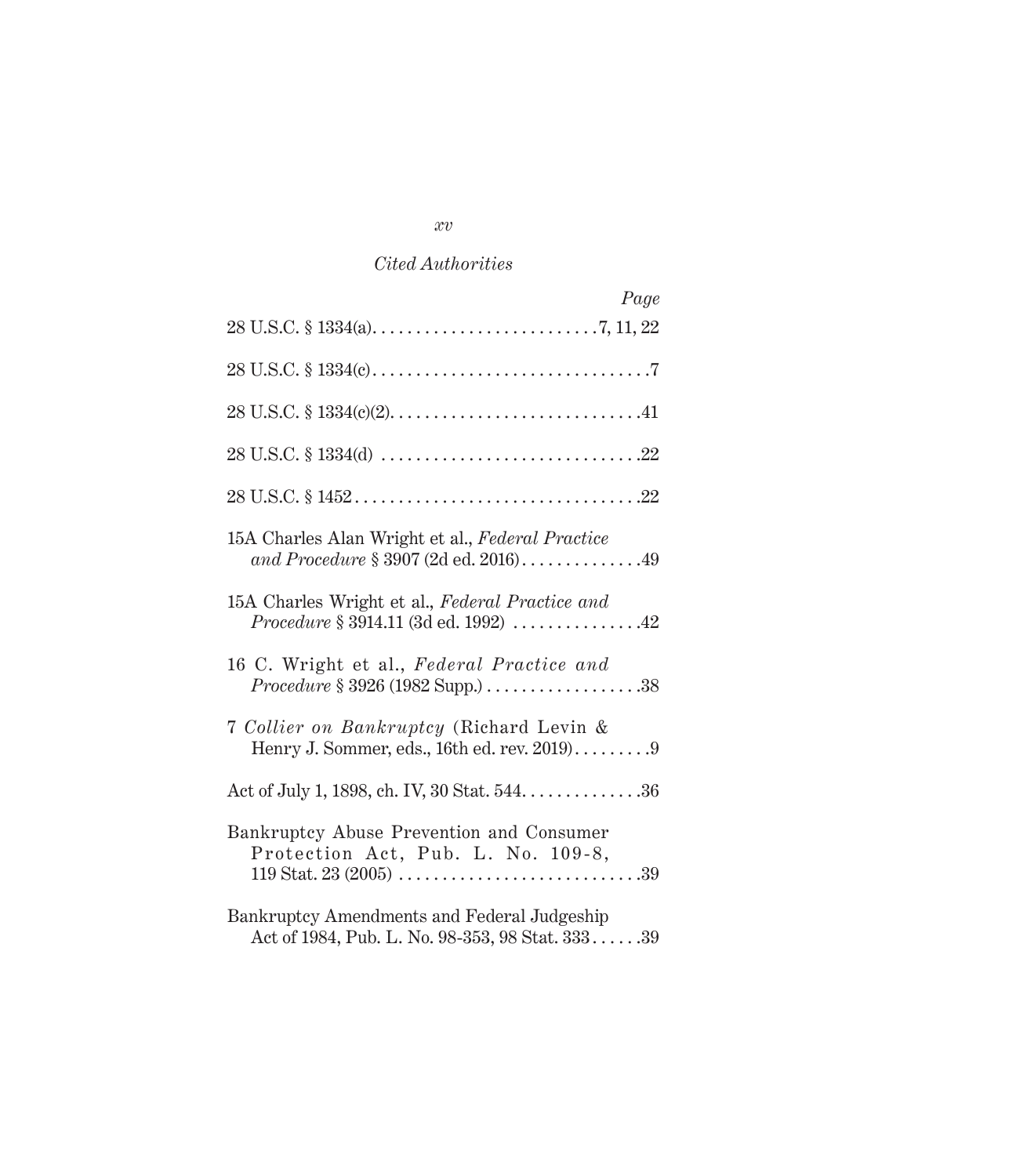## *xvi*

### *Cited Authorities*

| Page                                                                                   |
|----------------------------------------------------------------------------------------|
| Bankruptcy Reform Act of 1994, Pub. L. No.                                             |
|                                                                                        |
|                                                                                        |
|                                                                                        |
|                                                                                        |
|                                                                                        |
|                                                                                        |
|                                                                                        |
| Laura B. Bartell, The Appeal of Direct<br>Appeal—Use of the New 28 U.S.C. § 158(d)(2), |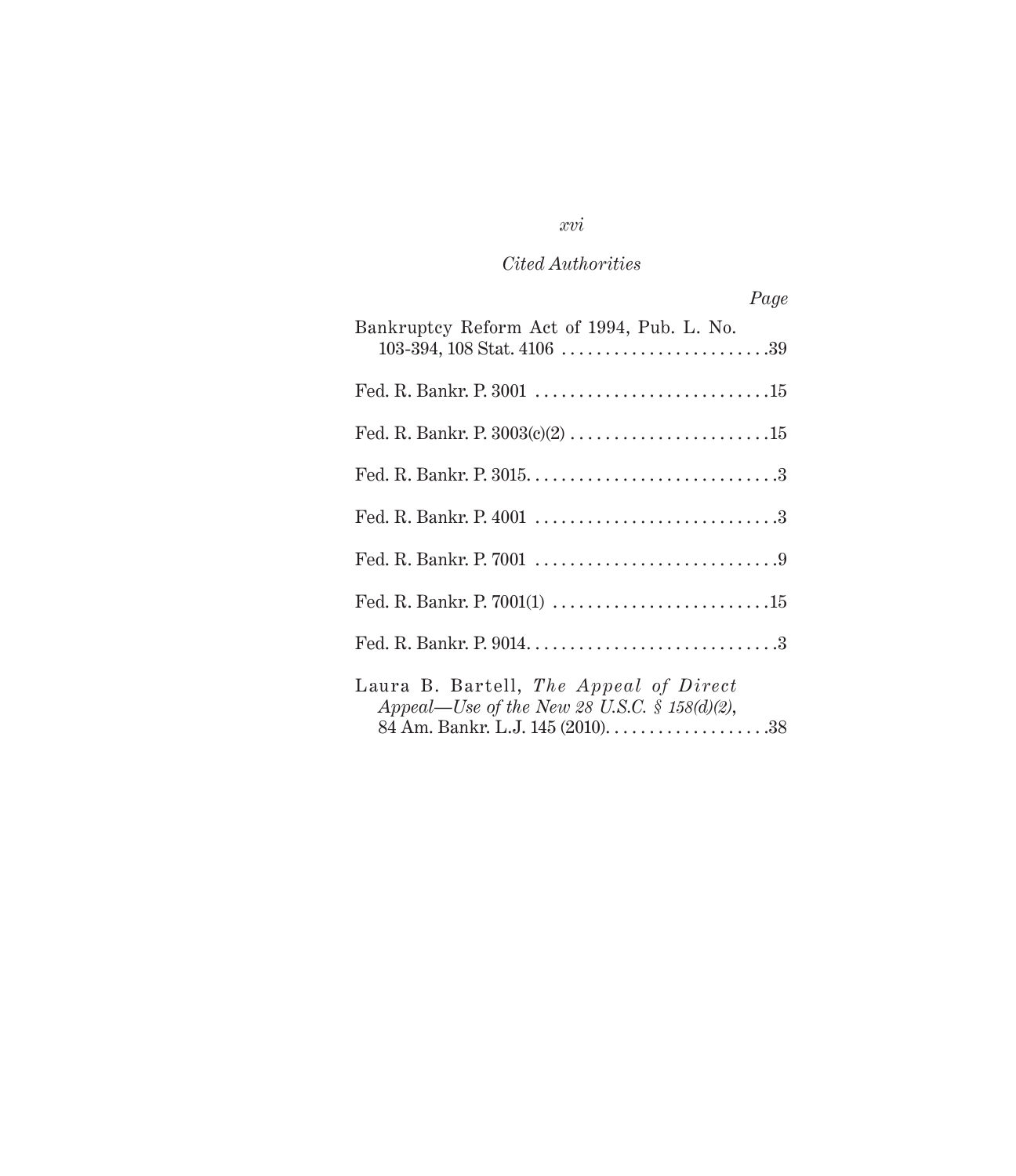#### **OPINIONS BELOW**

The opinion of the Court of Appeals (Pet. App. 1a–23a) is reported at 906 F.3d 494. The opinion of the District Court (Pet. App. 24a–47a) is unreported but is available at 2018 WL 558837. The opinion of the Bankruptcy Court is unreported, but is included in Appendices C and D of the Appendix to the Petition (Pet. App. 48a–68a).

#### **JURISDICTION**

The judgment of the court of appeals was entered on October 16, 2018. The petition was filed on January 14, 2019 and granted on May 20, 2019. This Court has jurisdiction under 28 U.S.C. § 1254(1).

#### **STATUTES INVOLVED**

Pertinent portions of sections 157, 158, 1291, and 1292 of Title 28 of the United States Code and section 362 of Title 11 of the United States Code are reprinted in the appendix to this brief. Brief App., *infra*, 1a–13a.

### **PRELIMINARY STATEMENT**

In 2013, Petitioner Ritzen Group, Inc. ("Ritzen"), and Respondent Jackson Masonry, LLC ("Jackson"), entered into a contract for the sale of certain real property owned by Jackson. After the sale failed to close, Ritzen sued Jackson for breach of contract in state court, where the parties litigated their dispute for over a year. Approximately one week before trial, and seventeen minutes before a scheduled hearing on Ritzen's fourth motion to compel discovery from Jackson (at which the court was to address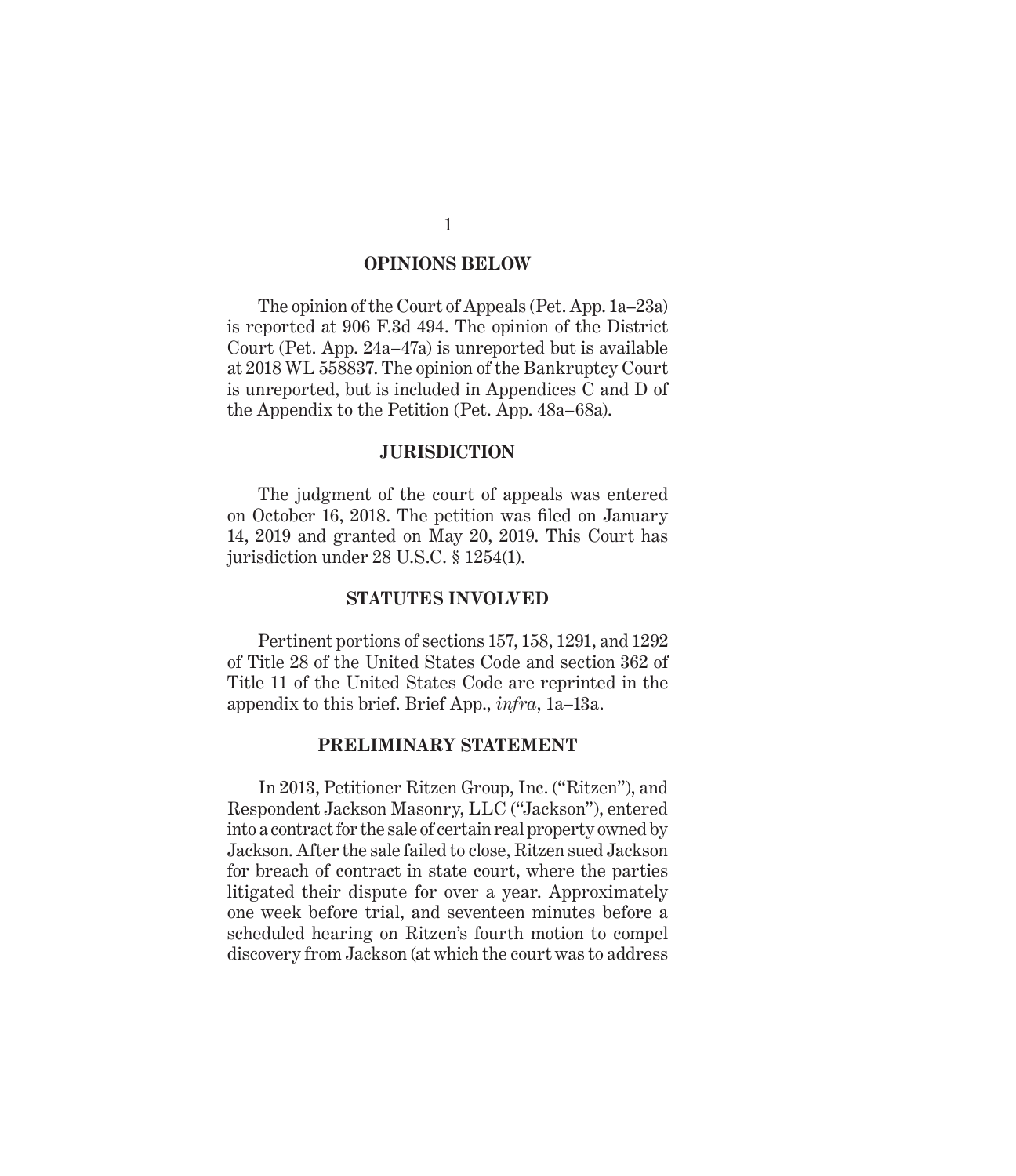a potential second imposition of sanctions), Jackson filed for bankruptcy. This filing triggered the automatic stay, 11 U.S.C. § 362(a), which had the immediate effect of bringing the state-court litigation to a halt.

Contending that Jackson had filed its bankruptcy case in bad faith simply to forestall the state-court litigation, Ritzen filed a motion in the Bankruptcy Court<sup>1</sup> seeking stay relief to enable the suit to continue in state court. After the Bankruptcy Court denied Ritzen's motion, the parties litigated their contract dispute in the bankruptcy forum—the only place where it could be litigated absent stay relief. After the Bankruptcy Court entered judgment for Jackson, Ritzen appealed both the judgment and the court's earlier denial of Ritzen's motion for stay relief, contending that Ritzen had the right to pursue the litigation in state court, its chosen forum, in the first instance.

Both the District Court and Sixth Circuit declined to review the denial of Ritzen's stay-relief motion, concluding that Ritzen had been *required* to take an immediate appeal of that denial, rather than wait until after the Bankruptcy Court resolved the litigation to which the motion related. The Sixth Circuit reasoned that denials of motions for stay relief must be immediately appealed because, in its view, a motion for stay relief commences a discrete proceeding within a bankruptcy case, and the denial of the motion finally concludes that proceeding. Pet. App. 3a ("An order denying stay relief terminates a proceeding, so it is final. In bankruptcy, parties must appeal final orders within fourteen days of the court's ruling.").

<sup>1.</sup> All capitalized, undefined terms utilized in this Preliminary Statement are defined below.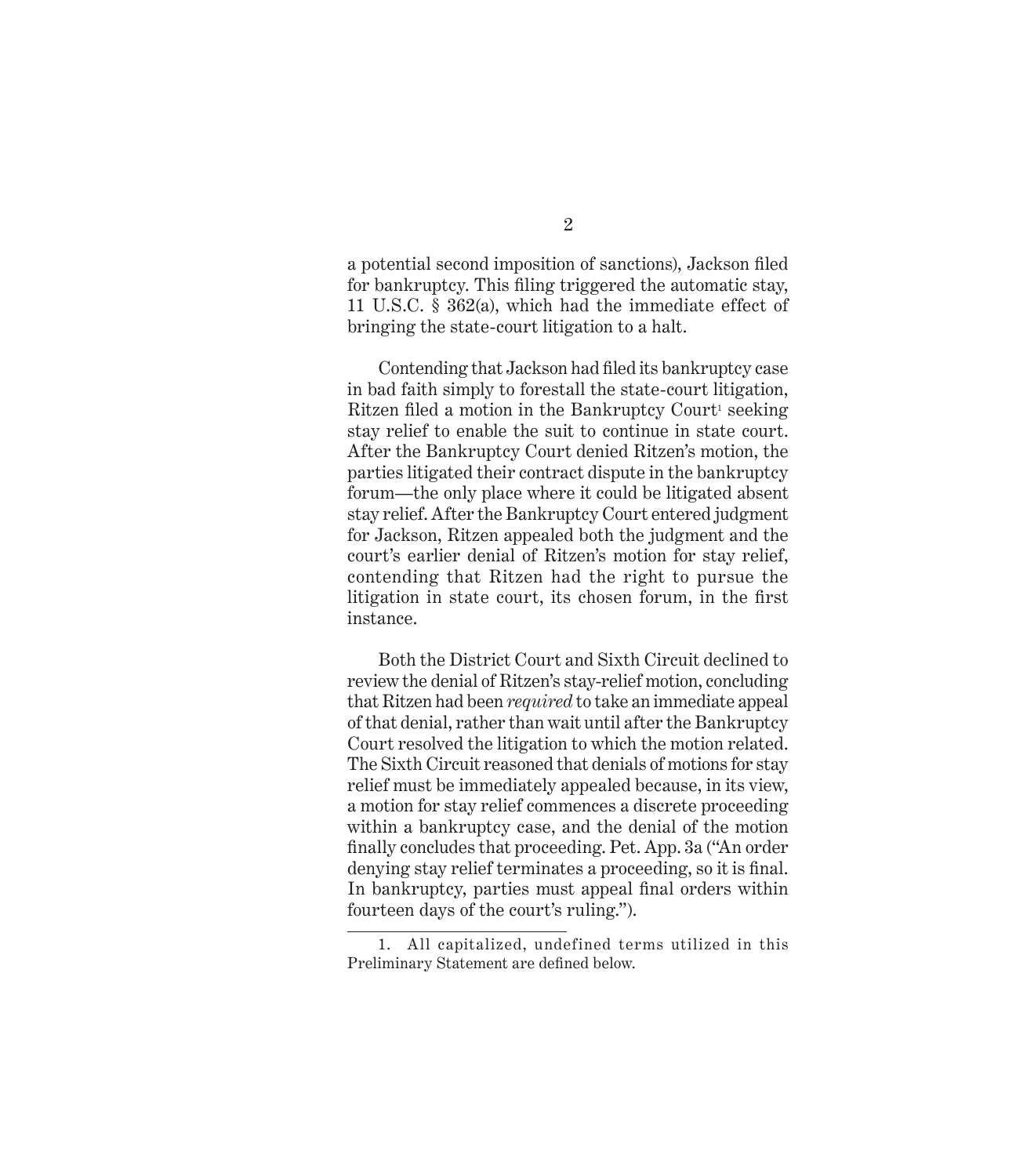The effect of the decision below is that, even though orders denying motions seeking to litigate a dispute in another forum are not ordinarily final or otherwise immediately appealable, the denial of such a request *is* final—and, therefore, requires immediate appeal—if presented in a motion for stay relief. This holding is fundamentally inconsistent with this Court's 2015 decision in *Bullard* v. *Blue Hills Bank*, 135 S. Ct. 1686 (2015). It likewise creates an unworkable standard at odds with longstanding practice, the realities of how both stay-relief motions and good-faith determinations are resolved in the bankruptcy setting, and the general policy against piecemeal appeals.

In *Bullard*, this Court concluded that an order denying confirmation of a chapter 13 plan was not a final order subject to immediate appeal as of right. Like Ritzen's motion for stay relief, a motion seeking confirmation of a chapter 13 plan commences a discrete procedural action (generically referred to as a "proceeding") within a bankruptcy case. *See* 11 U.S.C. §§ 362(d), 1324, 1325; Fed. R. Bankr. P. 3015, 4001, 9014. And like the Bankruptcy Court's order denying Ritzen's stay-relief motion here, an order denying confirmation of a plan concludes that discrete procedural action, at least in the sense that it disposes of the motion that commenced it.

As this Court determined in *Bullard*, however, the fact that an order disposes of a particular motion, or concludes a particular procedural action within a case, is not the test for purposes of determining finality. Rather, the standard the Court adopted takes into account the larger bankruptcy process at issue (*e.g.*, the process of plan approval) and examines whether the order in question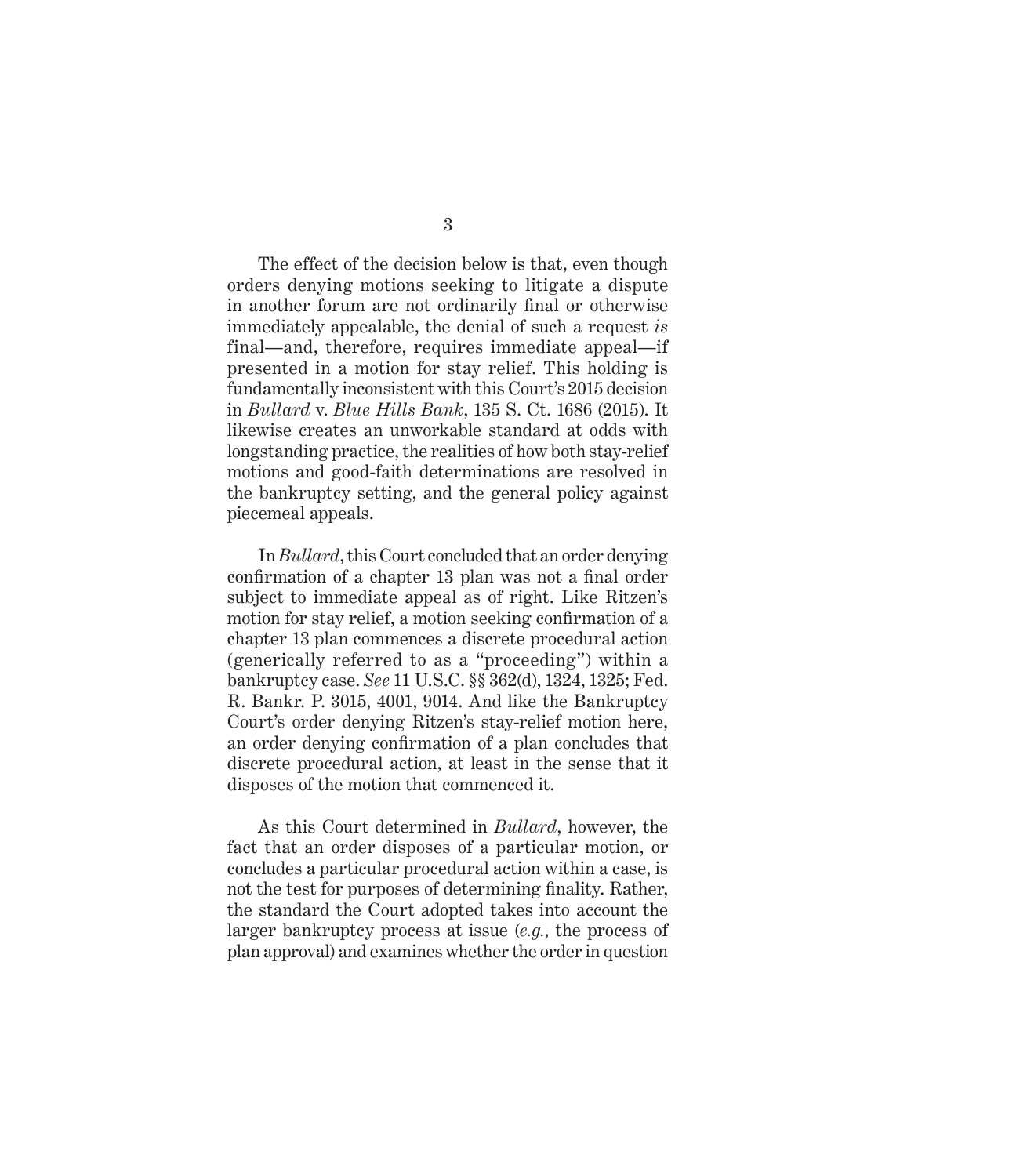"alters the status quo and fixes the rights and obligations of the parties." *Bullard*, 135 S. Ct. at 1692. Applying that standard in *Bullard*, the Court reasoned that an order denying confirmation of a plan is not final (at least where the debtor has an opportunity in the case to file another plan) because such an order "changes little." *Id*. at 1693. In particular, "[t]he automatic stay persists. The parties' rights and obligations remain unsettled. . . . The possibility of discharge lives on." *Id.* As the Court concluded, "'[f]inal' does not describe this state of affairs." *Id*.

The same analysis applies to an order denying a motion for stay relief where, as here, the effect of the order is simply to determine where the parties will litigate their dispute. When a motion seeking stay relief to permit the adjudication of a claim in state court is denied, the only practical effect is that the litigation *must* proceed in the bankruptcy court, if it is to proceed at all. The practical impact of such an order on the relevant substantive bankruptcy processes is narrow. Unless the order denying stay relief is combined with some substantive determination, which is not the case here, such an order "changes little" and neither "alters the status quo" nor "fixes the rights and obligations of the parties," as *Bullard* requires. *Id*. at 1692-93. After all, the status quo once the stay is in place is that all litigation against the debtor must proceed in the bankruptcy court. Accordingly, such an order does not resolve the merits of any substantive right, and is not a final order under *Bullard*.

Beyond being fundamentally irreconcilable with *Bullard*, the decision below does not make sense from the perspective of how motions for stay relief and the issue of good faith are actually litigated and resolved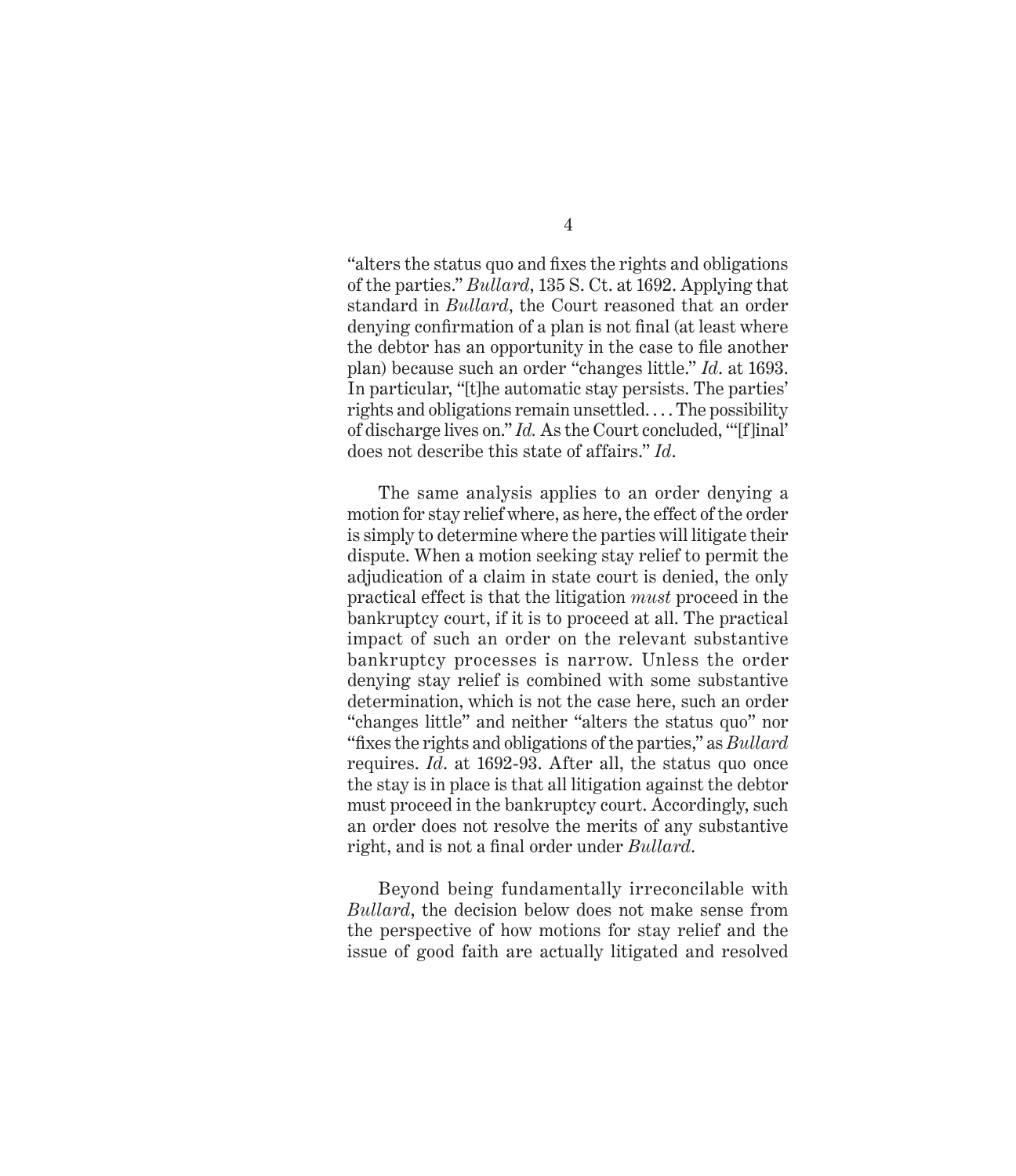in practice. The requirement of good faith permeates every aspect of the bankruptcy proceeding: a debtor's bad faith may be raised at any time and the issue is not finally resolvable until the end of the case—either upon confirmation of a plan or dismissal of the case. That is so because bankruptcy petitions must be filed in good faith, stay relief may be granted or a bankruptcy case may be dismissed on grounds of bad faith at any time, and plans must be proposed in good faith. Thus, resolution of the issue during one phase does not necessarily or even ordinarily predetermine its resolution later.

Further, the decision below requiring that an order denying stay relief must be immediately appealed creates an unworkable standard at odds with longstanding practice by forcing a mandatory piecemeal approach to the process of bankruptcy appellate review. Because the only thing the Bankruptcy Court's stay-relief order resolved in this instance was where the parties would litigate Ritzen's breach-of-contract claim, application of the Sixth Circuit's standard required Ritzen to immediately appeal the issue of where to litigate, rather than wait until the outcome of the litigation itself. Because many issues become irrelevant before the end of a case, the approach adopted below forces appeals that may well be needless. In contrast, correct application of the standard articulated in *Bullard* avoids that problem because the order denying stay relief here would not be treated as final, because it neither altered the status quo nor fixed the rights and obligations of the parties in any substantive way.

Similarly, motions for stay relief may be made and remade based on the circumstances. That is why bankruptcy courts are expressly vested with jurisdiction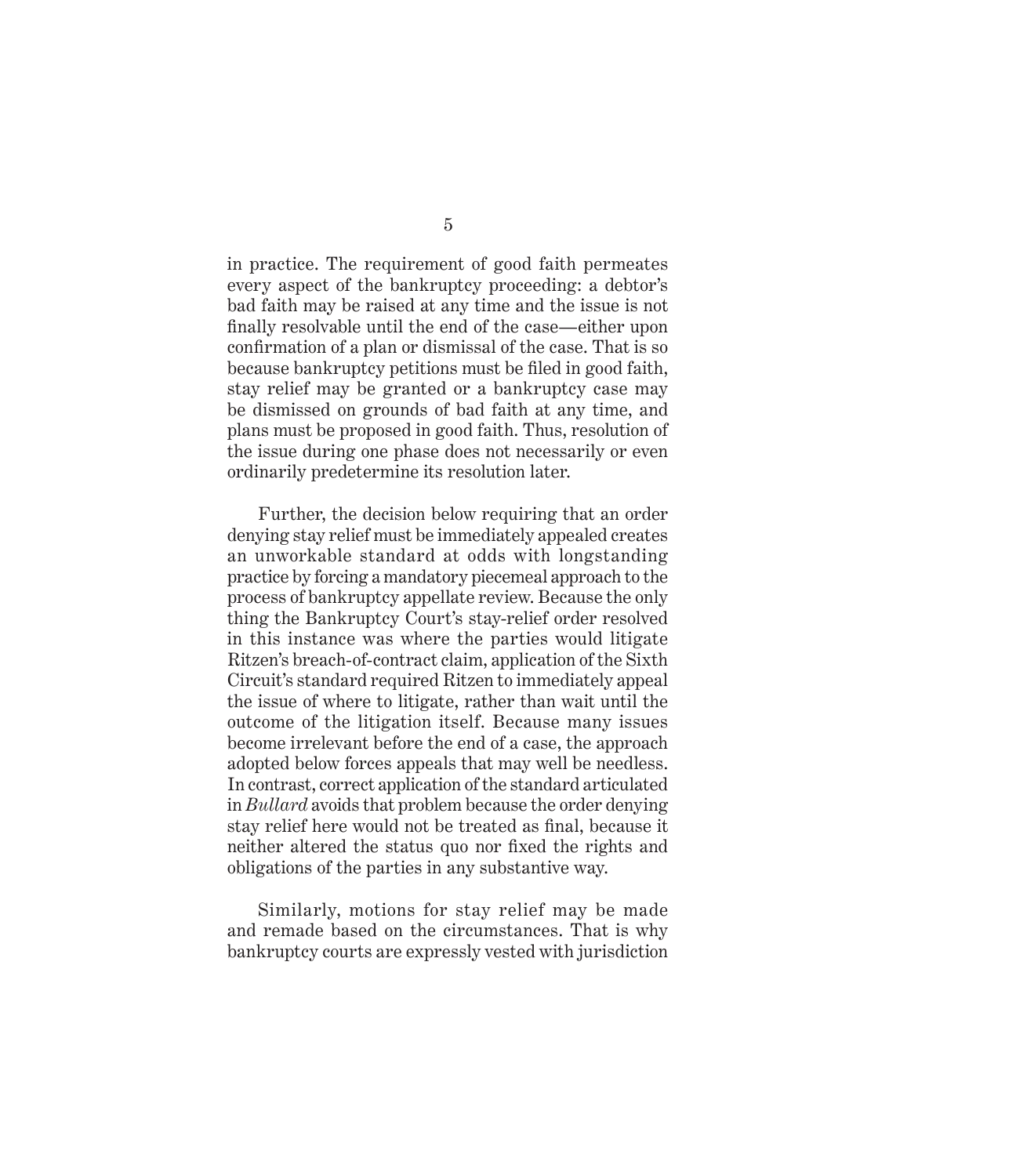over "motions to terminate, annul, or modify the automatic stay," implicitly acknowledging a larger process beyond any singular motion or individual disposition. 28 U.S.C. § 157(b)(2)(G). Yet the decision below requires that each stay-relief determination must be appealed separately, because such requests are procedurally complete. This approach ignores the context of the discrete procedural action in question, the purpose of the relief requested, and how the request relates to the overall process within the larger case to which it is directed—in this instance, the ongoing claims-adjudication process concerning Ritzen's breach-of-contract claim. In contrast, proper application of this Court's standard would defer appellate review until the Bankruptcy Court entered an order that altered the status quo and resolved the rights and obligations of the parties, such as upon the final disposition of Ritzen's claim.

None of this is to say that an order denying stay relief may *never* be final. For example, if an order denying stay relief also itself resolves the validity of a claim or a substantive statutory entitlement that Congress intended a party to have during the course of a case (*e.g.*, adequate protection)—thus altering the status quo and fixing the parties' substantive rights and obligations—then the order may well be final and, hence, immediately appealable. That, however, does not describe the Bankruptcy Court's order in this instance. Because the decision below failed to apply this Court's standard adopted in *Bullard* and otherwise reached an erroneous result, its decision should be reversed.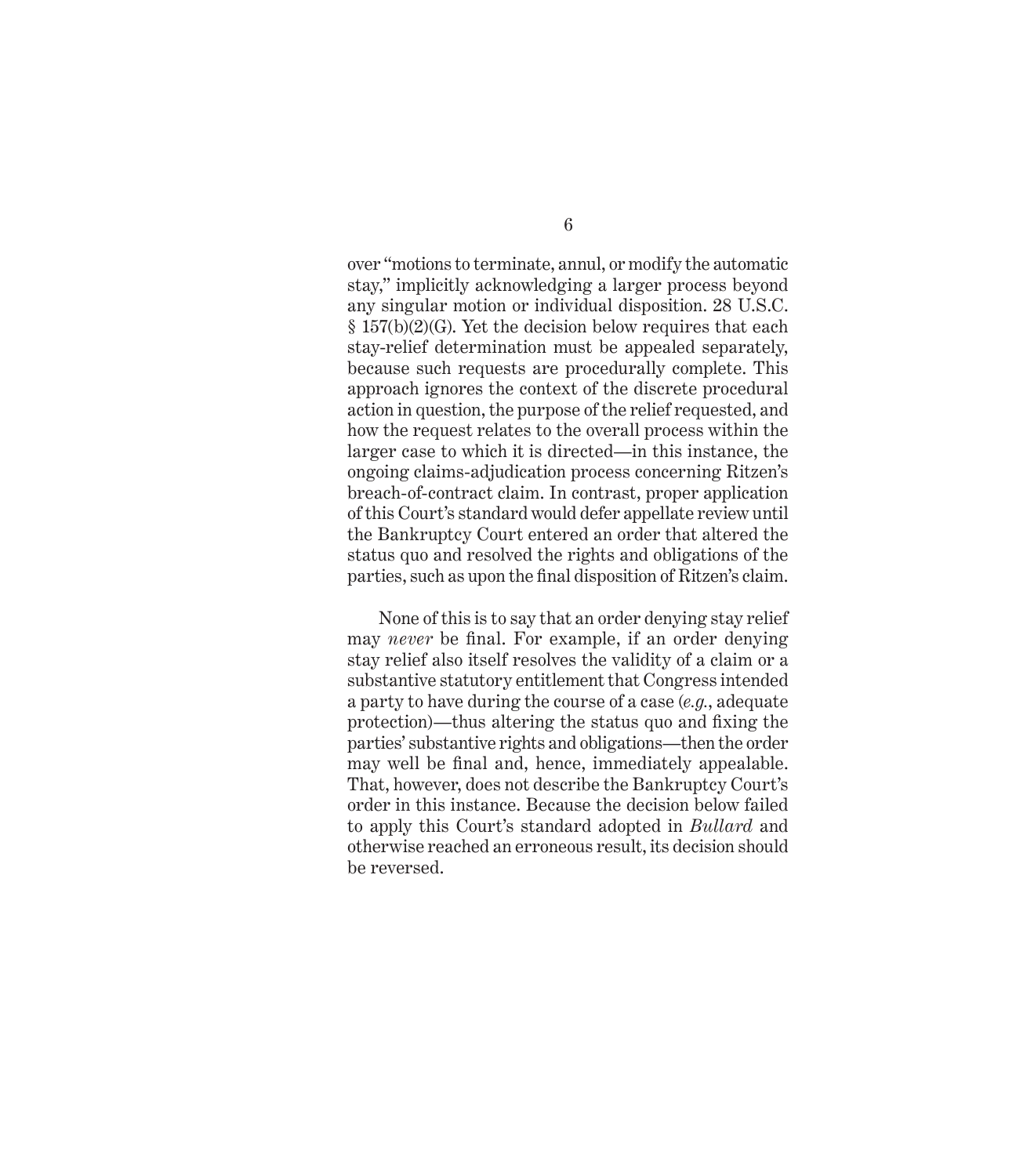#### **STATEMENT**

By operation of law, the commencement of a bankruptcy case creates a bankruptcy estate consisting of all of the debtor's property wherever located. 11 U.S.C. § 541. In turn, creditors holding claims against the debtor are entitled to file proofs of claim against the estate setting forth the basis for what they assert they are owed. 11 U.S.C. § 502. In chapter 11 cases, "allowed" claims are entitled to distributions as provided in a confirmed plan of reorganization. 11 U.S.C. §§ 502 (providing for the allowance of claims), 1123 (requiring chapter 11 plans to specify the treatment of claims), 1129 (providing for the confirmation of plans). In this way, the Bankruptcy Code establishes a process for the resolution of claims, culminating in the allowance or disallowance of claims and the payment thereof in accordance with the Bankruptcy Code's priority scheme. *See generally Katchen* v. *Landy*, 382 U.S. 323, 329 (1966) (discussing the process by which claims are resolved and paid in bankruptcy). Notably, however, the adjudication of claims within this process is not the exclusive province of the bankruptcy courts. Subject to certain restrictions, claims may be litigated and resolved in other courts and, in some instances, *must* be. *See* 28 U.S.C. § 1334(c) (providing for discretionary and mandatory abstention regarding the adjudication of certain claims); *Cadle Co.* v. *Moore (In re Moore)*, 739 F.3d 724, 728–29 (5th Cir. 2014) (reviewing appropriate situations for abstention, including where an "action could be adjudicated timely in state court").

Commencement of a bankruptcy case also triggers the automatic stay—a statutorily imposed measure that proscribes various acts against the debtor, the debtor's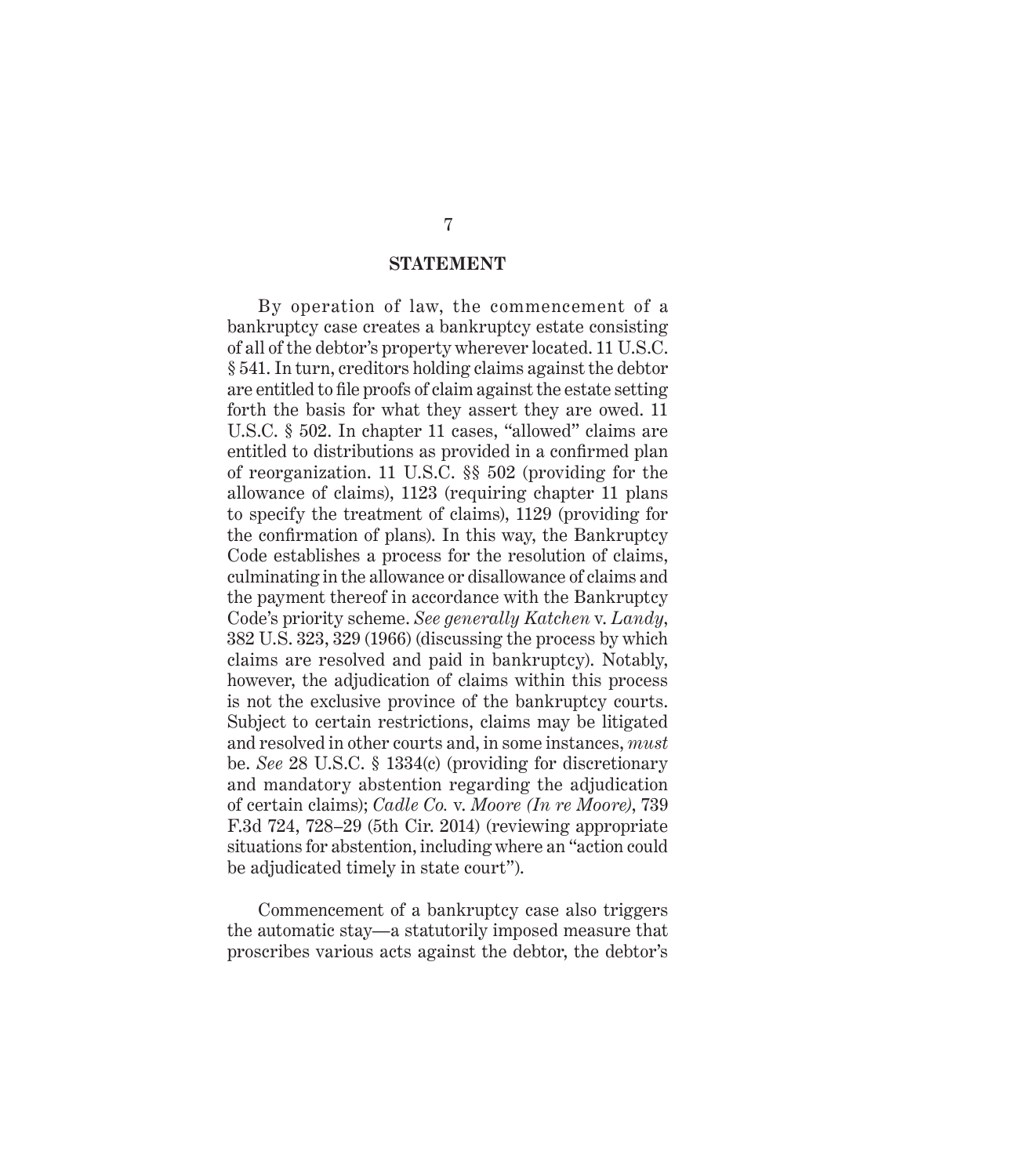property, and property of the estate, including the commencement or continuation of state-court litigation seeking monetary damages against the debtor. 11 U.S.C. § 362(a). Although far-reaching, the automatic stay is not unyielding. Among other things, section 362(d) provides that stay relief may be granted for "cause." 11 U.S.C. § 362(d). A debtor's bad faith filing of a bankruptcy petition qualifies as "cause" for stay relief, as well as "cause" for dismissal of the debtor's bankruptcy case. *See, e.g.*, 11 U.S.C. § 1112(b) (providing for dismissal of a chapter 11 case for "cause"); *Marrama* v. *Citizens Bank of Mass.*, 549 U.S. 365, 373 (2007) (noting with approval that "[b]ankruptcy courts . . . routinely treat dismissal for prepetition bad-faith conduct as implicitly authorized by the words 'for cause'"); *Krueger* v. *Torres (In re Krueger)*, 812 F.3d 365, 374 (5th Cir. 2016) (affirming dismissal of bankruptcy petition filed "not to seek a fresh start as an honest but unfortunate debtor, but to hamper the state court litigation").

In turn, appeals of bankruptcy court orders granting or denying stay relief are governed by section 158 of Title 28 of the United States Code. Section 158(a) vests the district courts with jurisdiction over all "final" orders of a bankruptcy judge entered in a "case[]" or "proceeding[]"; certain interlocutory orders entered under section 1121(d) of the Bankruptcy Code; and, with leave of the district court, the bankruptcy judge's interlocutory orders. 28 U.S.C. § 158(a). In contrast, section 158(d) vests the courts of appeals with jurisdiction over a district court's "final" orders entered in a bankruptcy appeal and, with leave of the court of appeals, over bankruptcy orders certified in accordance with the criteria specified in the statute. 28 U.S.C. § 158(d).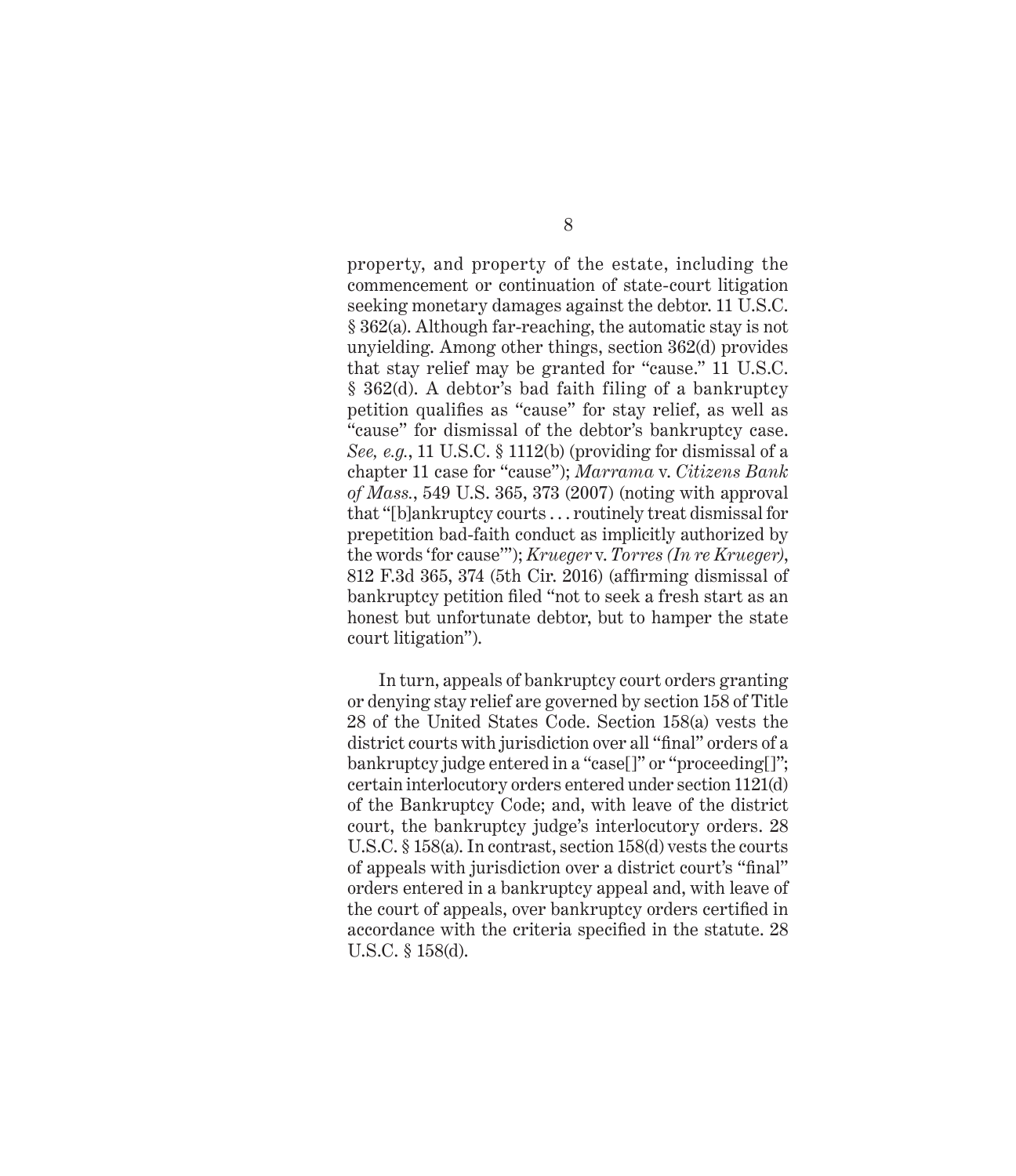The question presented in this case is whether the Bankruptcy Court's order denying Ritzen's motion for stay relief, which resolved where the parties would litigate their dispute—namely in the Bankruptcy Court—is properly a "final" order that must be immediately appealed, or an interlocutory order that may be appealed at a later time.

### **I. This Court's Precedent on the Bankruptcy Finality Requirement.**

In *Bullard*, this Court addressed the closely analogous question of whether an order denying confirmation of a chapter 13 plan is a final order under section 158(d). 135 S. Ct. 1686. Although the filing of a bankruptcy petition commences a bankruptcy case, everything that happens within a case occurs within a discrete procedural action of some kind, commonly referred to as a "proceeding." *See* 7 *Collier on Bankruptcy* ¶ 1109.04 (Richard Levin & Henry J. Sommer, eds., 16th ed. rev. 2019) (hereinafter *Collier*) ("A 'proceeding $[]$ " ... is any one of the myriad discrete judicial proceedings within a case that is commenced by a request in a form of pleading, such as a complaint, motion or application for judicial action.  $\ldots$  [E]very issue in a case may be raised and adjudicated only in the context of a proceeding of some kind[.]"). These proceedings may be initiated by motion (which characteristically commences a "contested matter"), by application (*e.g.*, for the payment of fees), or by summons and complaint (commencing an "adversary proceeding"). *Id.*; *see also* Fed. R. Bankr. 7001 (defining what constitutes an adversary proceeding), 9014 (governing contested matters); 7 *Collier* ¶ 1109.01[3]. As noted, a motion to confirm a particular plan commences a specific kind of bankruptcy action—*i.e.*, a planconfirmation proceeding. An order denying confirmation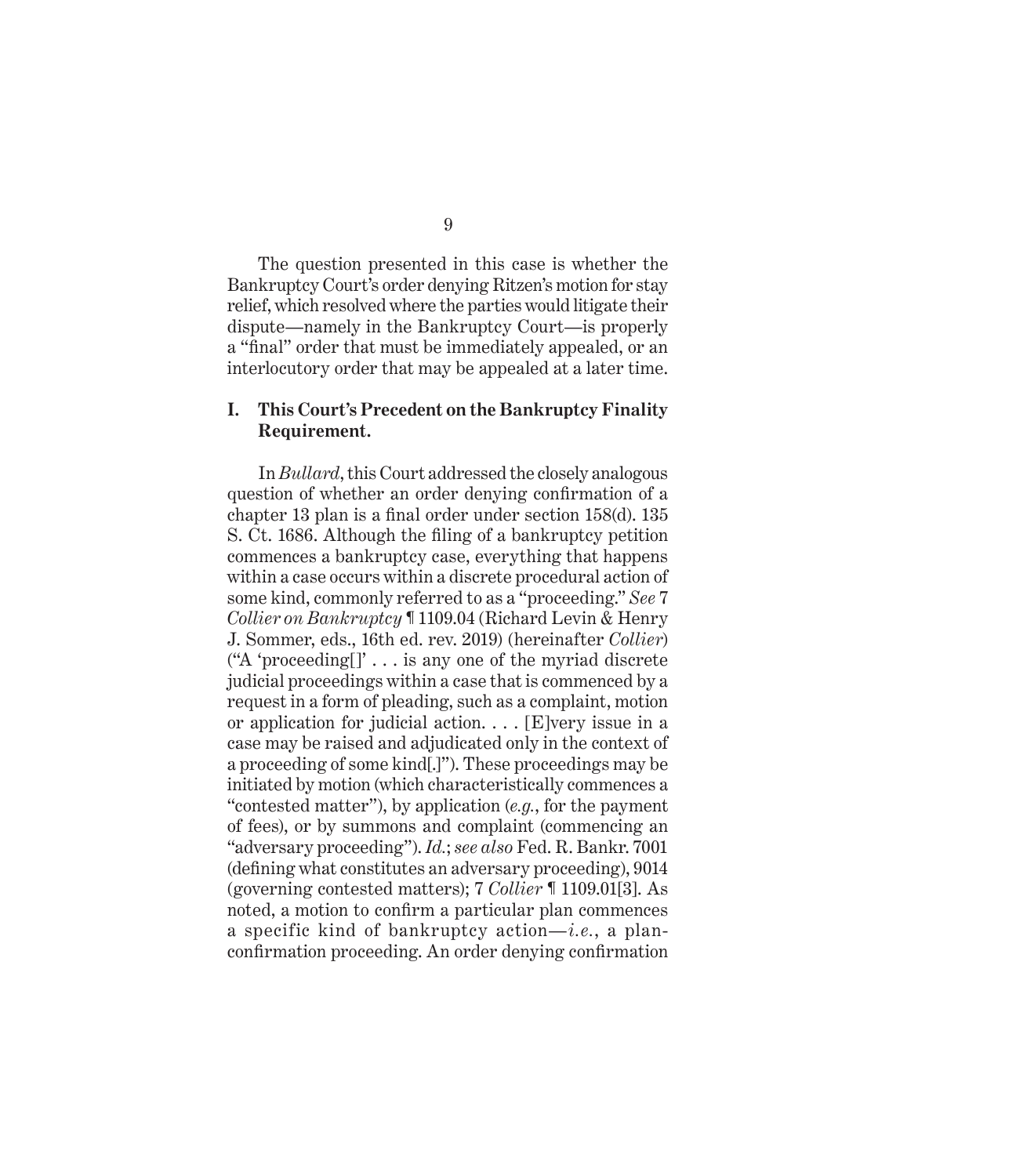of such plan terminates the discrete proceeding regarding the plan in question, but by itself does not end the case or prevent the presentation or consideration of another plan within the larger plan-confirmation process in the case.

As this Court framed the issue in *Bullard*, the question was whether the relevant "proceeding" for purposes of finality was the discrete procedural action commenced by the debtor's particular motion to confirm a particular plan, or whether the relevant "proceeding" was the larger process of attempting to arrive at an approved plan. 135 S. Ct. at 1692. Selecting the latter, the Court reasoned that "only plan confirmation—or case dismissal—alters the status quo and fixes the rights and obligations of the parties." *Id*. In contrast, denial of confirmation with leave to present a new plan does not have the same effect, and is, thus, not final. *Id*. at 1693.

The Court also prominently considered the general policy against piecemeal appeals and the delay and inefficiency they cause. Reasoning that "[a]voiding such delays and inefficiencies is precisely the reason for a rule of finality," the Court concluded that "[i]t does not make much sense to define the pertinent proceeding so narrowly that the requirement of finality would do little work as a meaningful constraint on the availability of appellate review." *Id.*

### **II. Statutory Provisions Addressing Finality in Bankruptcy Appeals.**

This case—like *Bullard*—concerns the proper construction of the "finality" requirement of section 158. Section 158, however, does not exist in isolation;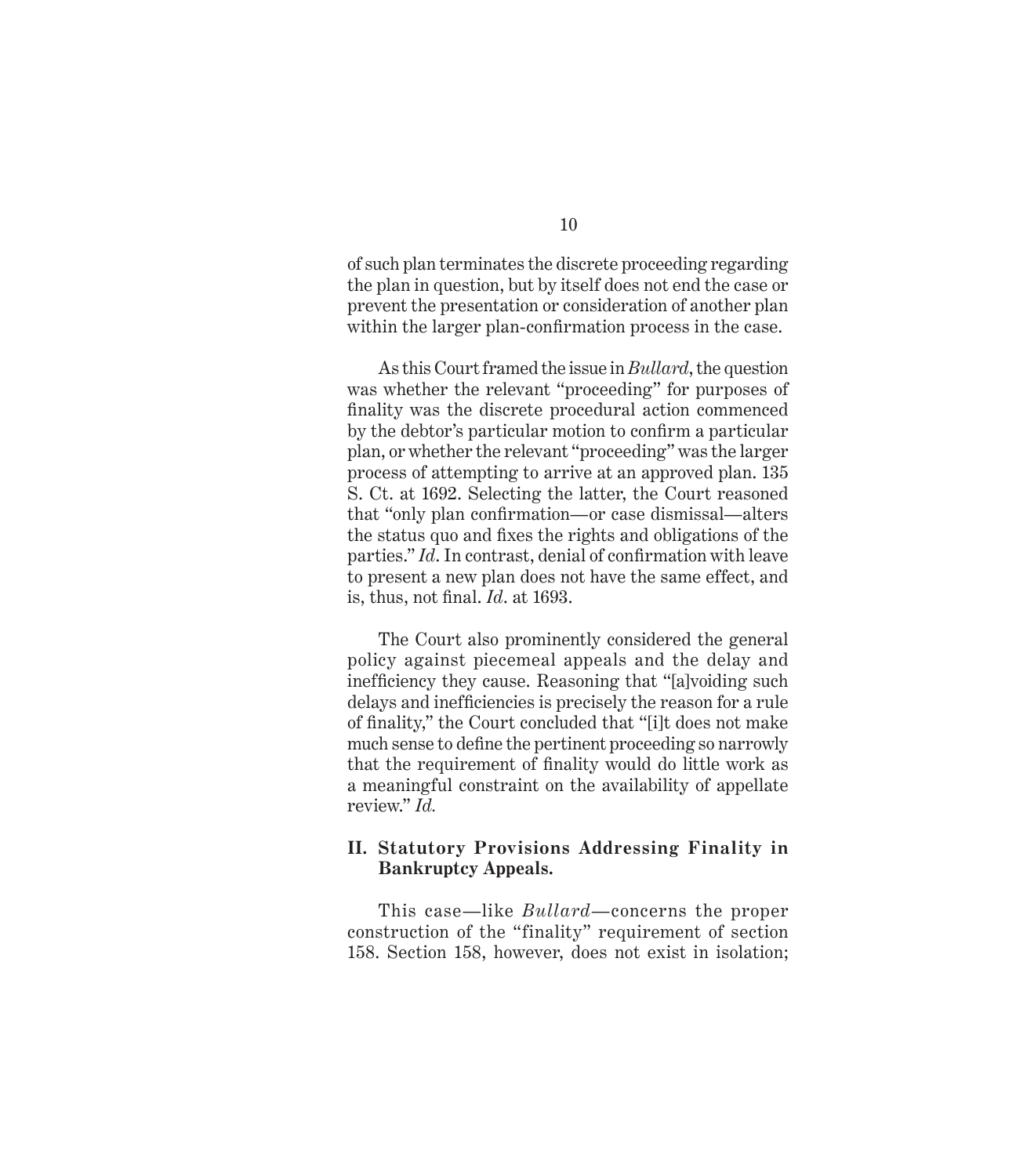it is instead part of a larger collection of appellate jurisdictional provisions applicable in bankruptcy appeals, at least one of which, section 1291, also imposes a finality requirement. *See* 28 U.S.C. § 1291. Review of these provisions sheds further light on the finality of an order denying a motion for stay relief that seeks to resume already-pending litigation in another forum. Although bankruptcy matters are characteristically heard in the first instance by bankruptcy judges, that is not always so. They may also be heard by district judges exercising their original bankruptcy jurisdiction. *See* 28 U.S.C. § 1334(a). That happens where a bankruptcy case or proceeding is not "referred" to a bankruptcy judge in the first instance, *see* 28 U.S.C. § 157(a) (providing that a district court "may" refer a case or proceeding to the bankruptcy judges for the district), or where a case or proceeding, having been referred to a bankruptcy judge, is withdrawn to the district court, *id*. § 157(d); *see, e.g.*, *In re Armstrong World Indus., Inc.*, 348 B.R. 111, 117 (D. Del. 2006) (noting that the district court was sitting as the bankruptcy court because "the district court had withdrawn the reference for all Chapter 11 cases filed in the district"). When a district judge decides a bankruptcy matter in the first instance, appellate review is not governed by section 158(d), but rather by the general appellate provision, section 1291. Thus, when a district judge presides over a bankruptcy case, the district judge's order denying stay relief may be appealed under section 1291.

Section 1291 vests the courts of appeals with jurisdiction over "final decisions" of the district courts. Although the text of section 1291 is phrased differently from section 158(d), both make use of the term "final." And there is no reason to believe that Congress intended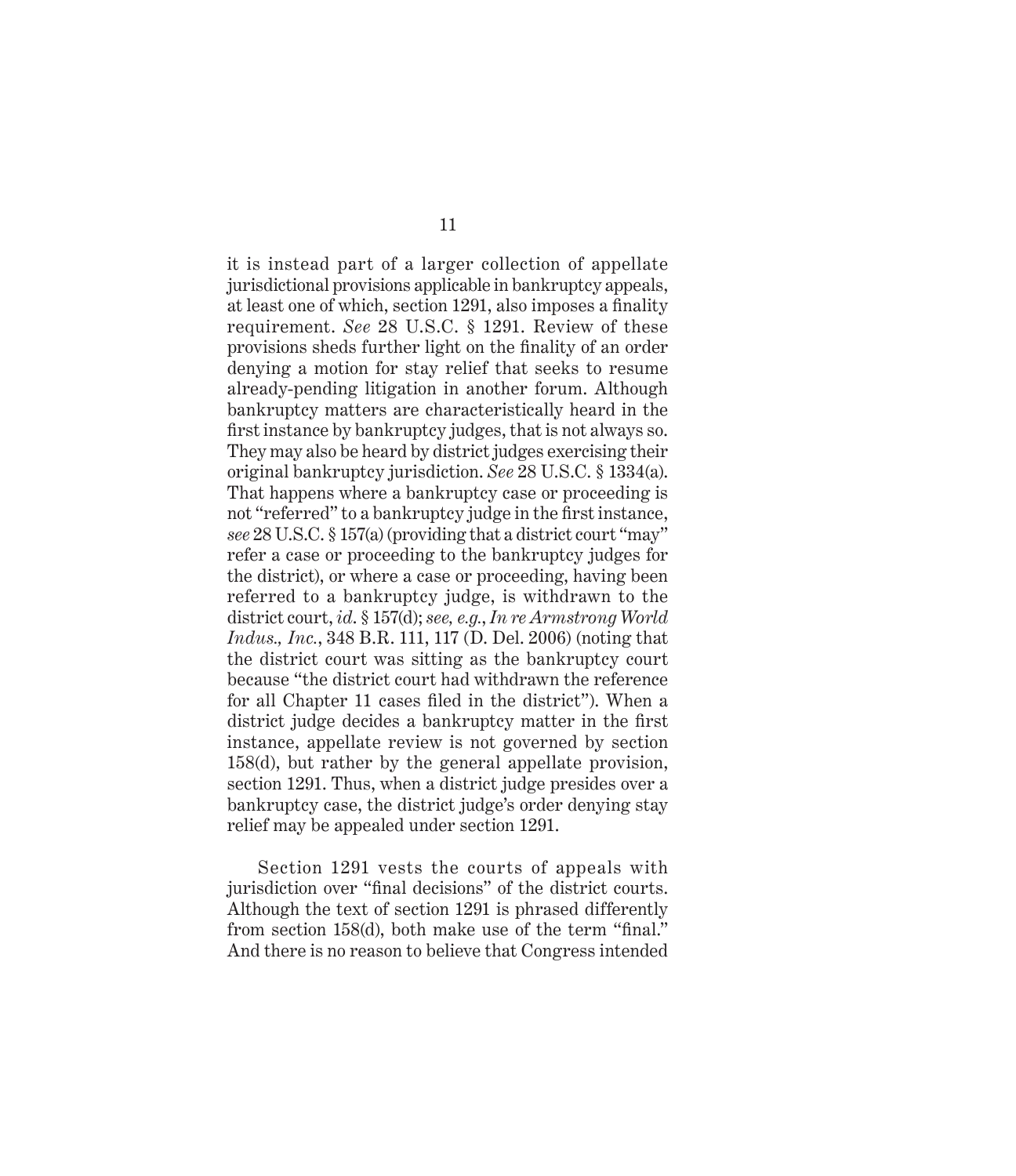the test of finality under section 1291 applicable to orders entered by a district judge sitting in bankruptcy in the first instance, and the test of finality under section 158(d) applicable to orders entered by a district judge affirming an order of a bankruptcy judge to be any different.

That the analysis under sections 1291 (as it applies in bankruptcy) and 158(d) should be the same is further supported by the fact that a companion provision to section 1291—28 U.S.C. § 1292(b), which governs appellate jurisdiction over certain interlocutory orders—applies equally to appeals taken from district-court orders entered in cases in which a district court exercises original bankruptcy jurisdiction and appeals taken from district-court orders entered in cases in which the district court exercises appellate jurisdiction over the decisions of bankruptcy judges. *See Conn. Nat'l Bank* v. *Germain*, 503 U.S. 249 (1992). In *Germain*, the Court observed that sections 1291 and 1292 "overlap" with section 158 and work in concert, rather than presenting an "either-or proposition" for purposes of appellate jurisdiction. *Id*. at 251–54.2 Because the standards for review of interlocutory orders under section 1292(b) are the same regardless of whether the relevant order is one entered by a district court sitting in bankruptcy in the first instance or is one entered by a district court sitting in review of an order of a

12

<sup>2.</sup> Interlocutory review under section 1292(b) is available only if the district court certifies that both (i) the case "involves a controlling question of law" on which "there is substantial ground for difference of opinion" and (ii) an appeal "may materially advance the ultimate termination of the litigation." 28 U.S.C. § 1292(b). Upon certification by the district court, the court of appeals may exercise jurisdiction over the interlocutory order in its discretion. *Id.*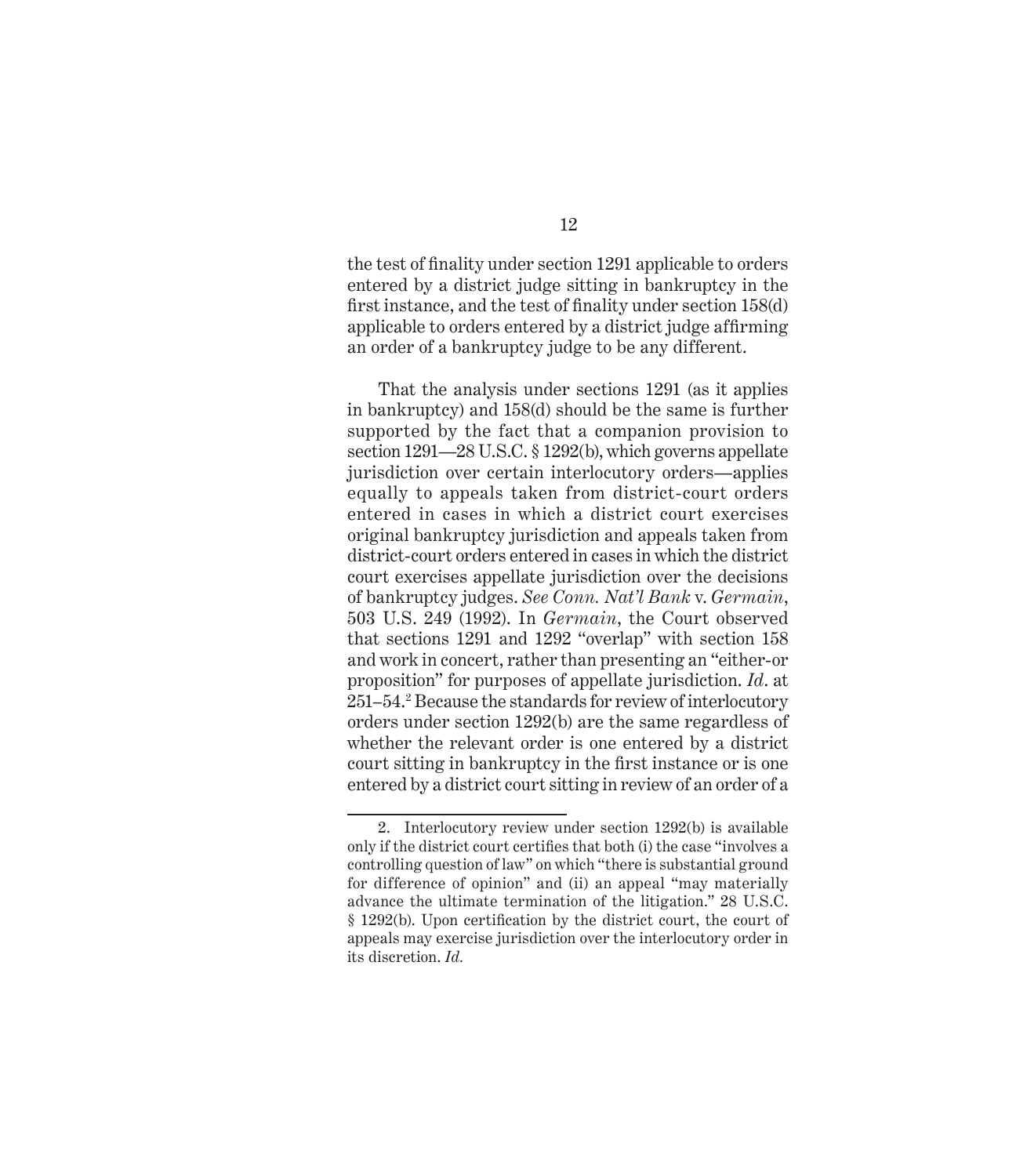bankruptcy judge, this further suggests that Congress did not intend different finality standards in the bankruptcy context under sections 158(d) and 1291.

#### **III. Background and Proceedings Below.**

On March 21, 2013, Ritzen and Jackson entered into a contract for the sale of certain real property that Jackson owned for an agreed purchase price of \$1.55 million. Thereafter, Ritzen undertook to have the property rezoned from an industrial location to one that could be developed for residential use. *See* App. 24a. Ritzen contends that its efforts helped increase the value of the property, as reflected in the fact that Jackson was subsequently able to sell the property for \$5.6 million—over \$4 million more than the contract price between Jackson and Ritzen. *See*  App. 8a at Bankruptcy Court docket entry 479.

After the sale failed to close, Ritzen filed suit against Jackson in state court for breach of the parties' agreement. *See Ritzen Grp., Inc.* v. *Jackson Masonry, LLC*, Case No. 14-1822-II (Tenn. Davidson Cty. Ch. Ct.); Pet. App. at 26a. In the state-court action, Ritzen contended that Jackson had breached the contract by engaging in a concerted effort to forestall, and ultimately prevent, the sale from closing. *Id.* Jackson denied liability, blaming Ritzen for the parties' failure to close. *Id.*

The state-court litigation was contentious. *Id.* at 27a. Among other things, Ritzen alleged that Jackson had repeatedly failed to respond to discovery requests, forcing Ritzen to file multiple motions to compel. *Id*. On March 24, 2016, seven days before the scheduled trial of Ritzen's breach-of-contract claim, Ritzen appeared for a hearing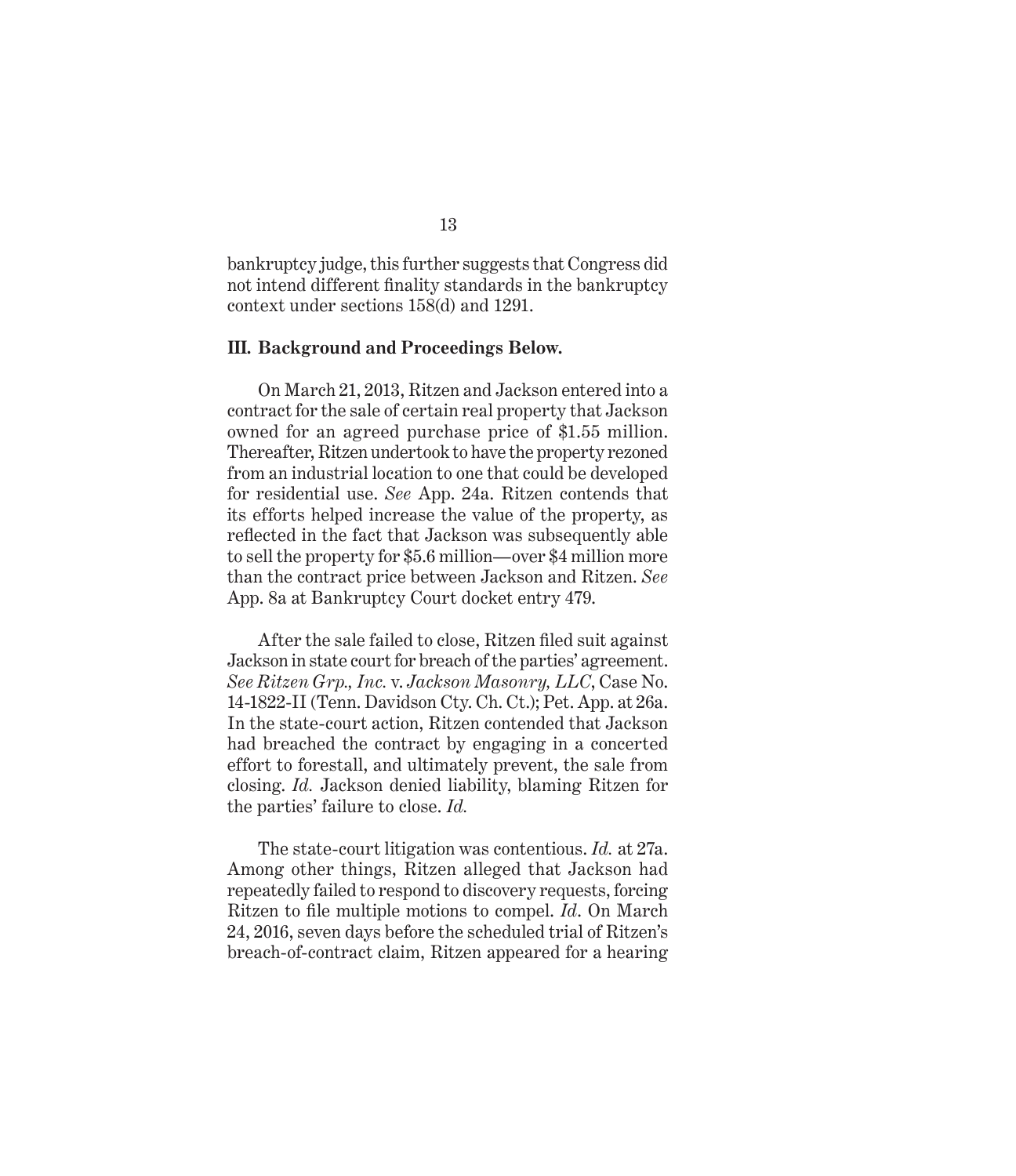in state court on its fourth motion to compel discovery, for which Ritzen sought a second imposition of sanctions against Jackson—having already been awarded attorneys' fees for previous discovery violations. *Id*. At 8:43 a.m. that morning—approximately seventeen minutes prior to the commencement of the sanctions hearing—Jackson filed its chapter 11 bankruptcy petition in the United States Bankruptcy Court for the Middle District of Tennessee (the "Bankruptcy Court"). *Id.* This filing had the effect of staying the state-court action and immediately halted the proceedings on Ritzen's motion to compel and request for sanctions. *Id.* The bankruptcy filing also stayed the scheduled trial, putting the state-court litigation in limbo. *See id.*

Contending that Jackson had improperly filed its bankruptcy petition merely to halt the state-court litigation and otherwise avoid the consequences of its misbehavior, Ritzen filed a motion with the Bankruptcy Court seeking stay relief to continue the pending state-court matter (the "Motion"). *Id.* at 28a–38a. At the evidentiary hearing on its Motion, Ritzen elicited testimony that Jackson's initial bankruptcy schedules grossly undervalued the company and that Jackson was operating at a profit in the years leading up to the bankruptcy filing, with nearly \$5 million in gross revenues in 2015. App. 70a–72a. Although the main focus of Ritzen's Motion was on obtaining stay relief, Ritzen also contended that Jackson's bad-faith behavior warranted dismissal of its bankruptcy case. Pet. App. 28a–29a.

Following the evidentiary hearing, the Bankruptcy Court entered an order denying Ritzen's Motion (the "Denial Order"). *Id.* at 48a–68a. Notably, the order did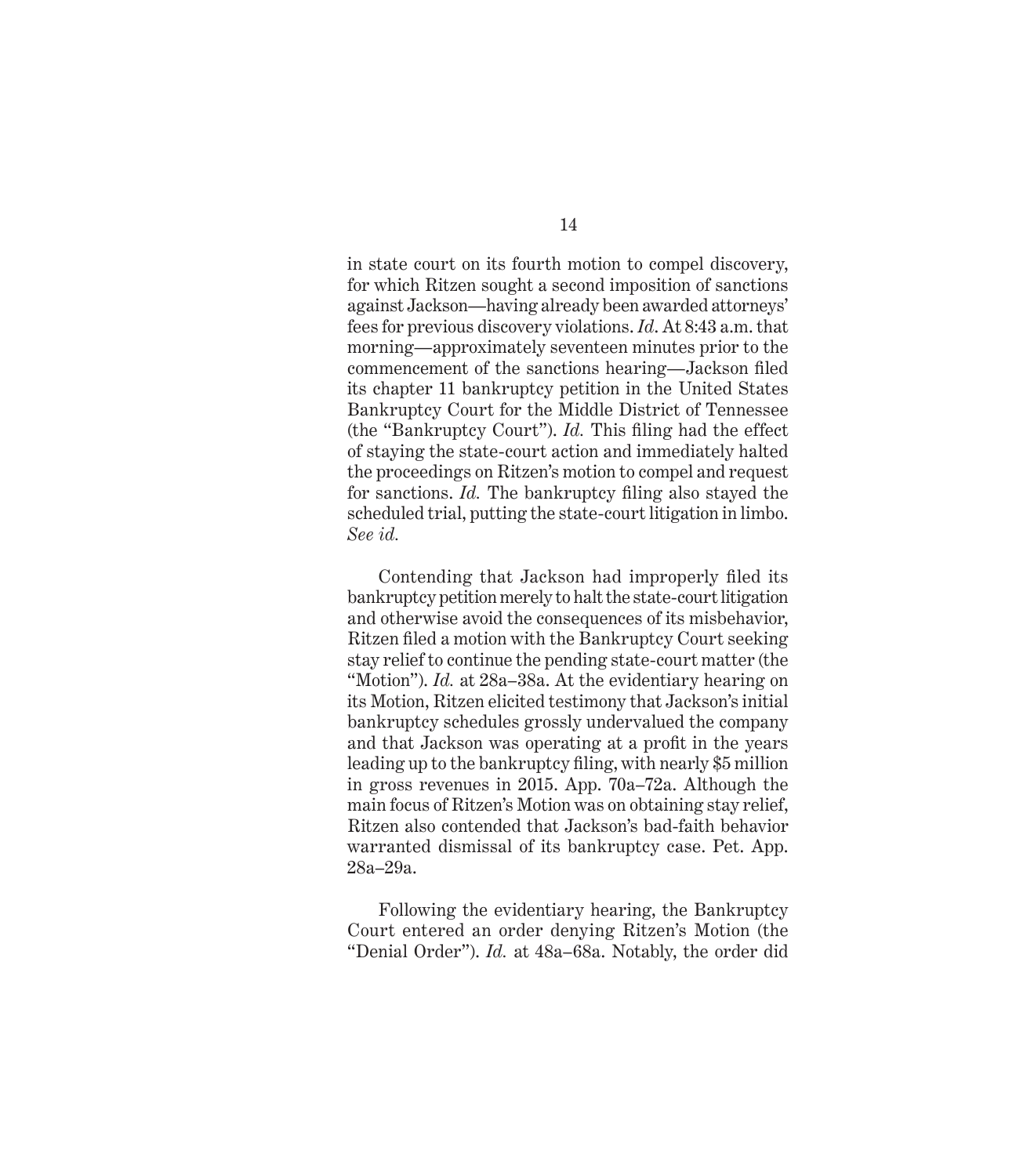not in any way resolve the merits of Ritzen's breach-ofcontract claim or otherwise fix the substantive rights and obligations of the parties with respect thereto. Rather, it simply maintained the status quo—the statutorily prescribed automatic stay would remain in place.

With the pending state-court litigation held in abeyance, the only place available to litigate Ritzen's breach-of-contract claim was in the Bankruptcy Court. Following applicable bankruptcy procedures, Ritzen filed a proof of claim asserting its breach-of-contract allegations, to which Jackson objected. *See* 11 U.S.C. §§ 501 (those asserting claims against the debtor may file proofs of claim), 502 (governing the allowance of claims and objections to claims); Fed. R. Bankr. P. 3001 (governing proofs of claim),  $3003(c)(2)$  (providing that a creditor holding a disputed claim must file a proof of claim, and that a creditor that fails to do so is not entitled to any distribution on account of its claim), 7001(1) (providing that a proceeding to recover money or property is an adversary proceeding). Thereafter, the parties litigated the breach-of-contract claim to judgment. Pet. App. 14a ("After the stay-relief denial, Ritzen filed a proof of claim, Jackson responded, and the claim was resolved through an adversary proceeding."). Jackson prevailed in the litigation, and Ritzen thereafter appealed to the District Court both the Bankruptcy Court's ruling on the merits of Ritzen's claim and the order denying stay relief that prevented the claim from being litigated in state court.

On appeal, the District Court affirmed. *Id.* at 34a–37a. In doing so, the District Court ruled that Ritzen's appeal of the Denial Order was untimely on the premise that the order was final at the time it was entered and Ritzen had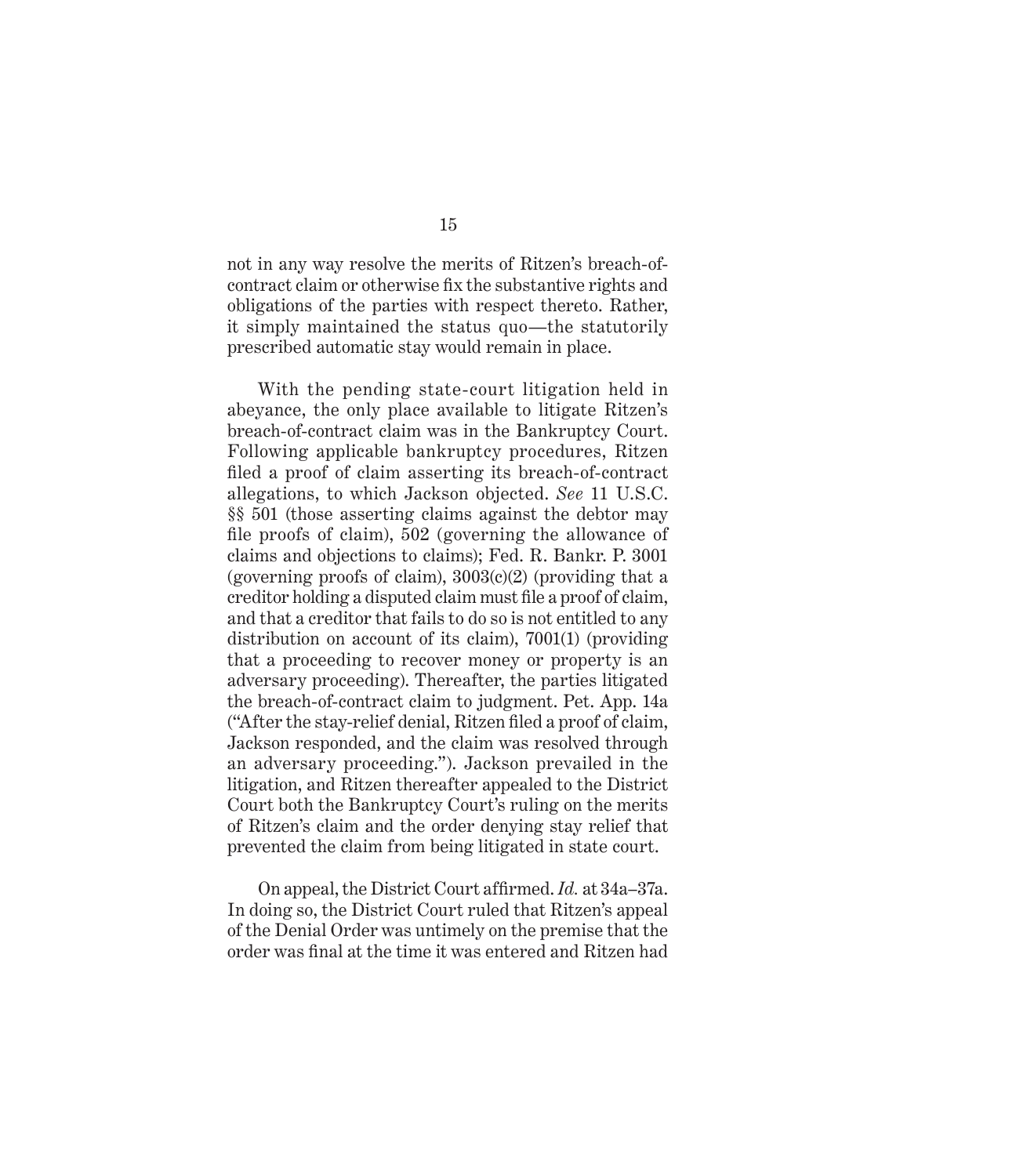not taken an appeal within fourteen days thereafter. *Id*. Rather, Ritzen had waited until the Bankruptcy Court adjudicated the merits of its breach-of-contract claim. In reaching its conclusion, the District Court followed the "blanket rule" adopted by the Sixth Circuit Bankruptcy Appellate Panel that all orders adjudicating requests for stay relief—whether granting or denying such requests are "final." *Id.* at 36a–37a.

On further appeal, the Sixth Circuit affirmed. *Id.* at 2a–23a. In reviewing the appealability of the Denial Order, the court adopted a two-part test: "a bankruptcy court's order may be immediately appealed if it is (1) 'entered in a proceeding' and (2) 'final'—terminating that proceeding." *Id.* at 7a–8a (brackets and ellipsis omitted). Applying that test, the court reasoned that Ritzen's appeal was untimely because "(1) stay-relief motions initiate a proceeding and (2) this proceeding is terminated by an order denying such relief." *Id*. at 8a.

On the question of what constitutes a "proceeding" for purposes of its analysis, the court opined that "a proceeding is a process whereby a court follows some formal procedural steps to adjudicate a moving party's claim for relief." *Id*. Further elaborating its approach, the court explained that "a 'proceeding' under § 158(a) is a discrete dispute within the overall bankruptcy case, resolved through a series of procedural steps." *Id*. at 9a (brackets omitted). Concluding that a bankruptcy court's "stay relief adjudication fits this description," the court reasoned that a proceeding begins with "a motion," as to which the "non-moving party then must be given notice," followed by "a hearing where both parties are present," after which "the court determines whether the relevant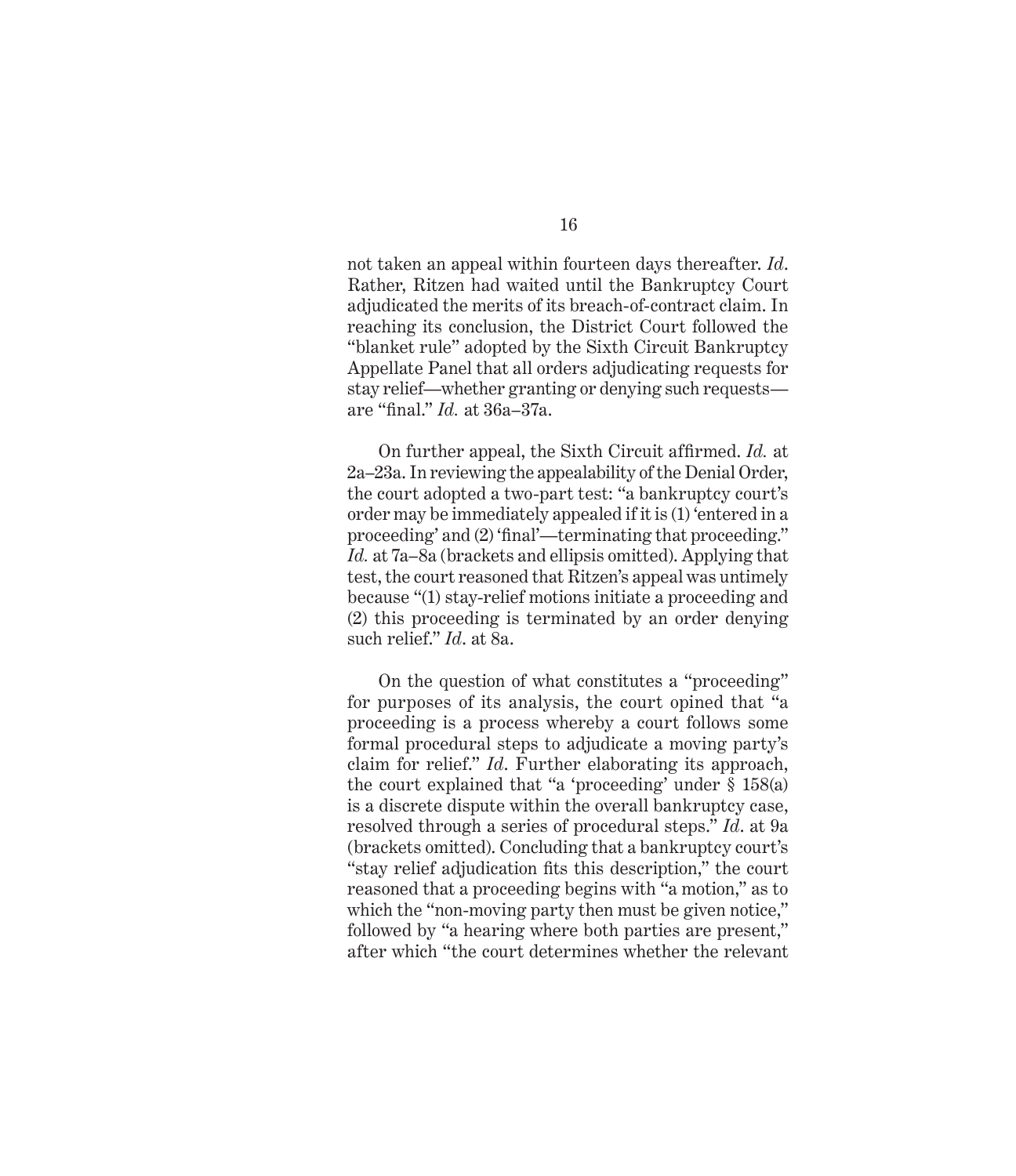legal standard has been met and grants or denies relief accordingly." *Id*. at 9a–10a. In other words, a "proceeding" encompasses essentially any contested matter—precisely the view this Court rejected in *Bullard*, wherein the Court recognized that the relevant "proceeding" is the larger substantive process to which the motion relates (*e.g.*, the process of the approval of plans). *See Bullard*, 135 S. Ct. at 1692.

Turning to the issue of finality, the court below likewise focused its analysis procedurally on "whether the order terminates the stay relief proceeding." Pet. App. 11a. Addressing whether an order denying stay relief "alters the status quo and fixes the rights and obligations of the parties," *id*. at 11a (quoting *Bullard*, 135 S. Ct. at 1692), the Sixth Circuit reasoned that it does because such an order is "procedurally complete" and has the effect of ending the relevant proceeding because "[a] stay-relief motion asks its own discrete question, and this question is finally answered by either a grant or a denial," *id*. at 12a.

In conducting its analysis, the court also attached significance to the fact that the Bankruptcy Court "did not deny Ritzen's motion without prejudice" and that "[t]he consequences of a stay-relief denial are both significant and irreparable." *Id*. at 13a. Notably, the court reasoned that the consequences are irreparable because, once stay relief is denied, "the creditor usually has no choice but to file a proof of claim in bankruptcy, litigating their pre-bankruptcy dispute anew in the bankruptcy court . . . because failure to file a proof of claim could preclude them from collecting anything once the bankruptcy case concludes and the debtor's debts are discharged." *Id*. In this way, the court linked Ritzen's stay-relief request to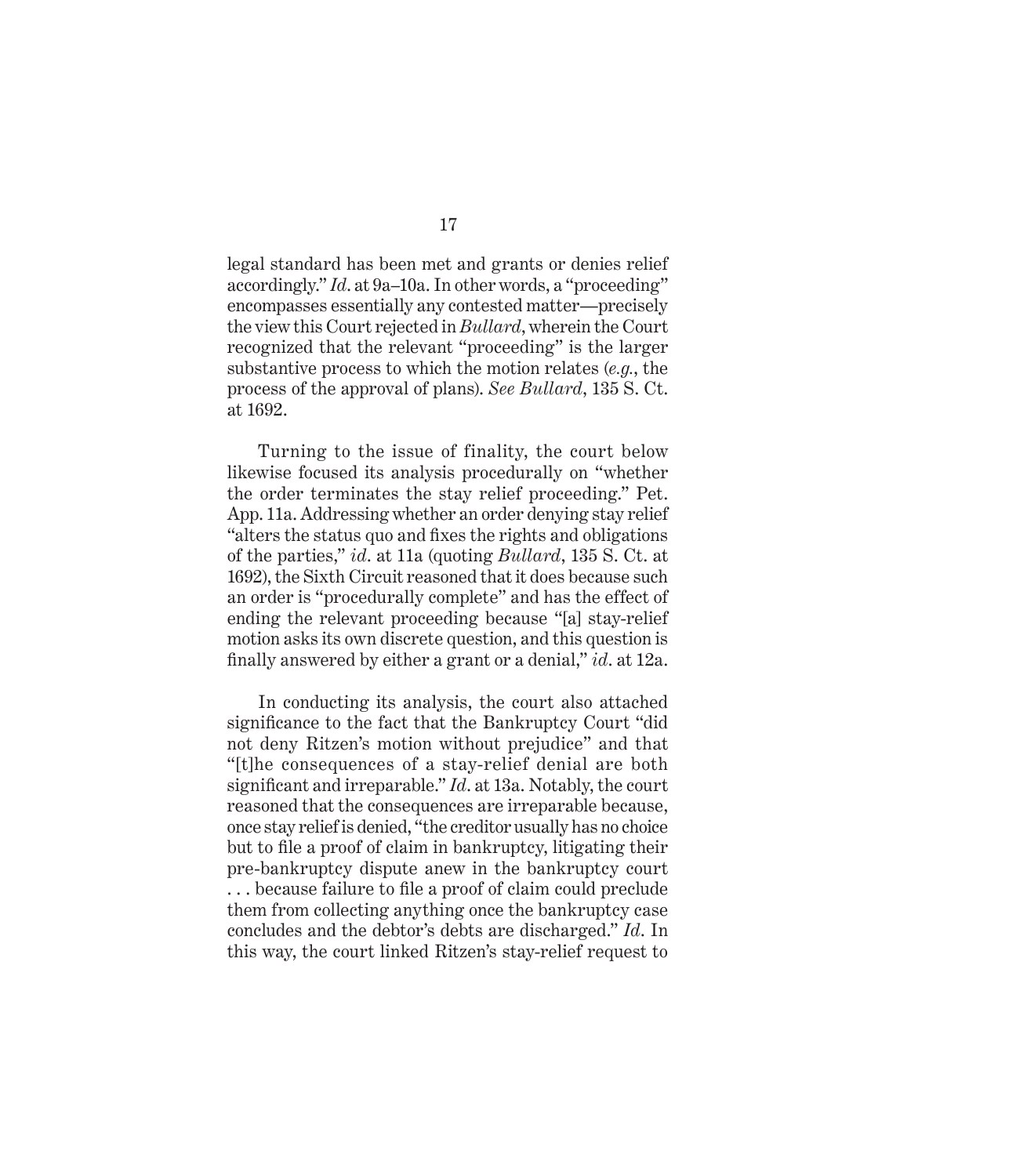the larger claims-adjudication process, establishing how and why Ritzen's stay-relief request unavoidably involved litigating over where to litigate.

Critically, nothing in the Bankruptcy Code or Bankruptcy Rules *requires* that the bankruptcy court must always adjudicate the merits of a claim in order for it to be allowed. Rather, it is commonplace for a creditor to file a proof of claim with the merits of the claim resolved in some other forum. The only impediment to the pursuit of that option is, of course, the automatic stay—hence, the unavoidable conclusion that the Bankruptcy Court's ruling on stay relief necessarily resolved where the claim would be litigated but not, of course, the merits of the claim itself.

Likewise, nothing in the Bankruptcy Code or Bankruptcy Rules prevents an appellate court from undoing a bankruptcy court's adjudication of a breachof-contract claim on the ground that stay relief should have been granted and the claim determined in state court, where it was already pending and scheduled for trial. *See Olberding* v. *Ill. Cent. R. Co.*, 346 U.S. 338 (1953) (reversing judgment and remanding with instructions to transfer venue); *Gogolin & Stetler* v. *Karn's Auto Imports, Inc.*, 886 F.2d 100, 104–05 (5th Cir. 1989) (reversing a trial court verdict on the merits based on improper denial of venue transfer request, even recognizing that, without opining on the merits, there appeared to be sufficient evidence to support the ruling); *cf*. 11 U.S.C. §§ 363(m) (preventing an appellate court from undoing a good-faith bankruptcy sale once consummated), 364(e) (preventing an appellate court from undoing a good-faith grant of priority or lien in connection with a bankruptcy court's order authorizing a trustee to incur debt).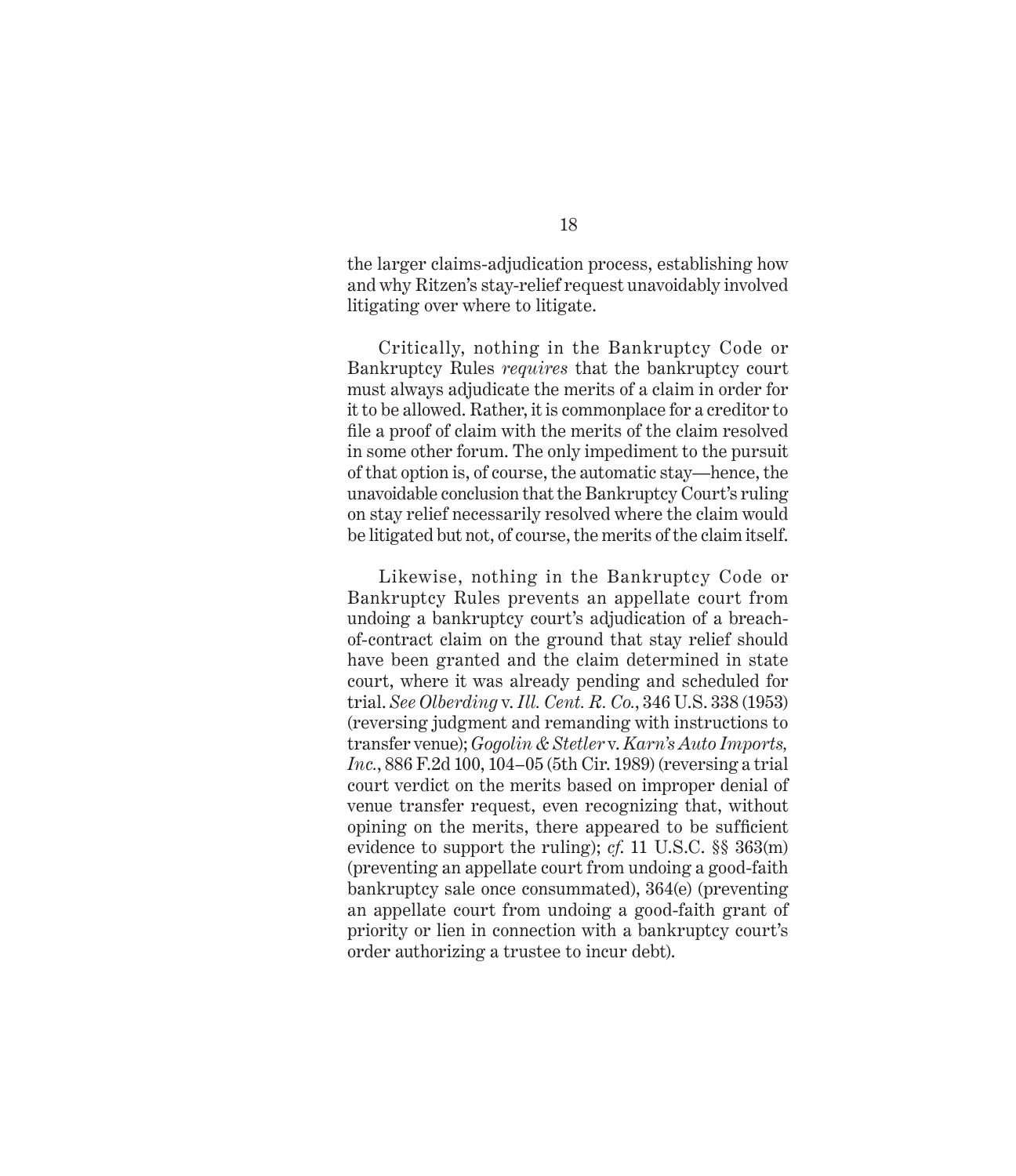Addressing Ritzen's argument that "the stay order was not final because it was not a ruling on the merits of its contract claim," the Sixth Circuit reasoned that this "is irrelevant" because the merits of a claim and requests for stay relief are adjudicated in "*different* proceeding[s]." Pet. App. 14a. In reaching this conclusion, the court treated what was decided in the stay-relief context—namely *where* the parties would litigate their dispute—as "fix[ing] the rights and obligations at issue in the stay-relief proceeding." *Id*. Notably, however, orders that determine the appropriate forum where parties will resolve their disputes are not normally regarded as fixing any of the parties' substantive rights or obligations, but rather as simply fixing where the parties will have such rights and obligations decided. *See, e.g.*, *Caterpillar Inc.*  v. *Lewis*, 519 U.S. 61, 74 (1996) ("An order denying a motion to remand, 'standing alone,' is 'obviously not final and immediately appealable' as of right." (brackets and ellipsis omitted) (quoting *Chi., R.I. & P.R. Co.* v. *Stude*, 346 U.S. 574, 578 (1954))); *Gogolin & Stetler*, 886 F.2d at 104–05 (reversing a trial court verdict on the merits based on improper denial of venue-transfer request).

Finally, the court below discussed aspects of the relative efficiency of requiring immediate appeals of orders denying stay relief in bankruptcy. The court contended that "Ritzen's proposal would force creditors who lose stayrelief motions to fully litigate their claims in bankruptcy court and then, after the bankruptcy case is over, appeal and seek to redo the litigation all over again in state court," which the court opined "would be a tremendous waste of time and money." Pet. App. 15a. The court, however, did not address the extent to which denials of stay relief may become irrelevant upon adjudication of the merits—for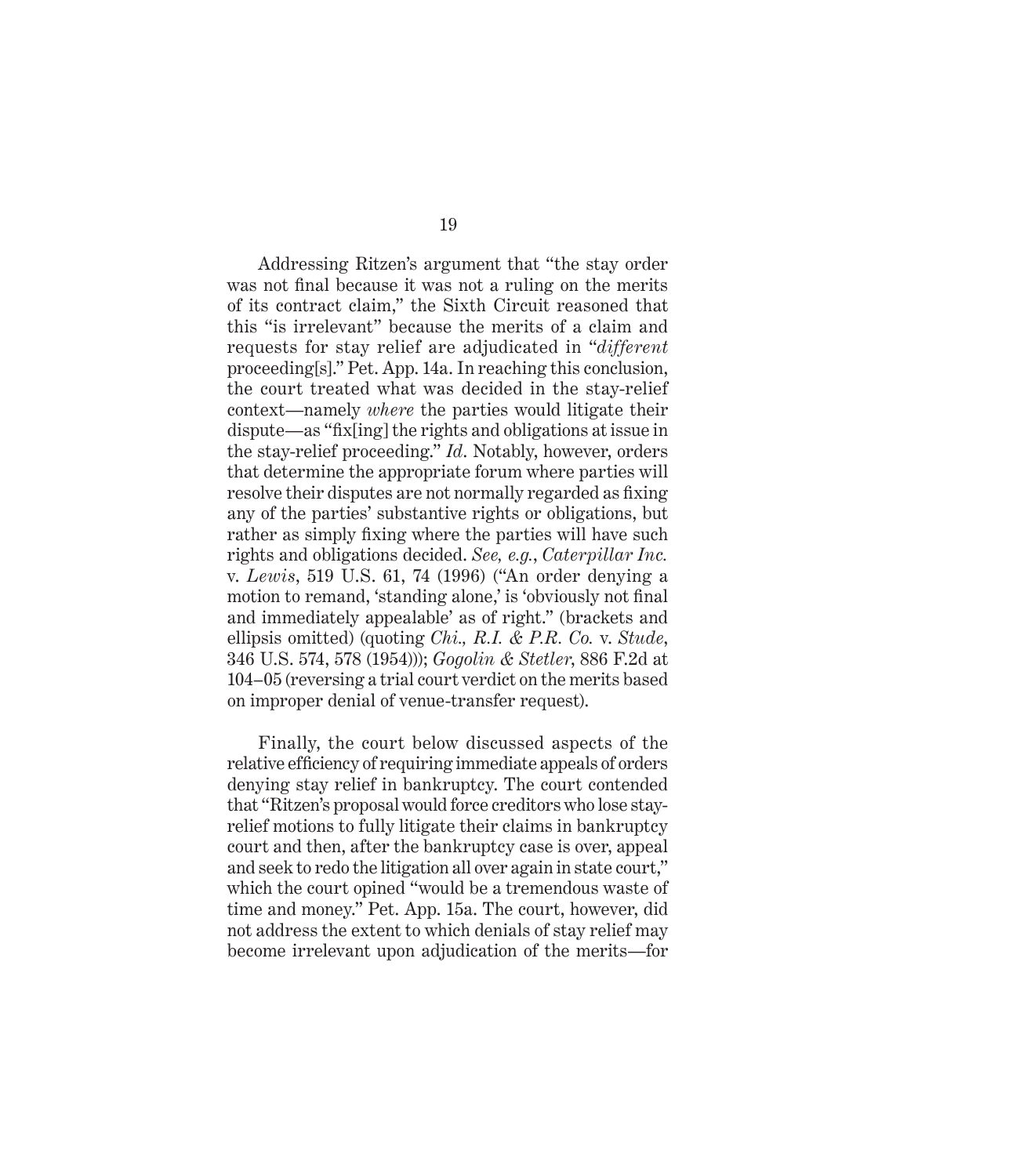example, where the creditor's claim is allowed, either through litigation in the bankruptcy court or settlement between the parties—thus obviating the need for appellate review. *Cf*. *Caldwell-Baker Co.* v. *Parsons*, 392 F.3d 886, 888–89 (7th Cir. 2004) ("Interlocutory decisions often become irrelevant before the case's end; that's a reason to defer rather than accelerate appellate review."). Likewise, the court did not address this Court's different weighing of the relevant costs and benefits in *Bullard*, including the importance this Court assigned to the inevitable cost and delay occasioned by immediate piecemeal appellate review. *See Bullard*, 135 S. Ct. at 1695.

#### **SUMMARY OF THE ARGUMENT**

This Court should reverse the decision below for three essential reasons. First, an order denying a motion seeking stay relief to permit the adjudication of a claim in state court is a classic example of an interlocutory order that is not immediately appealable. Such an order is properly treated for bankruptcy appellate purposes as part of the bankruptcy claims-adjudication process. When such a motion is denied, the only practical effect is that the litigation *must* proceed in the bankruptcy court if it is to proceed at all. Unless the order denying stay relief is combined with some substantive determination (such as ruling on the underlying merits of a claim), it does not fix any substantive right. Because the practical effect of such an order is limited to determining the forum in which the parties will litigate, it "changes little" and neither "alters the status quo" nor "fixes the rights and obligations of the parties." *Bullard*, 135 S. Ct. at 1692–93. Accordingly, it is not a final order.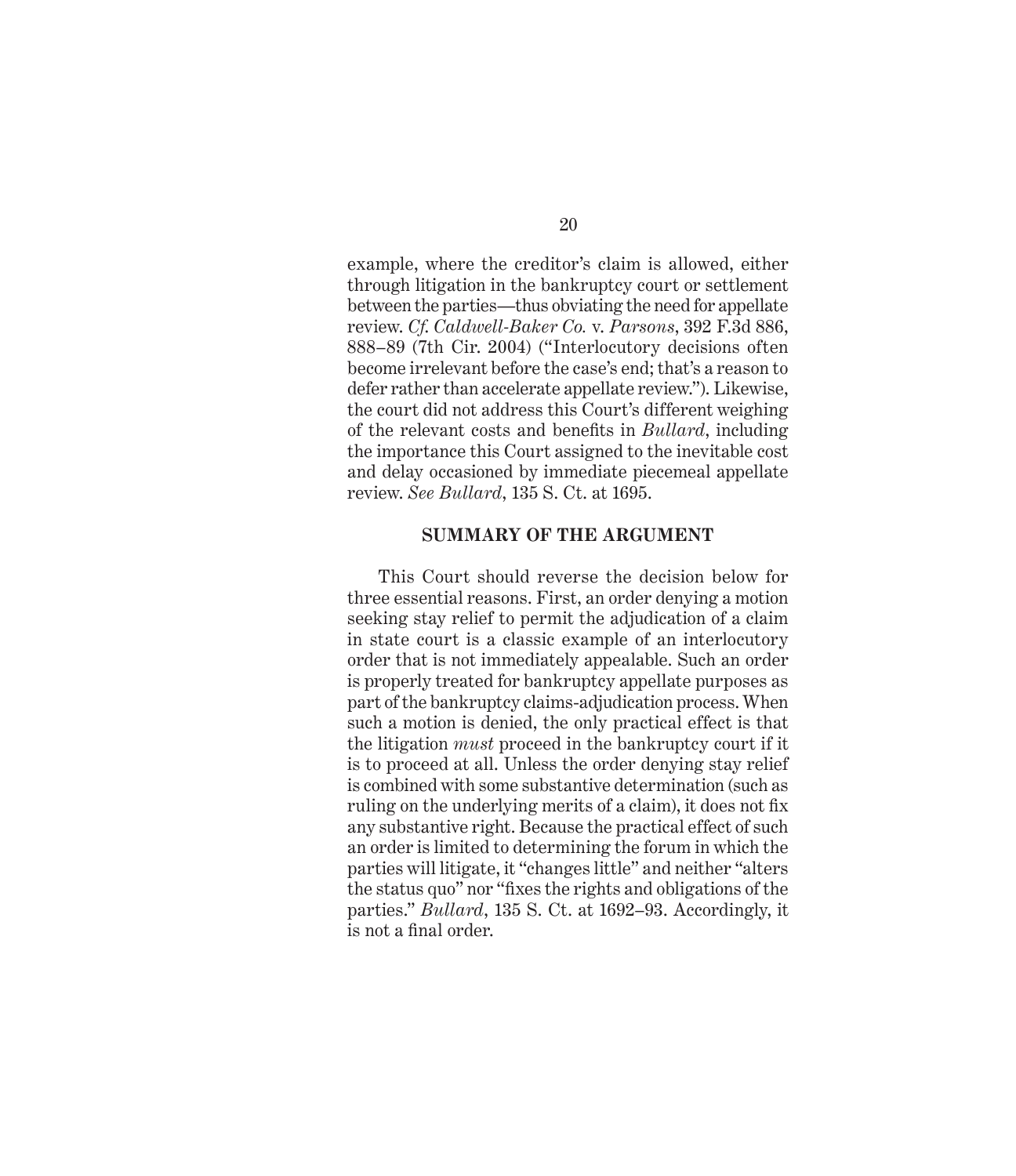Rather than recognizing that reality, the Sixth Circuit adopted and applied a two-part, procedural test focused on (1) whether the relevant order was litigated in a procedurally defined action of some kind, and (2) whether the order finally resolved that action. This test is contrary to this Court's approach in *Bullard* and "slic[es] the case too thin." *Bullard*, 135 S. Ct. at 1692. The question in this case is not whether the particular order at issue was entered in a procedurally discrete action. Instead, as framed in *Bullard*, the correct inquiry is whether the order had a practical impact on the substantive bankruptcy process that the order implicates. *See Gillespie* v. *U.S. Steel Corp.*, 379 U.S. 148, 152 (1964) (it is appropriate to give the concept of finality a "practical rather than a technical construction").

Here, the relevant process for finality purposes is the bankruptcy claims-adjudication process. Quite clearly, the denial of Ritzen's motion did not terminate that process. On the contrary, it *impelled* it. After the Bankruptcy Court's denial of Ritzen's stay-relief motion, Ritzen had no choice but to litigate its claim in the bankruptcy forum because, absent stay relief, there was no other place where it could be litigated. The relevant *final* order here was the judgment resolving the merits of Ritzen's breach-of-contract claim, not the Denial Order which merely resolved where the parties would litigate such dispute. Because Ritzen timely appealed from the final judgment resolving its claim, the Sixth Circuit should have addressed Ritzen's arguments regarding the merits of the Denial Order.

Critically, this conclusion follows not only from correct application of this Court's standard in *Bullard*, but also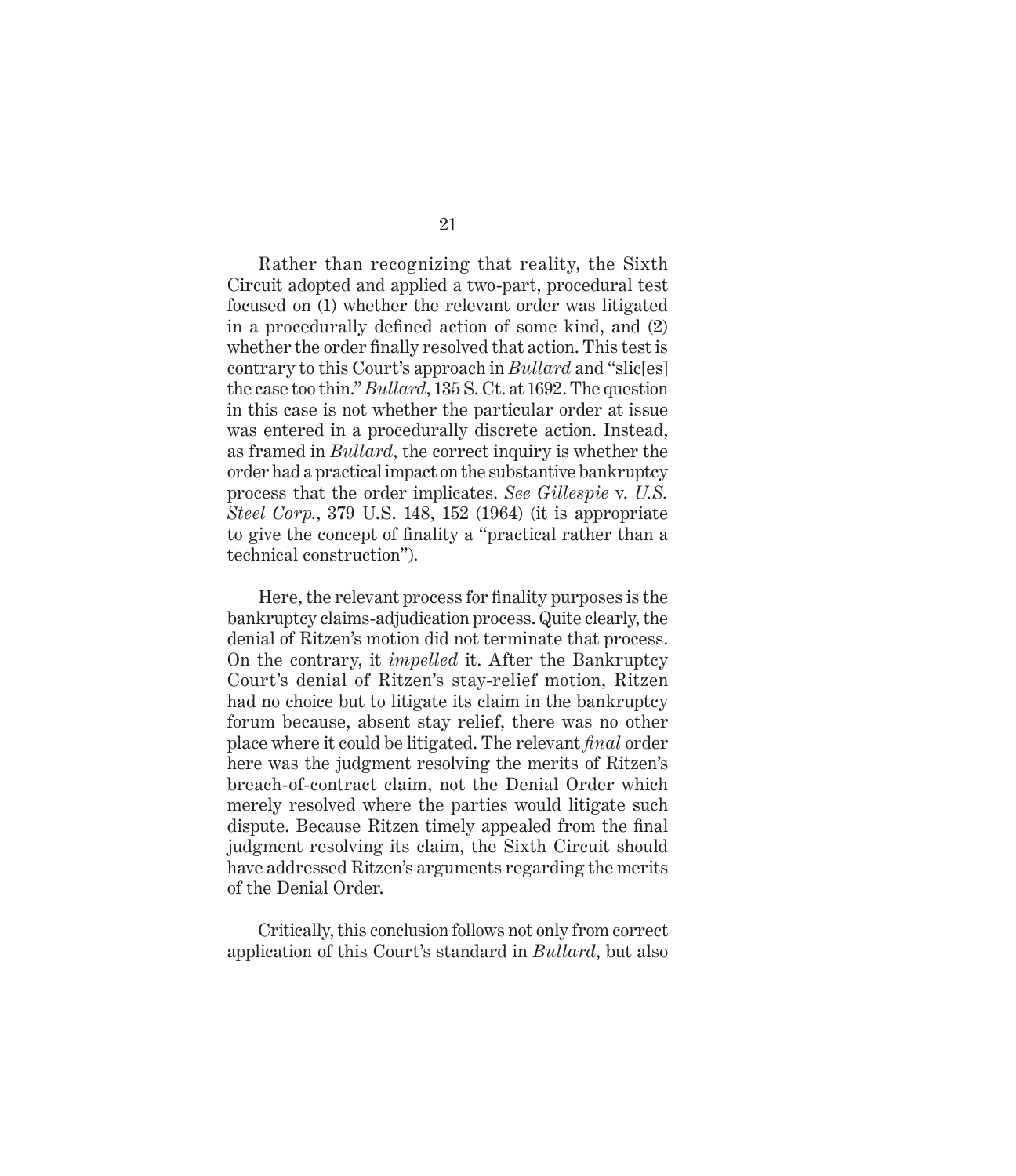from analysis of the text of section 158, its history, and the larger collection of statutory provisions that govern the review of final and interlocutory orders in bankruptcy. Section 158 is patterned after section 1291, which also vests appellate jurisdiction over final orders. Under the finality standard set forth in section 1291, orders of the kind at issue here—denying motions that resolve where the parties will litigate—are classically interlocutory.

Similarly, under the provisions governing appellate review under the former Bankruptcy Act of 1898 (the predecessor to the current Bankruptcy Code), orders denying stay relief were treated as interlocutory. That long history makes clear that Congress knows how to authorize appellate review of interlocutory orders in the bankruptcy context when it wishes to. With respect to orders that, as a practical matter, simply resolve where the parties will litigate their disputes (*i.e.*, orders concerning transfer of venue, abstention, and remand), Congress has generally taken the opposite approach, not simply treating such orders as interlocutory, but rendering many of them entirely unreviewable. *See* 28 U.S.C. §§ 1334(d), 1452. There is thus no reason to relax the finality requirement of section 158 to require an immediate appeal of orders that simply resolve the forum for pursuing a claim.

Second, even if some orders denying stay relief are final orders subject to immediate appeal, an order denying a stay-relief motion premised on bad faith is not. Motions raising a debtor's bad faith, including motions for stay relief, may be filed at any time and may be based upon the circumstances as they evolve during the case. That is because many of the major actions a debtor takes—from the filing of a petition to the proposal and confirmation of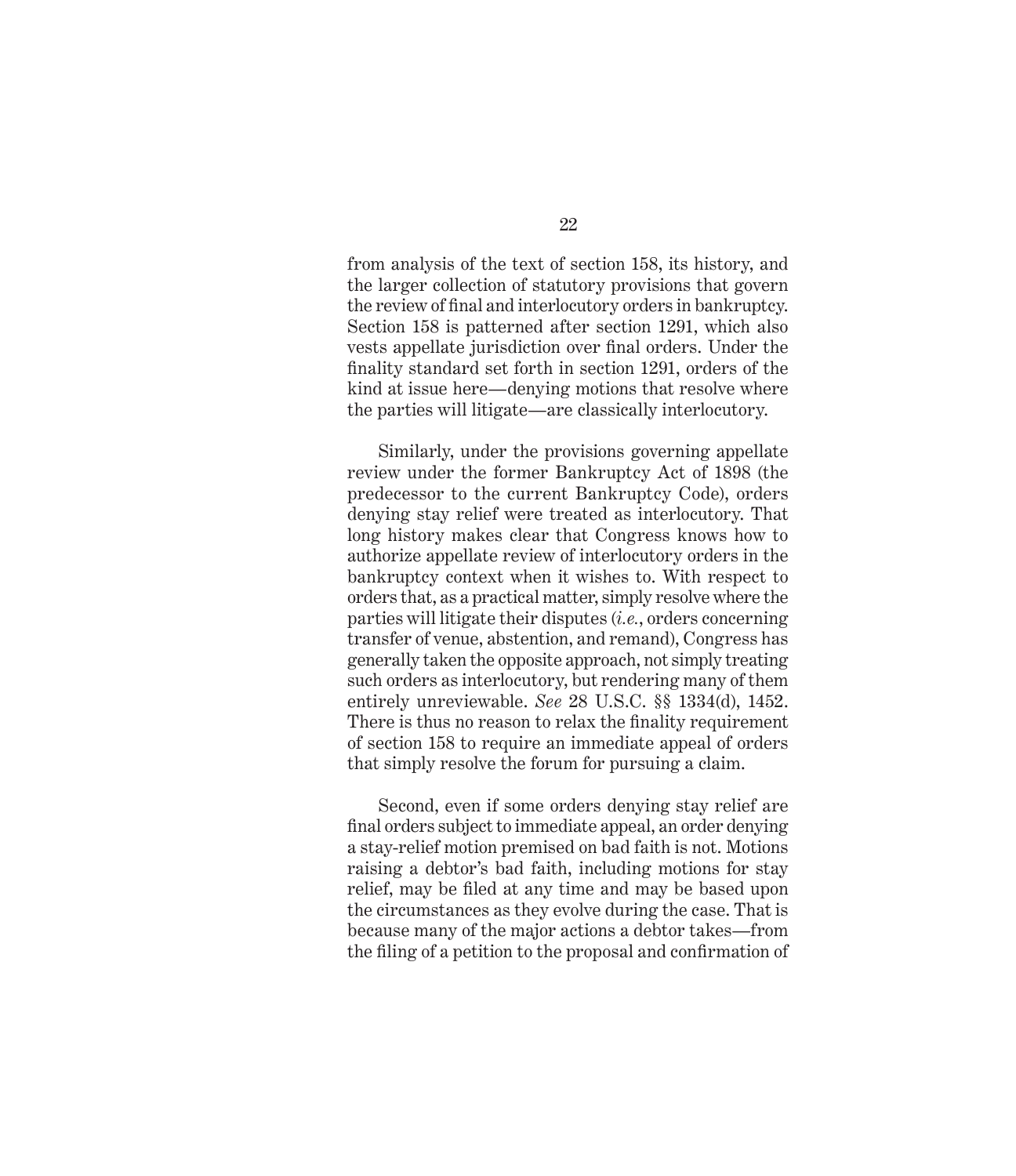a plan—must each be undertaken in good faith. Likewise, a motion for stay relief may be made and remade as the circumstances warrant. The court below attached significance to the fact that the Bankruptcy Court's Denial Order did not expressly state that it was "without prejudice," but that designation is implicit in such orders generally—there is no need to include the words "without prejudice" because, again, such motions may be made and remade as the circumstances warrant. This is reflected in bankruptcy practice, where designations such as "with prejudice" and "without prejudice" are not customarily included in orders granting or denying stay relief.

Third, the decision below affirmatively *requires* piecemeal appeals—exactly what this Court's jurisprudence on the issue of finality is designed to avoid. As this Court explained in *Bullard*, the concept of finality is a restraint on appellate review. Under the Sixth Circuit's two-part test, however, an order resolving virtually any contested matter, designated procedurally under the Sixth Circuit test, would qualify as final, imposing virtually no restraint at all.

The Sixth Circuit justified its approach, in part, based on its view of the costs and benefits involved in requiring an immediate appeal of an order denying stay relief that merely resolves where a the parties must litigate their dispute. According to the court below, absent an immediate appeal of an order directing the resolution of a claim in the bankruptcy forum, a litigant who then loses on the merits may well have to suffer the expense of having its claim resolved in the wrong place before it may appeal whether the denial of its stay-relief motion was proper. But that is little different from the situation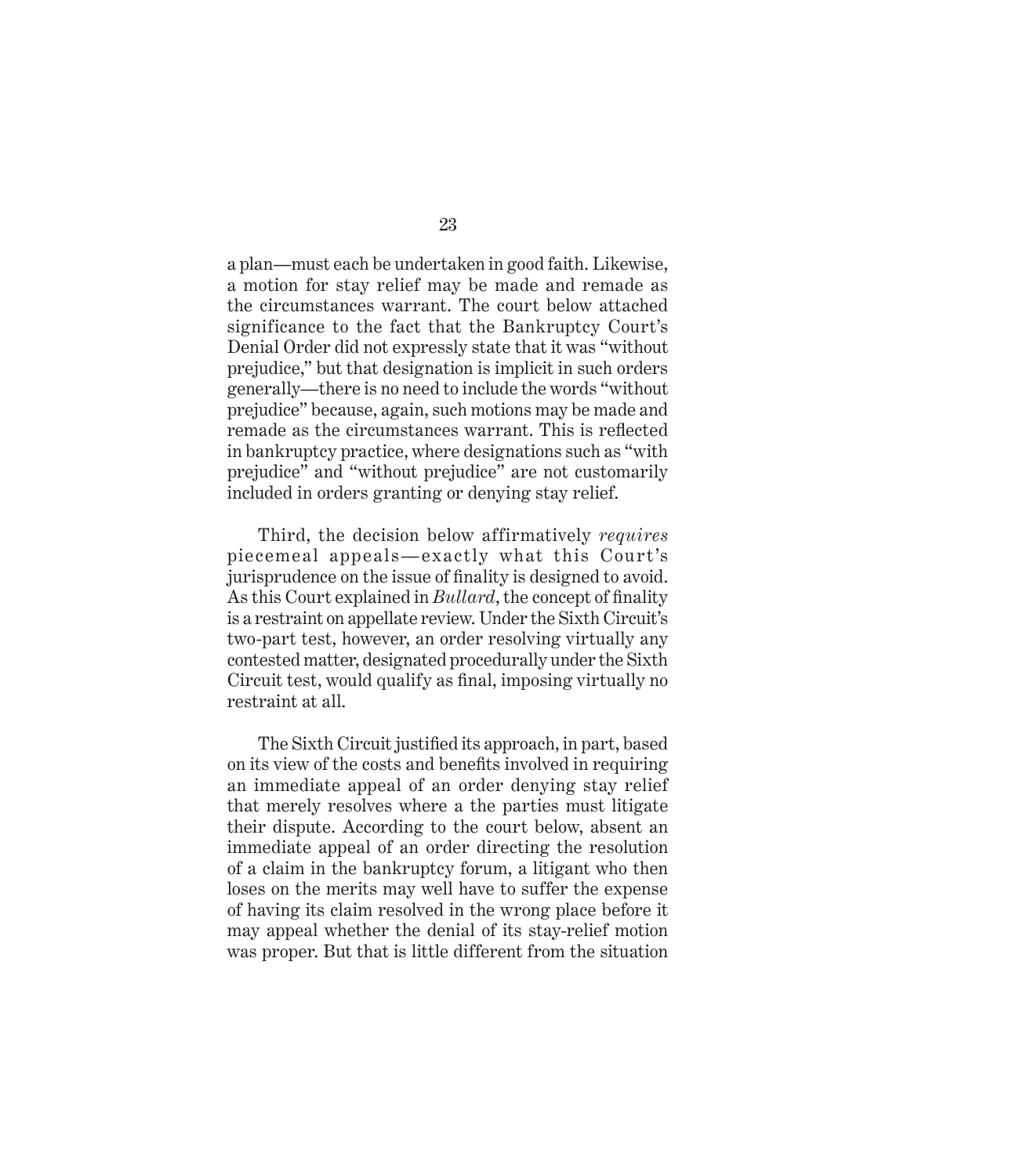in *Bullard*. As this Court made clear, the cost of denying an immediate appeal in such circumstances is outweighed by the costs of piecemeal appeals generally. *Bullard*, 135 S. Ct. at 1693–95. In any event, the finality requirement sets the relevant boundary, and orders determining where to litigate are simply not final.

In addition, it would be anomalous to treat motions denying stay relief premised on the debtor's bad faith differently from motions to dismiss a case premised on the same grounds. Just as stay relief under section 362(d) may be granted for "cause," dismissal of a chapter 11 case under section 1112(b) may be granted for "cause." Orders denying motions to dismiss a chapter 11 case on grounds of bad faith are properly treated as interlocutory. *See, e.g.*, *Barben* v. *Donovan (In re Donovan)*, 532 F.3d 1134, 1137 (11th Cir. 2008) (recognizing that denial of motion to dismiss bankruptcy case is not final). There is no reason why the same issue should be treated differently for appellate purposes based on whether it is presented in a motion for stay relief or in a motion to dismiss. If anything, there is less reason to treat it as interlocutory in the former instance. At best, this would set a trap for the unwary; at worst, it would allow a party to manipulate the appellate process by using different labels on motions.

In sum, diluting the finality requirement to mandate the immediate appellate review of orders denying stay relief that have the practical effect of merely determining where the parties will litigate their dispute would contravene the purpose of the finality doctrine and the policies that undergird it. Because the relevant order in this case is nothing more than a garden-variety interlocutory determination of the forum in which the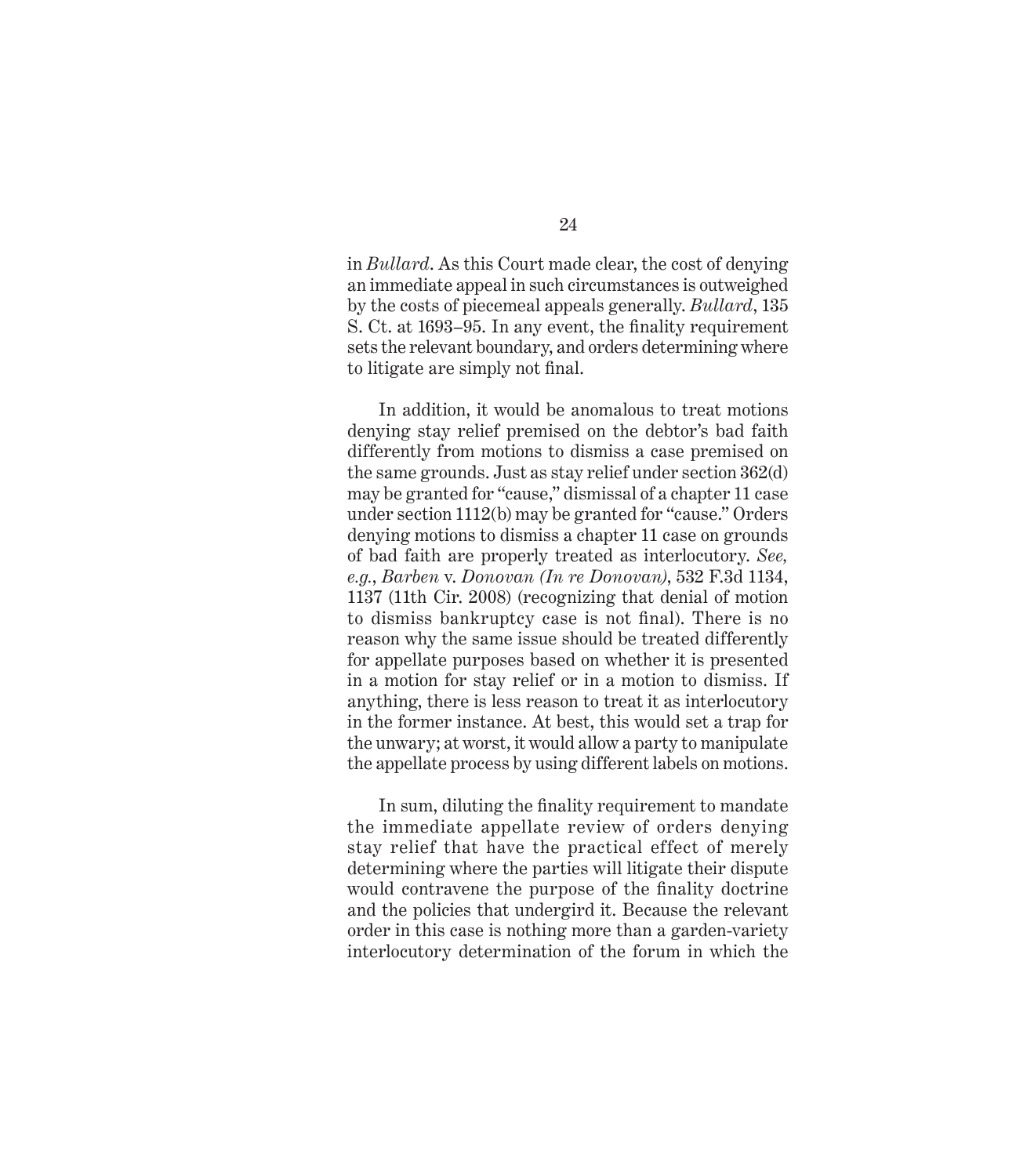parties would resolve their dispute, it was not a final order that required immediate appeal.

## **ARGUMENT**

# **I. An Order Denying Stay Relief to Litigate A Claim in State Court Is an Interlocutory Order That Is Not Subject to Immediate Appellate Review.**

Section 158(a) of Title 28 provides that "[t]he district courts . . . shall have jurisdiction to hear appeals (1) from final judgments, order and decrees . . . of bankruptcy judges entered in cases and proceedings." 28 U.S.C. § 158(a). In turn, section 158(d) provides that the "courts of appeals shall have jurisdiction of appeals from all final decisions, judgments, orders, and decrees entered under subsection  $\left[ \begin{array}{c} 2 \end{array} \right]$  (a) ... of this section." 28 U.S.C. § 158(d). Because the practical effect of the Bankruptcy Court's Denial Order was merely to resolve where the parties would litigate their dispute, it was not a "final" determination subject to immediate appellate review within the meaning of these provisions. *See Gillespie*, 379 U.S. at 152 (treating the concept of finality practically, rather than technically).

Although the concept of "finality" is not defined in section 158, it has a long history. Most recently, in *Bullard*, this Court considered the meaning of the concept in the closely analogous context of an order denying confirmation of a chapter 13 plan. 135 S. Ct. 1686. Concluding that such an order was not final, the Court explained that "only plan confirmation—or case dismissal—alters the status quo and fixes the rights and obligations of the parties." *Id.* at 1692. The Sixth Circuit's opinion, while citing *Bullard*,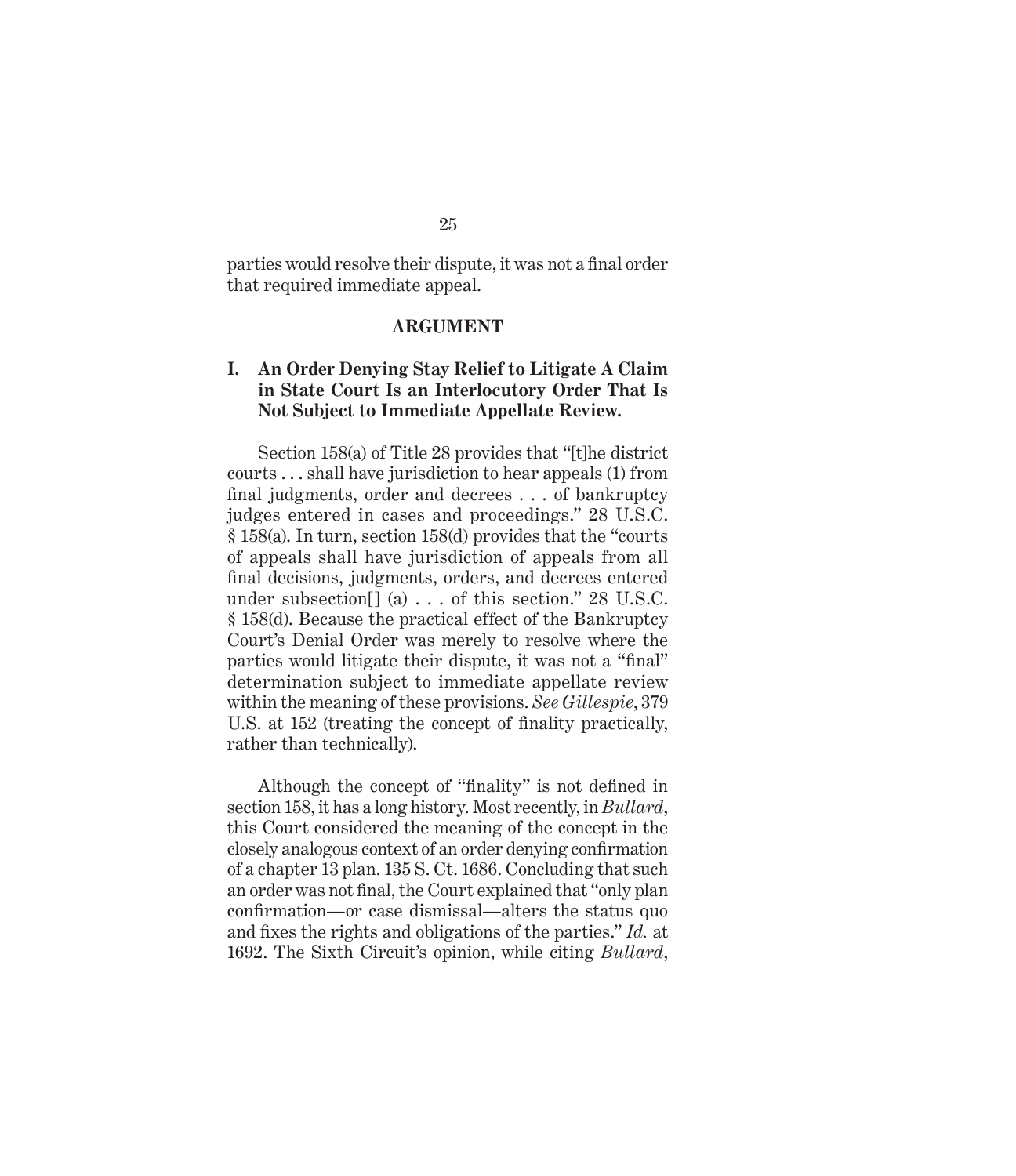failed to follow its reasoning. Instead, the court below applied a two-part test of its own making that focused on whether the order was entered in a procedurally defined bankruptcy action and whether the order finally concluded that procedural action. *See* Pet. App. 7a–8a.

In conducting its analysis, the court below overlooked meaningful consideration of whether the order here "alters the status quo." The court further compounded its error by transforming the analysis of whether the order "fixes the rights and obligations of the parties" into consideration of the procedural requisites involved in adjudicating motions for stay relief, as opposed to consideration of the effect of the grant or denial of such motions on the larger substantive bankruptcy process that the stay-relief request implicated. *See id.* at 11a–12a. Because the effect of the Denial Order was to compel the parties to litigate their dispute in the bankruptcy forum, the order unavoidably implicated the bankruptcy claimsadjudication process. Inasmuch as the Denial Order did not in any way resolve or conclude that process, the order was not final until litigation over the merits of Ritzen's claim concluded.

All of this follows from this Court's analysis in *Bullard*, which the court below misapprehended. It likewise follows from the general rule that orders denying requests to litigate disputes in some other forum are quintessentially interlocutory. Because there is no compelling reason to depart from that general rule—on the contrary, there are compelling reasons to follow it—the general rule should be applied here.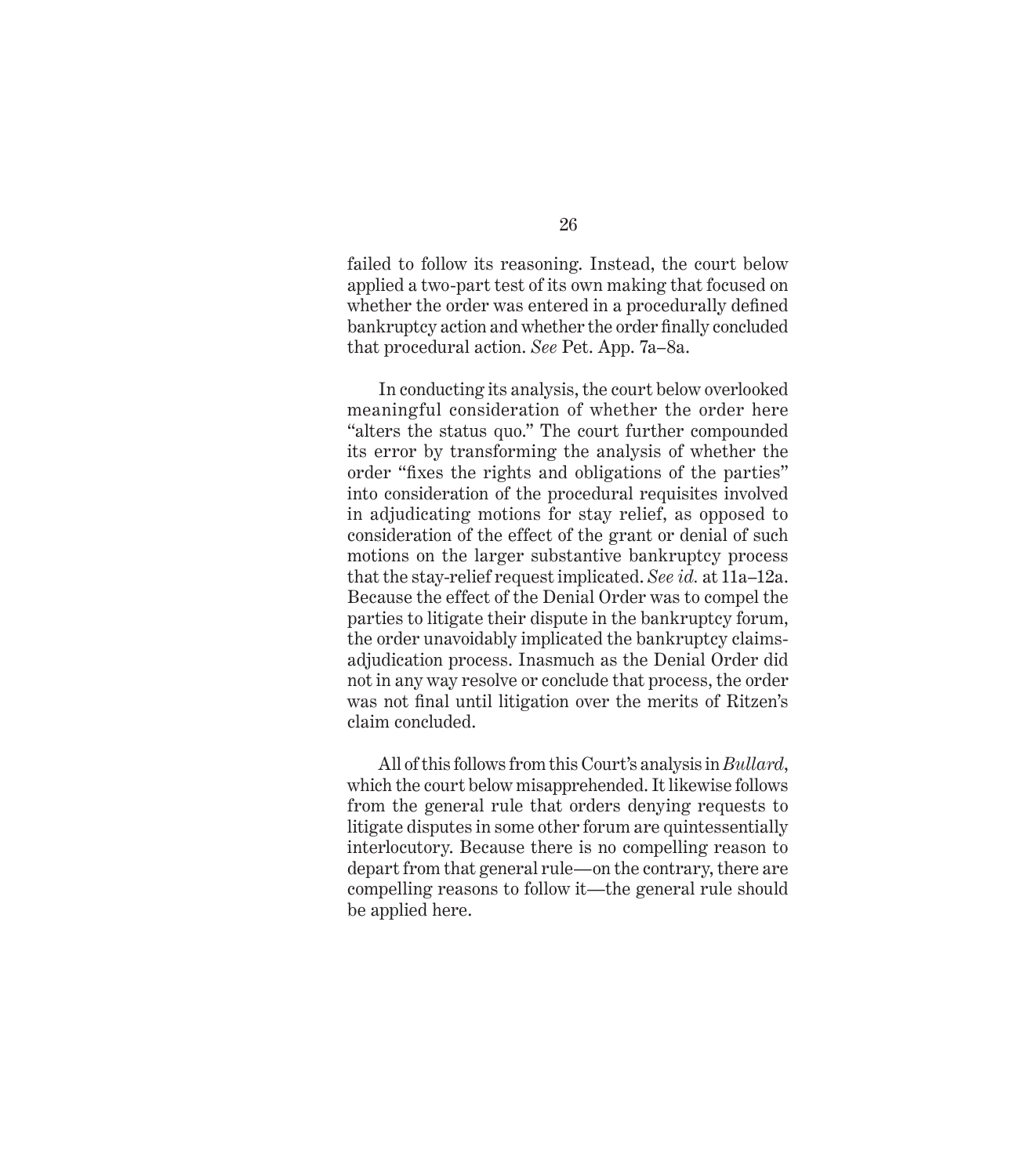In addition, the conclusion that the Denial Order is properly interlocutory finds support in the history of the treatment of orders denying stay relief in the bankruptcy context. Under the predecessor to the current Bankruptcy Code, such orders were treated as non-final.

The conclusion is likewise supported by reference to the larger panoply of provisions governing appellate jurisdiction in bankruptcy. Among other things, these illustrate that Congress knows how to authorize appellate review of interlocutory orders as of right, but generally has not done so with respect to orders addressing where parties are to resolve their dispute. Rather, in some instances, it has proscribed appellate review of such orders altogether. There is thus no reason to conclude that Congress intended an order denying stay relief that has the same practical effect to be immediately appealable.

# **A. Under the Standard Adopted in** *Bullard***, an Order Denying Stay Relief to Litigate a Claim in State Court Is Interlocutory, Not Final.**

As noted, the Court in *Bullard* addressed the question of whether an order denying confirmation of a chapter 13 plan is a final order for purposes of section 158(d). 135 S. Ct. at 1690. Concluding that it is not—at least when the debtor may file another plan—the Court reasoned that denial of confirmation "changes little," in that it does not "alter[] the status quo and fix[] the rights and obligations of the parties." *Id.* at 1692–93. In particular, "[t]he automatic stay persists. The parties' rights and obligations remain unsettled. . . . The possibility of discharge lives on." *Id.* at 1693. Of course, the same is true of an order denying a motion for stay relief when the effect of the order is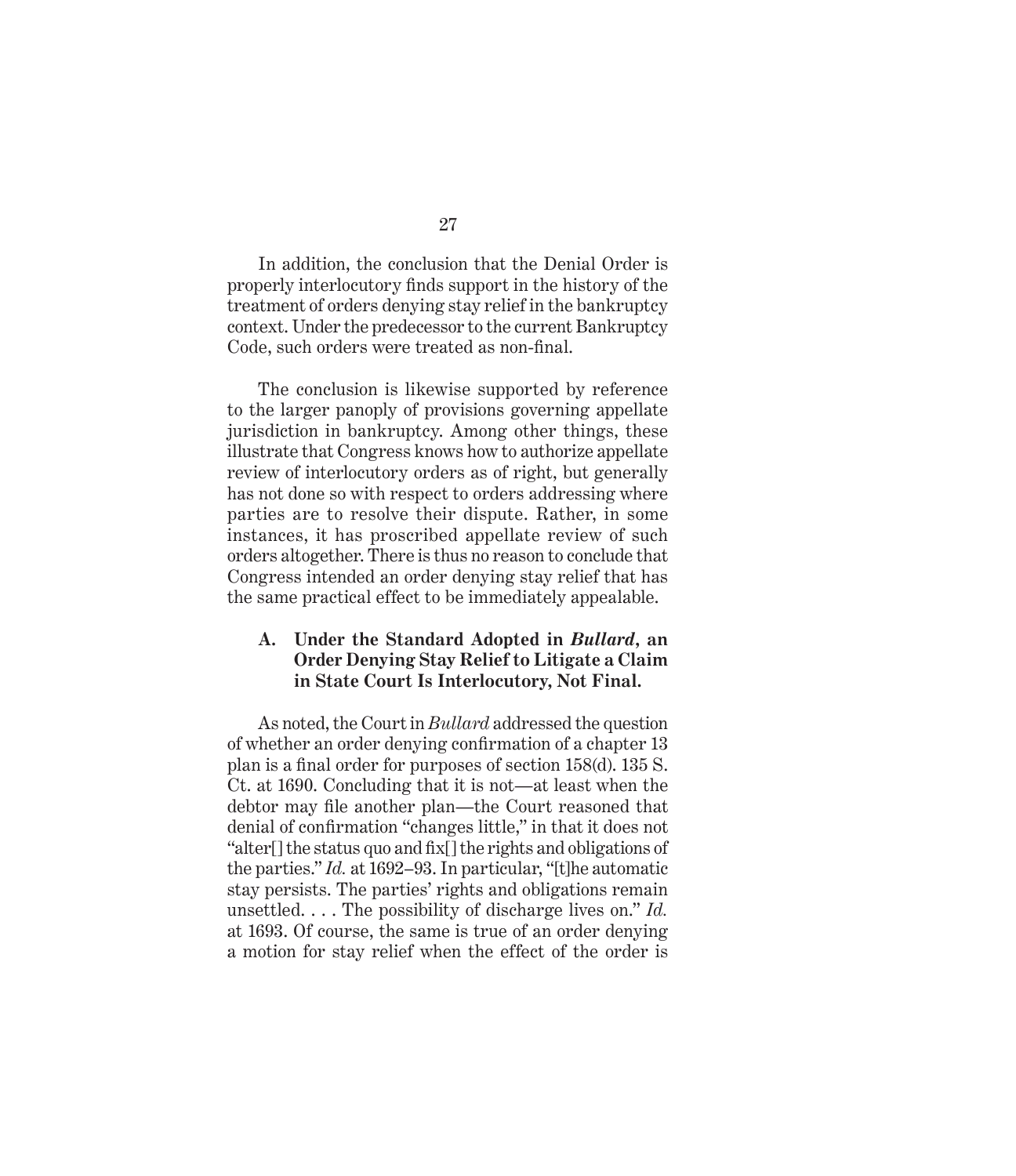simply to determine where the parties will litigate their dispute. As the Court concluded in *Bullard*, "'[f]inal' does not describe this state of affairs." *Id.*

In *Bullard*, the Court viewed an order denying confirmation of a plan as merely an intermediate step in the overall confirmation process, which the Court considered the relevant judicial unit for purposes of finality. Only an order that concludes that overall process—as opposed to one that ends a discrete procedural action within that process—is final. The same is true here. In this case, the order in question merely resolved where the parties would litigate their dispute—in the Bankruptcy Court—thus triggering the bankruptcy claims-adjudication process. The relevant final order is the order that concluded the overall process by resolving the parties' dispute.

Although Ritzen's request to lift the automatic stay was, in a narrow sense, a "proceeding," since it was initiated by a motion, the Denial Order did not "alter the status quo," as in *Bullard*. *Id*. The automatic stay, imposed at the time Jackson filed for bankruptcy, remained in place. *Id.* at 1693. Nor did the Denial Order "fix[] the rights and obligations of the parties." Ritzen had been pursuing its breach-of-contract claim in state court, but the Bankruptcy Court denied its request to lift the stay so that the state-court litigation could resume. Ritzen was denied that change in forum, and the case proceeded in the Bankruptcy Court via the claims-adjudication process. Nothing in the Denial Order ruled on the validity of Ritzen's claim. It merely determined the forum in which the claim would be resolved. Thus, upon entry of the Denial Order, "the parties rights and obligations remain[ed] unsettled." *Id*.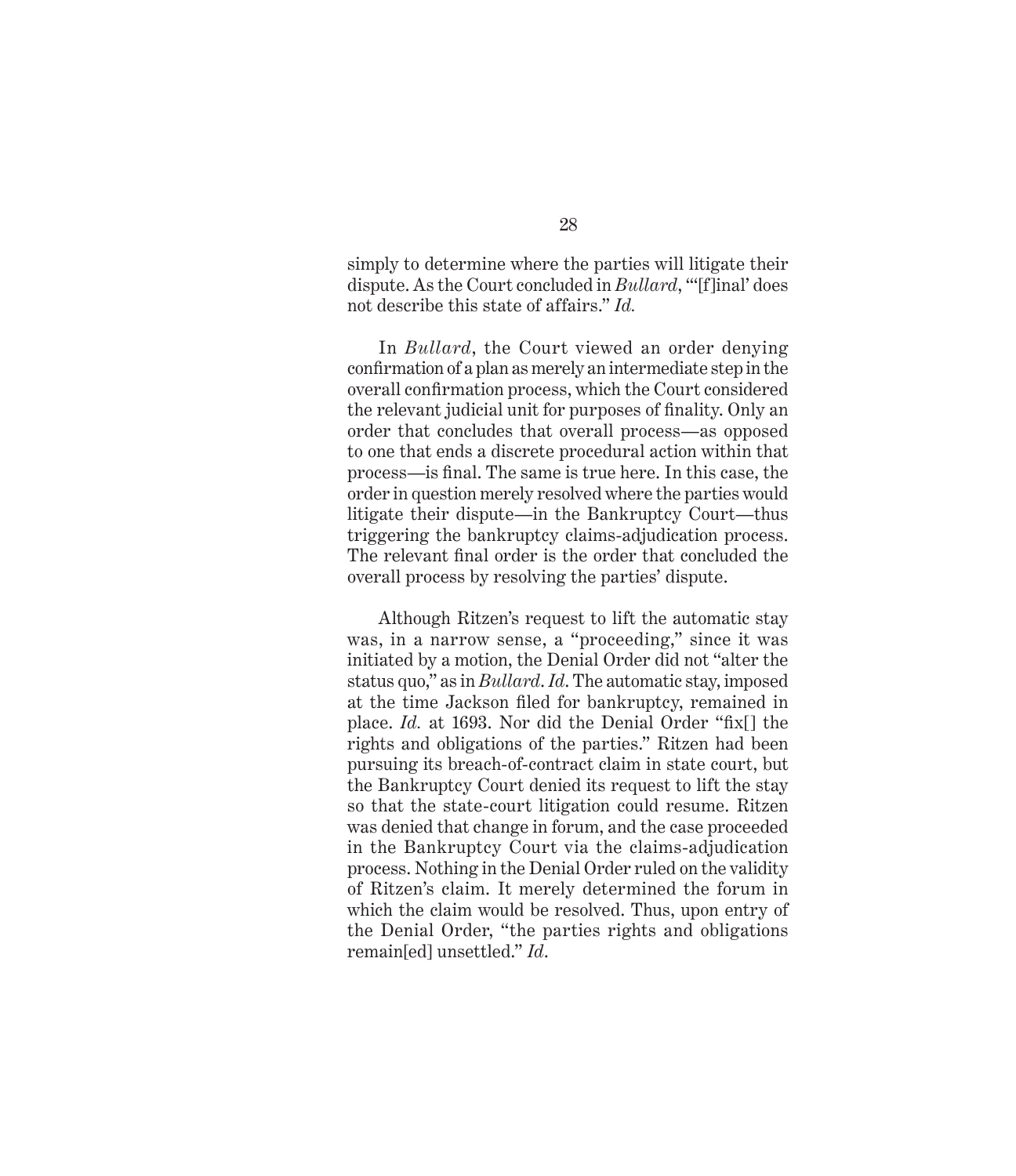Instead of conducting its finality analysis in a manner consistent with *Bullard*—*i.e.*, by looking to whether the order altered the status quo and its impact on the larger substantive bankruptcy process to which it related—the Sixth Circuit focused formalistically on the particular procedural requirements involved in pursuing a stay-relief request. *See* Pet. App. 8a (noting that "[t]he first step is to identify the appropriate 'judicial unit' for finality analysis"); *id.* at 9a–10a (reasoning that the stay-relief proceeding by itself was the relevant judicial unit because the proceeding begins with "a motion," as to which the "non-moving party then must be given notice," followed by "a hearing where both parties are present," after which "the court determines whether the relevant legal standard has been met and grants or denies relief accordingly"). Consistent with this approach, the court defined "proceeding" as "a discrete dispute within the overall bankruptcy case, resolved through a series of procedural steps." *Id.* at 9a. Because the relevant procedural steps for resolving Ritzen's motion had been followed to a concluding result, the Sixth Circuit determined that the Denial Order was final. This approach, however, was in error.

Importantly, the Sixth Circuit eliminated altogether the first prong of the *Bullard* test—whether the order in question "alters the status quo." As this Court's analysis in *Bullard* illustrates, the relevant "status quo" is the state of affairs established at the commencement of the bankruptcy case, not some other benchmark. That state of affairs includes the imposition of the automatic stay by operation of law at the outset of the case. Indeed, when the Court remarked that an order denying confirmation of a plan is not final because it "changes little," the Court illustrated that fact prominently by pointing out how "[t]he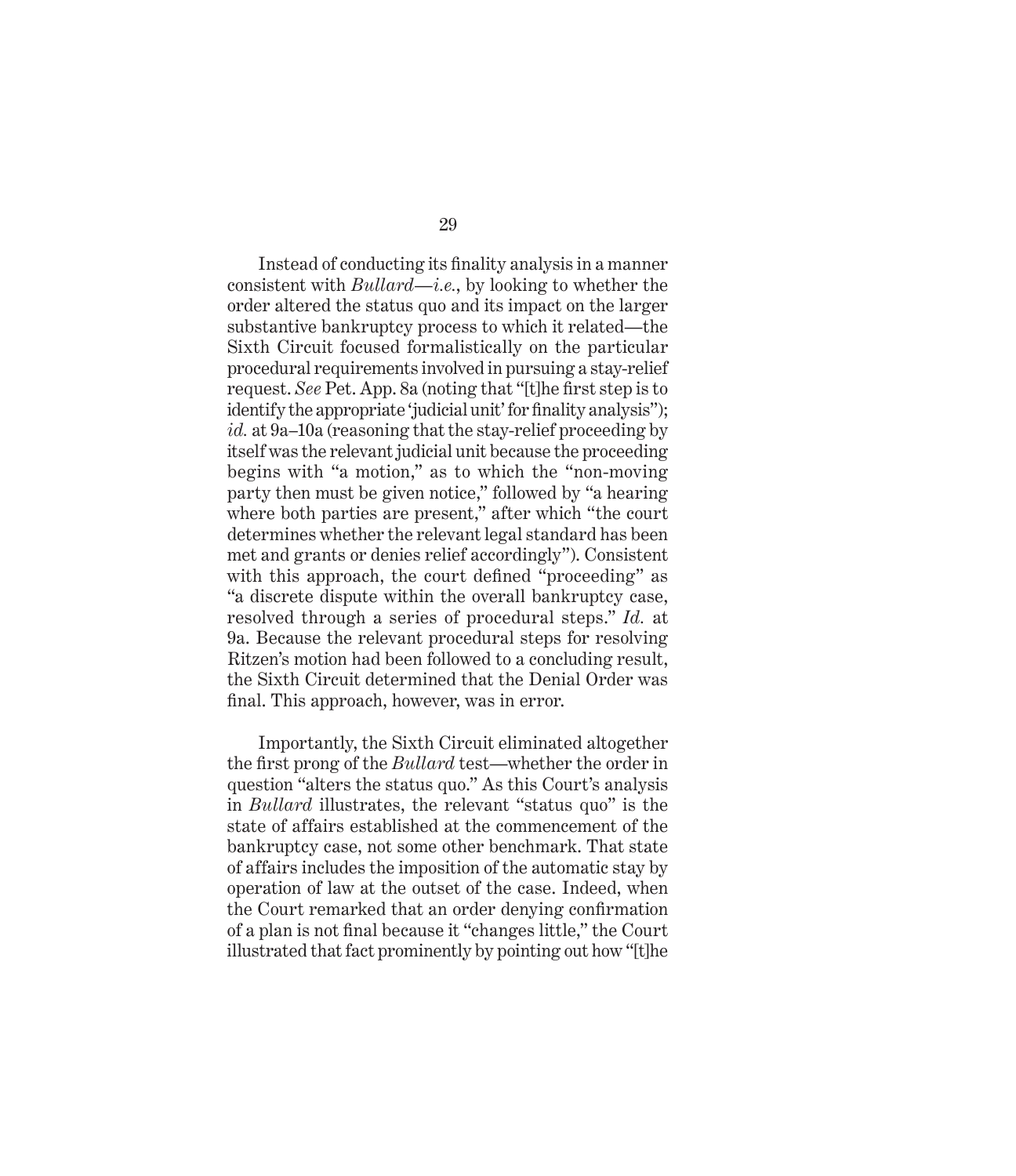automatic stay persists." *Bullard*, 135 S. Ct. at 1693. That, of course, is equally true here. Because the Bankruptcy Court denied Ritzen's request for stay relief, the automatic stay obviously persisted. Hence, the status quo was not changed. The court below erred by omitting this critical part of the *Bullard* standard.

The fact that the Denial Order left the status quo unchanged is of critical importance for yet another reason. That Ritzen sought stay relief invites the inquiry: for what purpose? The answer is to litigate its breach-ofcontract claim in its chosen state-court forum, where the case was ready for trial, rather than in the bankruptcy forum. Because there was no other reason for Ritzen's motion and because the effect of the Denial Order was to compel the litigation of Ritzen's claim in the Bankruptcy Court (as the Sixth Circuit itself observed), the Denial Order necessarily and directly implicated the bankruptcy claims-adjudication process. But, critically, the order did not conclude that process—the Bankruptcy Court's ultimate judgment on the merits of Ritzen's claim did. From the perspective of the practical impact of the Denial Order on the larger substantive bankruptcy process to which it relates, the order clearly was not final.

In support of its contrary analysis, the Sixth Circuit looked to the list of "core proceedings" set forth in section 157(b)(2)—the provision establishing the jurisdiction of the bankruptcy courts to finally resolve various matters. Observing that core proceedings include motions for stay relief, the court reasoned that this observation supported its procedurally focused analysis. *See* Pet. App. 10a. But that observation misapprehended the import of the provision and, more importantly, the role of stay-relief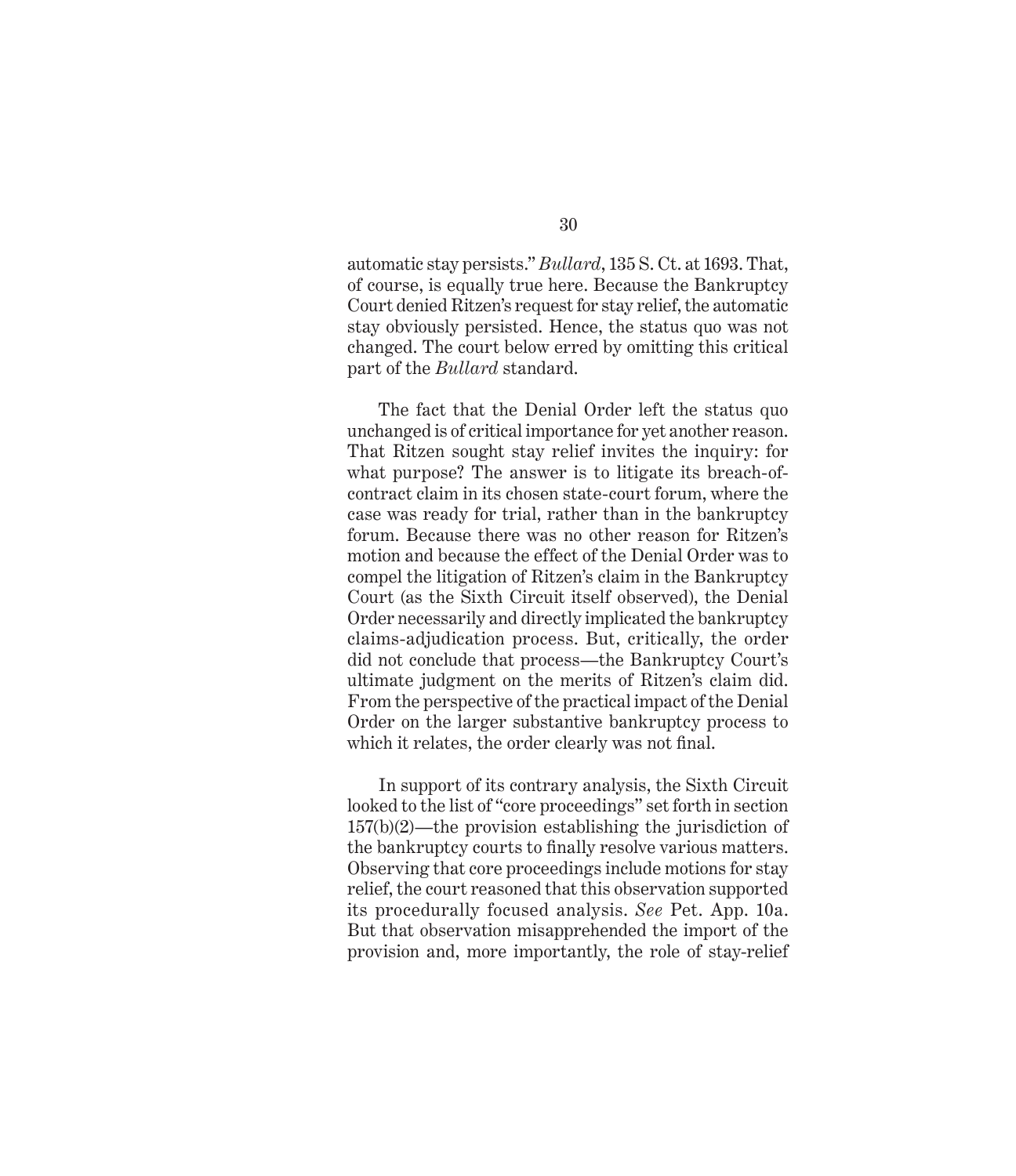proceedings within the larger processes of bankruptcy as a whole. The relevant provision of section 157(b)(2) provides that bankruptcy courts have jurisdiction over not simply *a* motion for stay relief as a distinct procedural unit, but rather "motions to terminate, annul, or modify the automatic stay." 28 U.S.C.  $\S$  157(b)(2)(G). What this language acknowledges is that the consideration of stay relief is not tied to any specific Archimedean point in time within the bankruptcy process, but rather involves a larger process beyond any singular motion or individual disposition. More important, motions for stay relief universally implicate some other larger bankruptcy process—such motions are never granted for their own sake, but rather as they relate to and impact some other bankruptcy function.3

<sup>3.</sup> For example, a secured creditor may seek stay relief to foreclose on its collateral on the ground that the property in question is not necessary to an effective reorganization and the debtor has no equity in it, implicating the property-disposition process in bankruptcy. *See* 11 U.S.C. § 362(d)(2) (directing stay relief where the property in question is not necessary to an effective reorganization and the debtor has no equity in it); *United Sav. Ass'n of Tex.* v. *Timbers of Inwood Forest Assocs., Ltd.*, 484 U.S. 365, 375 (1988) ("[Section] 362(d)(2) . . . provides that the court shall grant relief 'if (A) the debtor does not have an equity in such property [*i.e.*, the creditor is undersecured]; *and* (B) such property is not necessary to an effective reorganization." (ellipsis omitted)). Alternatively, a secured creditor may seek stay relief because the debtor is diminishing the value of its collateral in a way that imperils the secured creditor's claim, implicating the adequate-protection lien-preservation process. *See* 11 U.S.C. § 362(d)(1) (directing stay relief where the lien holder is not adequately protected); *Timbers*, 484 U.S. at 369.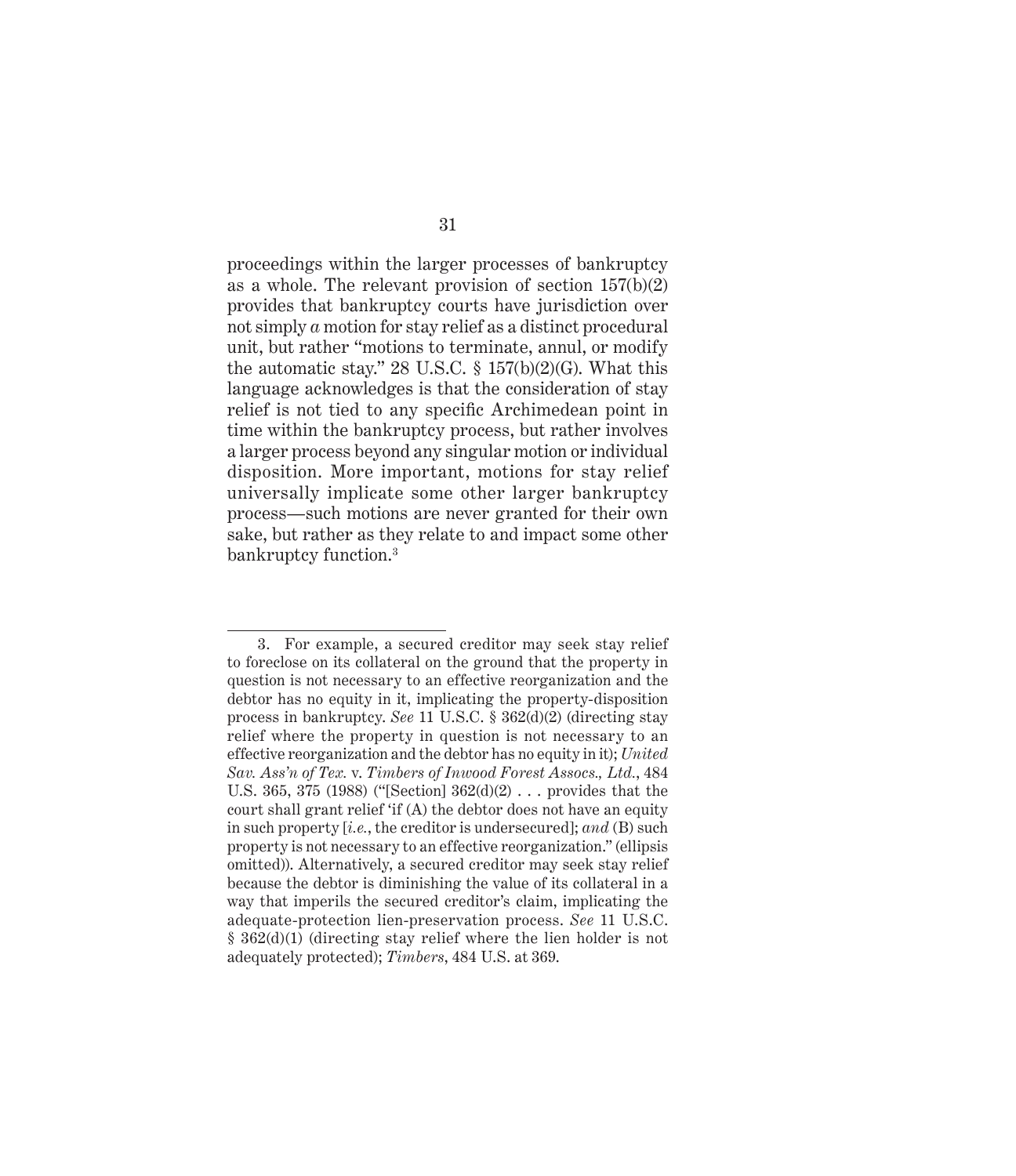In this instance, Ritzen sought stay relief to litigate its claim in state court, implicating the claims-adjudication process. If Ritzen's motion had been granted, the state-court action would have proceeded to conclusion, establishing the basis for Ritzen's claim. Because the motion was denied, Ritzen's claim was resolved through the bankruptcy claims-adjudication process in the Bankruptcy Court. The point is that it is the impact of the Denial Order on this larger process, rather than whether that order concluded a discrete stay-relief proceeding, that matters. From that perspective, the Denial Order is clearly interlocutory.

The Sixth Circuit suggested that, if an order was entered "with leave to amend" or "without prejudice," then it would not be "procedurally complete." Pet. App. 12a. But this overlooks the fact that there are many types of bankruptcy motions that may be renewed as a bankruptcy case progresses, even if the words "without prejudice" do not appear in the order denying the first such motion. Notably, a motion for stay relief premised on the debtor's bad faith is one of them. *See, e.g.*, *Green* v. *DeGiacomo (In re Inofin Inc.)*, 466 B.R. 170, 173–75 (B.A.P. 1st Cir. 2012) (noting that stay-relief denial was not final where moving party failed to make necessary showing).

Lower courts, in analyzing whether stay-relief-denial orders are immediately appealable, have found that such orders are not appealable when they do not fully resolve the creditor's claim. For example, in *In re Inofin Inc.*, the First Circuit Bankruptcy Appellate Panel reasoned that because the hearing on a motion for stay relief is meant to be a summary proceeding and does not involve a full adjudication on the merits, "it follows that when relief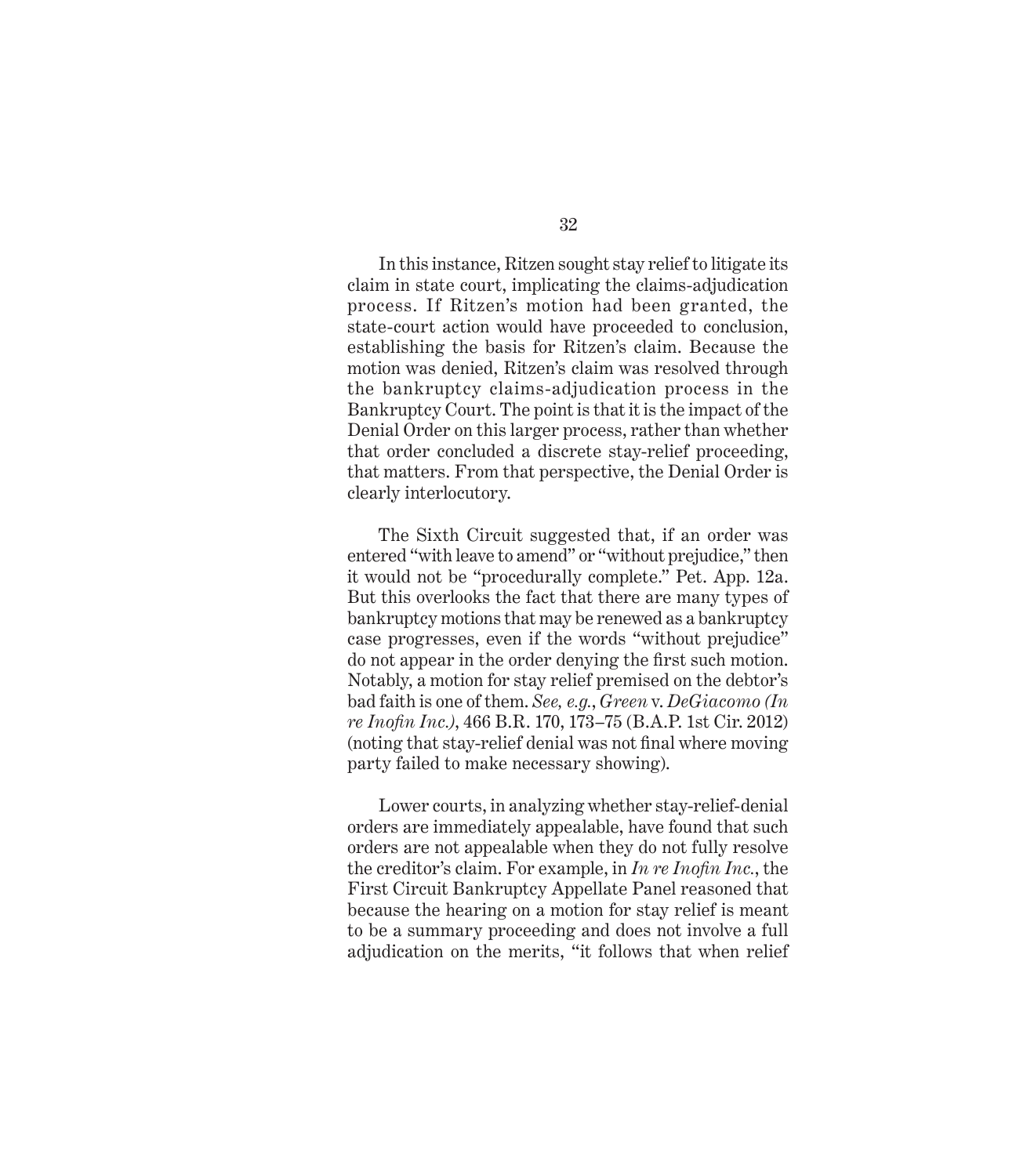from stay is denied because a moving party has failed to make the necessary showing of a colorable claim in a nonevidentiary hearing, the order denying relief would not be a final order." *Id.* at 174. This is particularly true when there is a "pending adversary proceeding encompassing the same issues." *Id.* The court concluded that, because the bankruptcy court's denial of stay relief was "inextricably intertwined with the unresolved issues in the adversary proceeding, entertaining an appeal at this time would set 'the stage for the fragmentation of appellate review.'" *Id.* at 175. Quoting this Court, the *Inofin* court noted that, "so long as the matter remains open, unfinished or inconclusive, there may be no intrusion by appeal." *Id.* (brackets omitted) (quoting *Cohen* v. *Beneficial Indus. Loan Corp.*, 337 U.S. 541, 546 (1949)).4

<sup>4.</sup> Other courts have also refused to treat an order regarding stay relief as final when, as is the case here, the merits underlying the dispute between the parties were central to the stay relief requested and were not resolved by the stay-relief order. *See Parker* v. *CSFB 2005-C3 Payson Homes, LLC (In re Parker)*, No. CV-15-02106- PHX-NVW, 2016 WL 1535176, at \*4 (D. Ariz. Apr. 15, 2016) (citing *Bullard* in determining that a conditional order regarding stay relief was not "final" for purposes of appealability); *Rodriguez-Borges* v. *Lugo-Mender*, 938 F. Supp. 2d 202, 212 (D.P.R. 2013) (dismissing an appeal of an order denying stay relief for lack of appellate jurisdiction because the order "did not address, much less dispose of, the discrete dispute within the larger case," and was thus an "interlocutory order not reviewable under Section 158(a)"); *WB Family LLC* v. *Krys (In re China Med. Techs., Inc.)*, Nos. 12-13736(REG), 13 Civ. 6222(AT), 2013 WL 6667789, at \*5 (S.D.N.Y. Dec. 17, 2013) (dismissing an appeal from the denial of stay relief when the bankruptcy court's order "did not completely resolve all of the matters pertaining to the discrete stay issue"); *Congress Fin. Corp.* v. *Shepard Clothing Co., Inc. (In re Shepard Clothing Co., Inc.)*, 280 B.R. 786, 789–91 (D. Mass. 2002) (finding that denial of stay relief was not inherently or automatically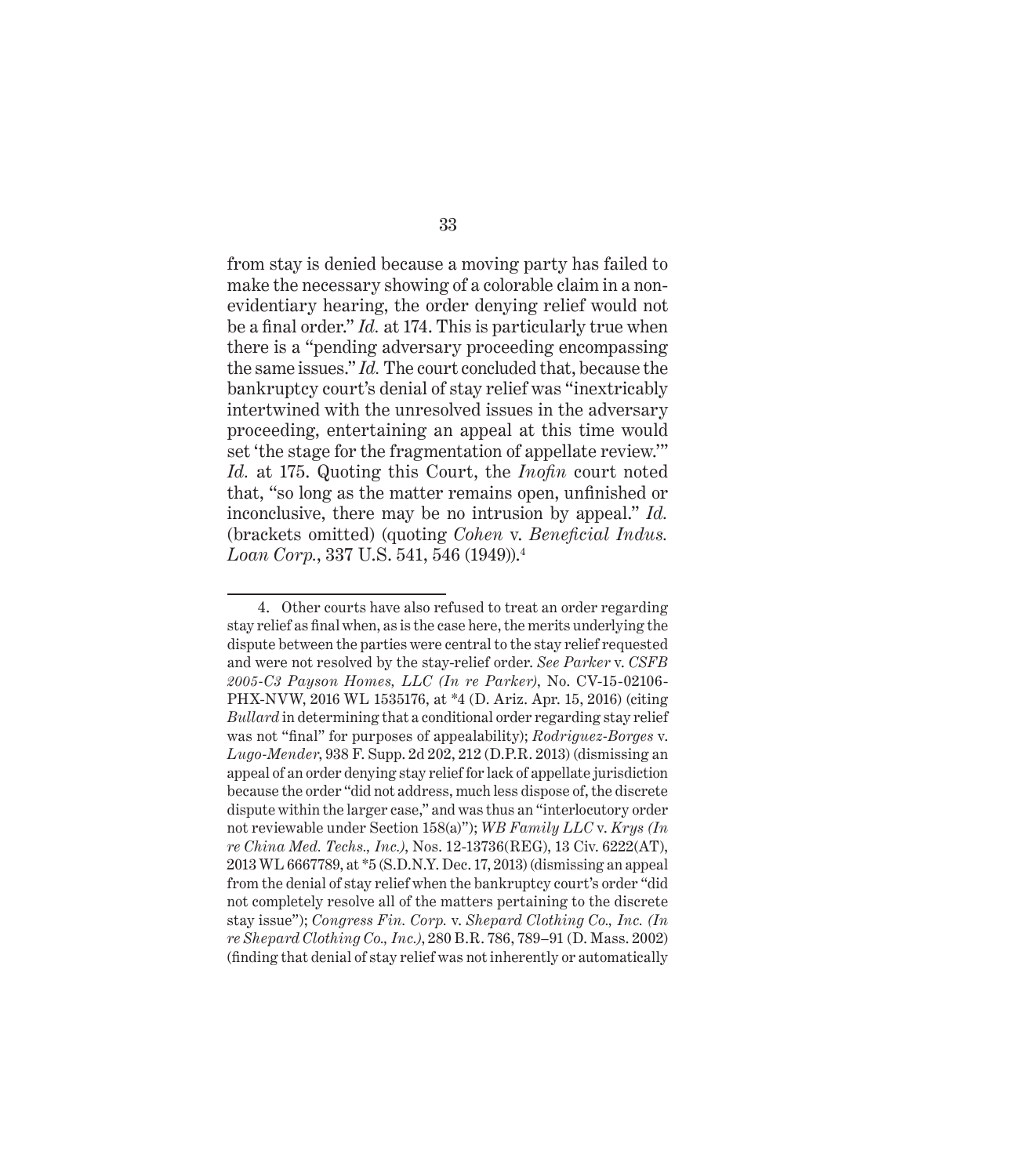In the Denial Order, the Bankruptcy Court made no determinations on the merits of Ritzen's state-law breachof-contract claim or Ritzen's assertion of bad faith. Rather, the Bankruptcy Court withheld any final ruling on both issues, simply determining that there was not a sufficient showing of bad faith at that juncture to warrant stay relief. Critically, the court did not make a final determination regarding bad faith until its final judgment following a bench trial. *See, e.g.*, *United Phosphorus Ltd.* v. *Fox (In re Fox)*, 241 B.R. 224, 230–31 (B.A.P. 10th Cir. 1999) (holding that an order denying a motion to dismiss a case for "cause" because the case was filed in bad faith was not a final order, explaining: "Nothing in the current Order is the final word on the Debtor's good faith. The Debtor's good faith is inextricably intertwined with the merits of the case as a whole. The bankruptcy court may or may not revisit the issue of the Debtor's good faith at any time during the pending proceedings." (internal citations omitted)). Thus, the court's judgment on the merits, not the Denial Order, carried the traditional hallmarks of "finality," as that order terminated the court's association with the action, "alter[ed] the status quo[,] and fix[ed] the rights and obligations of the parties." *See Bullard*, 135 S. Ct. at 1692. Only at that point was Ritzen required to seek review in the appellate courts—which it timely did.

<sup>&</sup>quot;final" where the bankruptcy court never made a final determination on the merits question (the value of the debtor's business)). As these decisions indicate, the proper way to analyze the relevant proceeding for finality—and therefore appealability—should be the adjudication of the merits of the claim or assertion of bad faith and whether such adjudication effectively "alters the status quo and fixes the rights and obligations of the parties." *See Bullard*, 135 S. Ct. at 1692.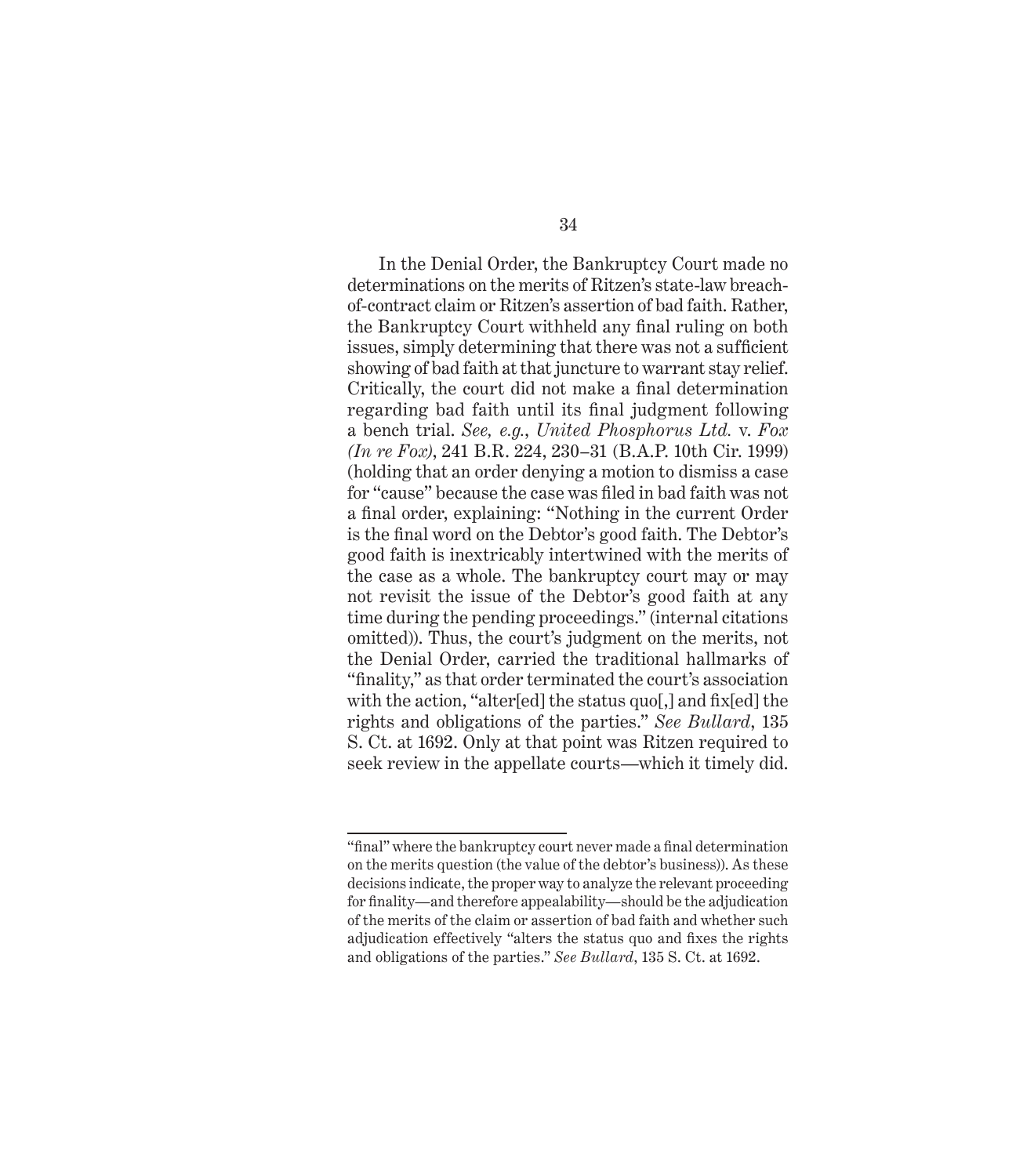# **B. The History of Section 158 Demonstrates That Congress Did Not Intend Orders Denying Stay Relief That Determine Where the Parties Would Litigate Their Dispute To Be Final and Immediately Appealable.**

When Congress enacted section 158, it patterned its provisions after the general appellate statute: section 1291. Under the finality requirement of section 1291, an order denying relief is characteristically treated as interlocutory if the order's effect is simply to resolve where the parties will litigate a dispute. *See, e.g.*, *Caterpillar*, 519 U.S. at 74; *Gogolin & Stetler*, 886 F.2d at 104. Because nothing in the text, history, or purpose of section 158 suggests that Congress intended it to apply differently to these kinds of orders, the general rule should apply here as well.<sup>5</sup>

Congress first enacted section 158 as part of the Bankruptcy Amendments and Federal Judgeship Act of 1984, incorporating into section 158 the finality requirement in section 1291. Congress's election to borrow this concept properly brings with it more than 200 years of jurisprudence, and the Court's construction of section 158 in this matter is thus properly informed by reference to how finality under section 1291 has been construed. *See Taggart* v. *Lorenzen*, \_\_ U.S. \_\_, 139 S. Ct. 1795, 1801

<sup>5.</sup> Section 1291 by itself has a role to play in the bankruptcy appellate context in cases in which the district court exercises its original bankruptcy jurisdiction and appeals are taken from the court's orders as such. *See* 28 U.S.C. § 1334. This further supports the conclusion that the treatment of orders denying stay relief that have the effect of determining where the parties may litigate their dispute should be treated as interlocutory.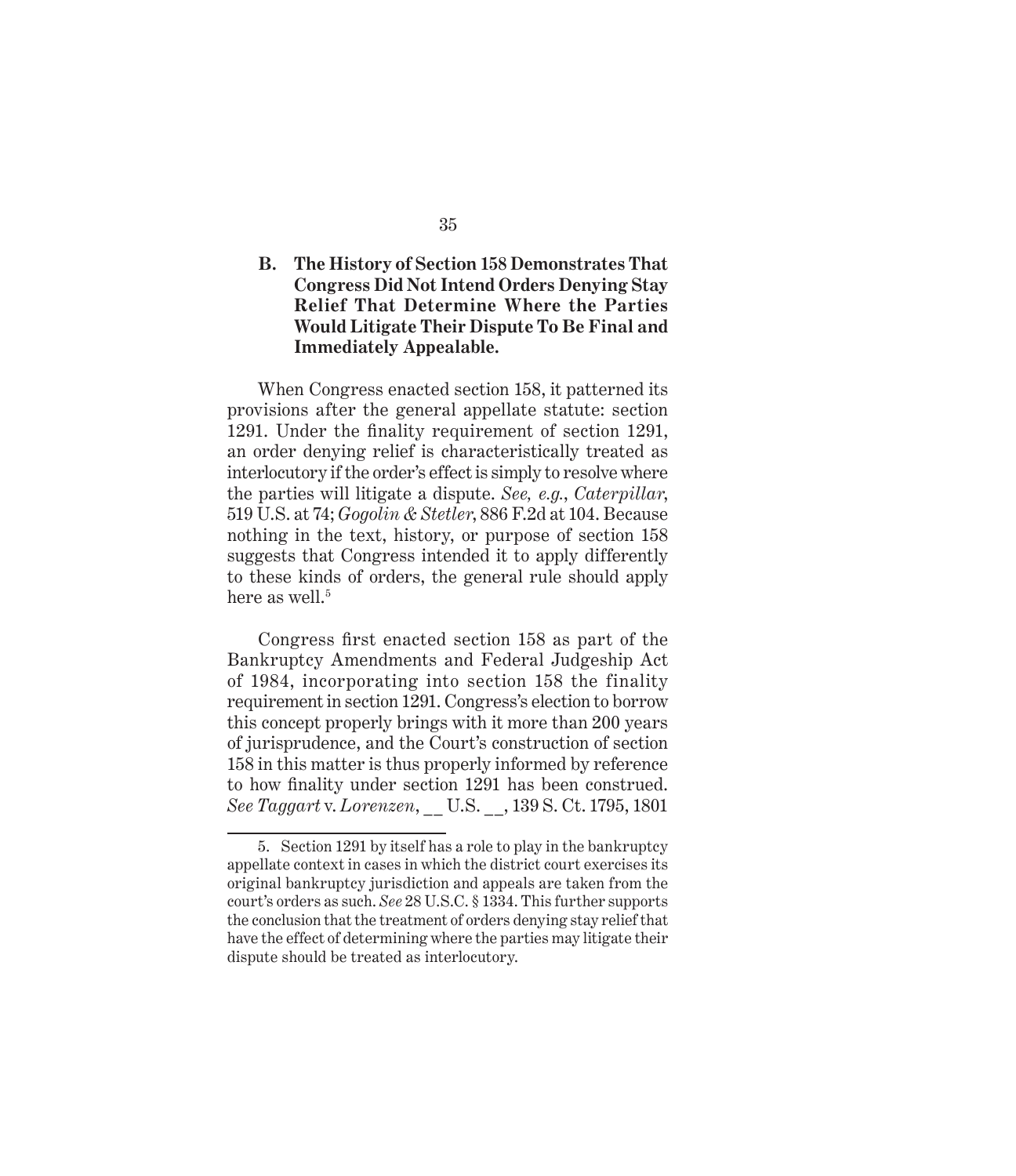(2019) ("When a statutory term is 'obviously transplanted from another legal source,' it 'brings the old soil with it.'") (quoting *Hall* v. *Hall*, 584 U.S. \_\_, 138 S. Ct. 1118, 1128 (2018)). Critically, the general finality concept does not traditionally encompass orders denying motions that simply resolve a dispute over where to litigate.

Although the finality analysis in bankruptcy is "different" from the analysis in ordinary civil litigation, *Bullard*, 135 S. Ct. at 1692, the relevant difference pertains to discerning the boundaries of discrete proceedings within a bankruptcy case for purposes of determining whether orders concluding such proceedings are immediately appealable. *See Howard Delivery Serv., Inc.* v. *Zurich Am. Ins. Co.*, 547 U.S. 651, 656 n.3 (2006) ("[U]nder section 158, litigants in bankruptcy court do not have to wait until the final order resolving the entire bankruptcy case is entered, but may appeal from the order that "finally dispose[s] of [the] discrete dispute" between the parties within the larger umbrella of the bankruptcy case." (quoting *In re Saco Local Dev. Corp.*, 711 F.2d 441, 444 (1st Cir. 1983) (Breyer, J.))). The critical point is that an order denying relief that merely determines where the parties will litigate is not an order that conclusively terminates anything.

Under the former Bankruptcy Act of 1898, replaced in 1979 with the current Bankruptcy Code, bankruptcy appeals were governed by sections 24a, 24b, and 25a. *See*  Act of July 1, 1898, ch. IV, §§ 24–25, 30 Stat. 544, 553 (as amended) (repealed 1979) (the "Bankruptcy Act"). Under these provisions, the ability to take an immediate appeal rested on whether the particular order had been entered in either a bankruptcy "proceeding" or a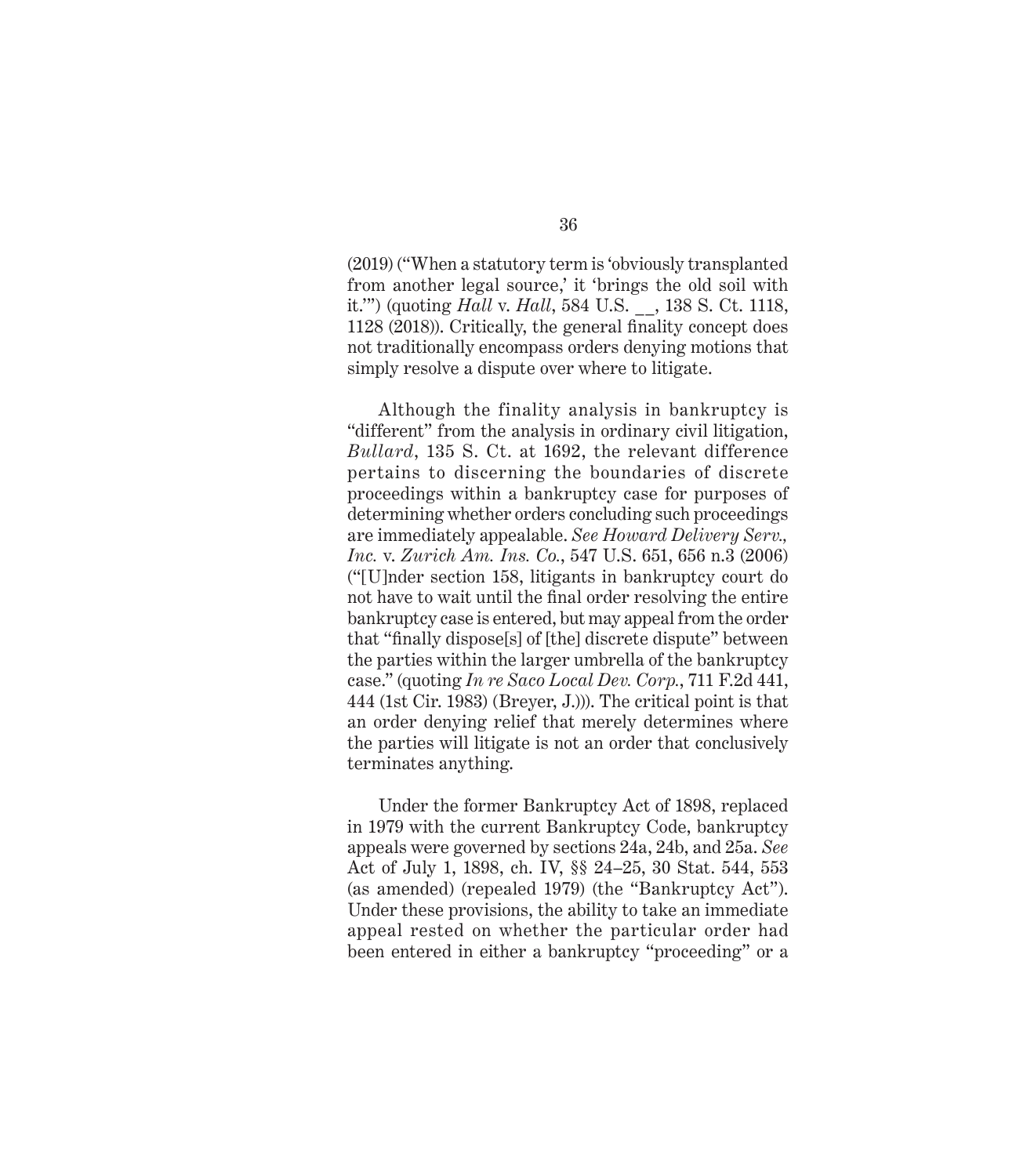"controvers[y] arising in bankruptcy proceedings." *See Taylor* v. *Voss*, 271 U.S. 176, 180–81 (1926).6 In turn, appeals of "proceedings" were governed by section 24b.7 "Proceedings" encompassed "those matters of an administrative character, including questions between the bankrupt and his creditors, which are presented in the ordinary course of the administration of the bankrupt's estate." *Id.* at 181.

Parties to a bankruptcy action had an immediate right to appeal interlocutory or final orders entered in "controversies," but leave to appeal was required for an order entered in a "proceeding," other than with respect to three discrete categories of orders delineated in section 25a, for which an immediate right of appeal was provided. *See Meyer* v. *Kenmore Granville Hotel Co.*, 297 U.S. 160, 163–65 (1936).8 Under these provisions, orders regarding

8. Section 25a directed that "[a]ppeals, as in equity cases, may be taken in bankruptcy proceedings from the courts of

<sup>6.</sup> Section 24a vested "appellate jurisdiction of *controversies* arising in bankruptcy proceedings from the courts of bankruptcy from which they have appellate jurisdiction in other cases." Bankruptcy Act§ 24a (emphasis added) (as codified at 11 U.S.C. § 47(a) (1934)).

<sup>7.</sup> Section 24b vested in the courts of appeals "jurisdiction in equity, either interlocutory or final, to superintend and revise in matter of law (and in matter of law and fact the matters specified in section 48 of this title) the *proceedings* of the several inferior courts of bankruptcy within their jurisdiction," providing further that "[s]uch power shall be exercised by appeal and in the form and manner of an appeal, except in the cases mentioned in said section 48 of this title to be allowed in the discretion of the appellate court." Bankruptcy Act § 24b (emphasis added) (as codified at 11 U.S.C. § 47(b) (1934)).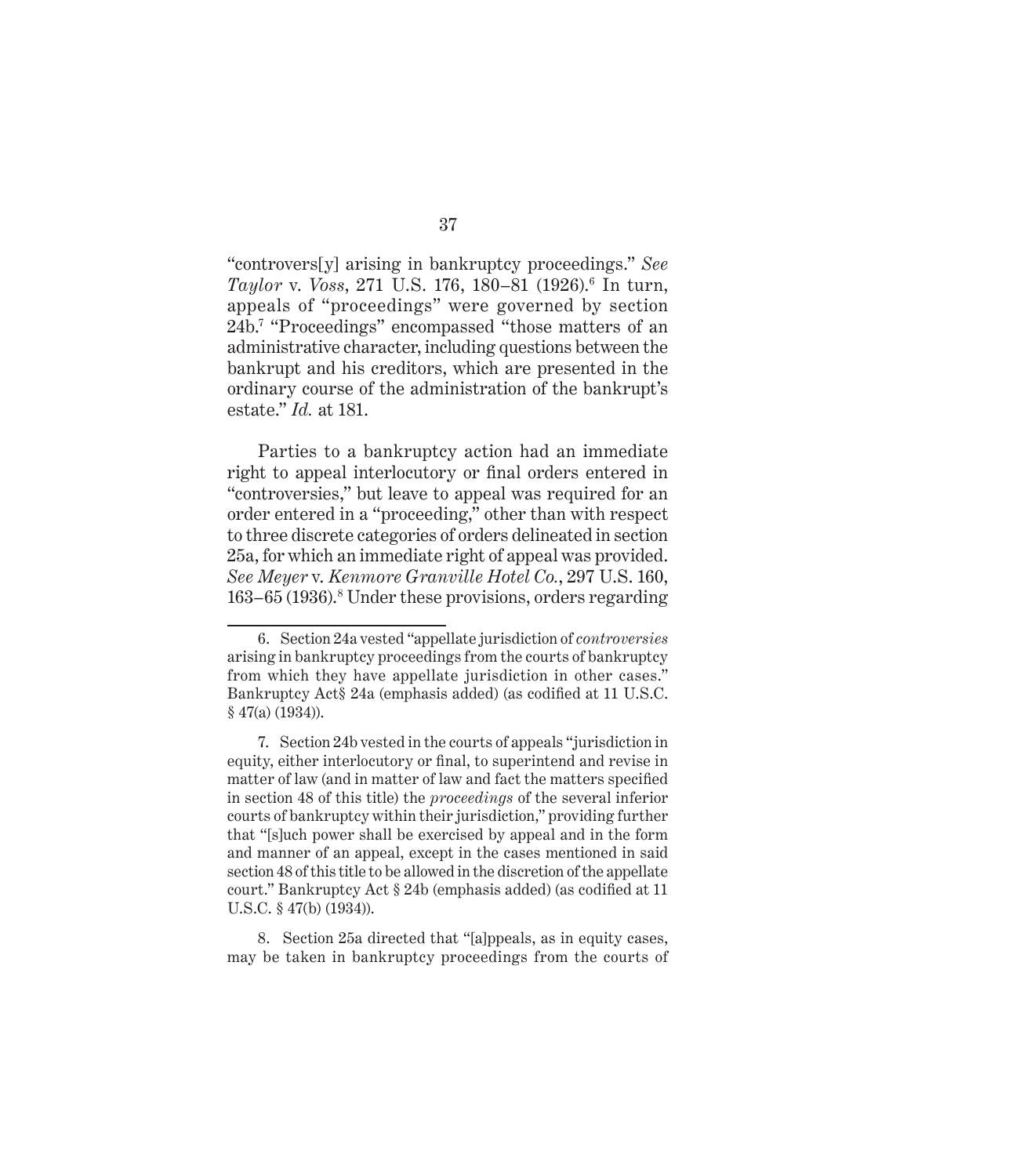plan confirmation and the automatic stay were treated as orders in "proceedings" for which no immediate appellate right existed. *See id.* at 165–66.

In 1978, Congress enacted the current Bankruptcy Code, and with it a new provision governing bankruptcy appeals, 28 U.S.C. § 1293(b). In 1984, Congress replaced section  $1293(b)^9$  with section 158. Section 158(a) vests the districts courts with jurisdiction over appeals from "final judgments, orders, and decrees and, with leave of the court, from interlocutory orders and decrees, of bankruptcy judges" and section 158(d) vests the courts of appeals with jurisdiction over "all final decisions, judgments, orders, and decrees entered" by district courts sitting in review of the decisions of bankruptcy judges.<sup>10</sup>

9. Section 1293(b) generally vested appellate jurisdiction over a bankruptcy judge's final orders and, with leave, interlocutory orders. *See* Laura B. Bartell, *The Appeal of Direct Appeal—Use of the New 28 U.S.C. § 158(d)(2)*, 84 Am. Bankr. L.J. 145, 150–51 (2010). As adopted, the wording of section 1293 was "nearly incomprehensible." *Moxley* v. *Comer (In re Comer)*, 716 F.2d 168, 173 n.9 (3d Cir. 1983) (citing 16 C. Wright et al., *Federal Practice and Procedure* § 3926, at 39 (1982 Supp.)).

10. Section 158 also vested the courts of appeals with jurisdiction over the final orders of bankruptcy appellate panels established in certain circuits to review the decisions of bankruptcy judges in lieu of the district courts.

bankruptcy to the circuit courts of appeal of the United States and the United States Court of Appeals for the District of Columbia and to the supreme courts of the Territories in the following cases, to wit: (1) From a judgment adjudging or refusing to adjudge the defendant a bankrupt; (2) from a judgment granting or denying a discharge; and (3) from a judgment allowing or rejecting a debt or claim of \$500 or over." Bankruptcy Act § 25a (as codified at 11 U.S.C. § 48(a) (1934)).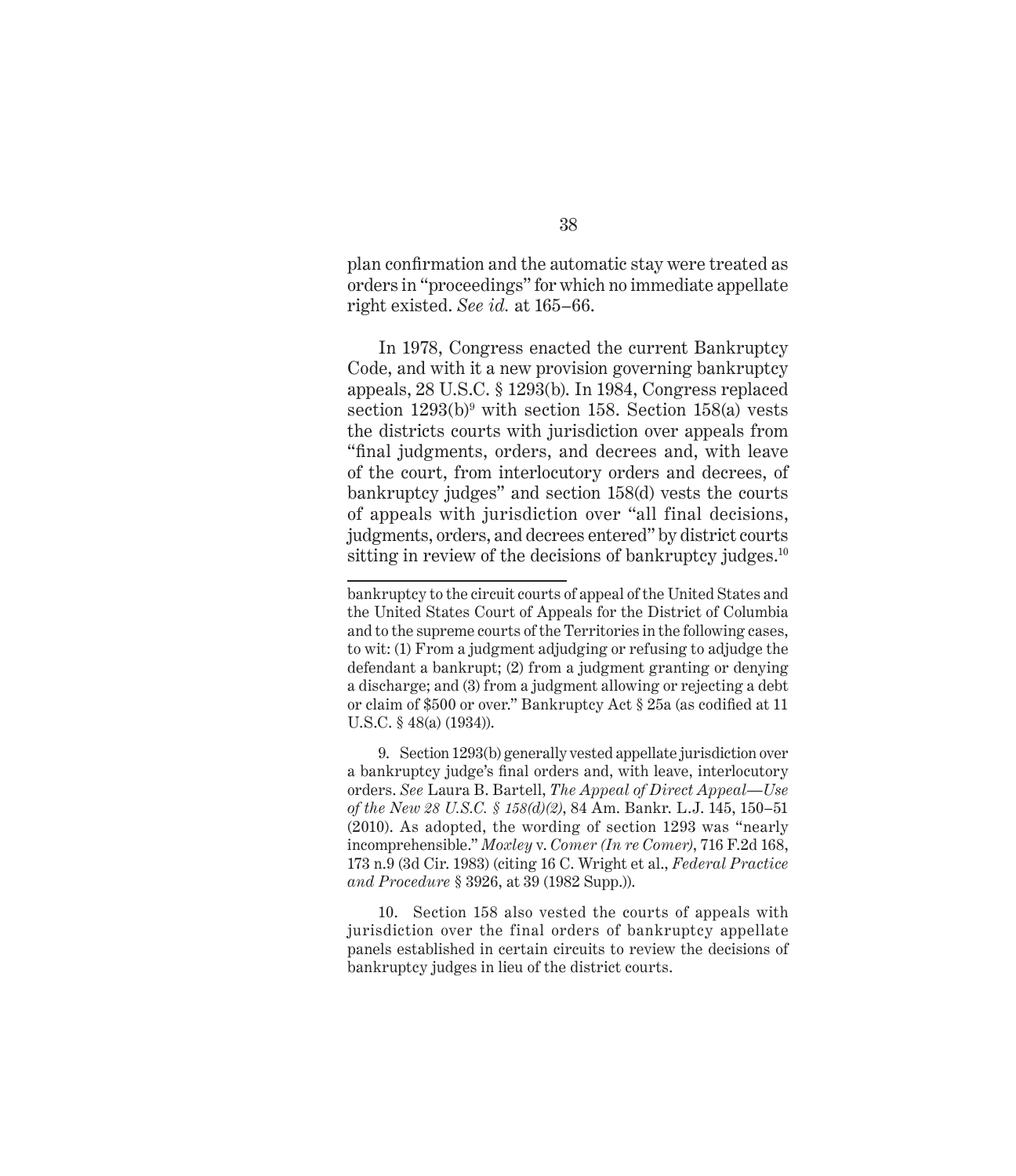*See* Bankruptcy Amendments and Federal Judgeship Act of 1984, Pub. L. No. 98-353, sec. 104(a), § 158, 98 Stat. 333, 341.

In 2005, section 158 was amended to add a mechanism for direct review in the courts of appeal of certain certified orders of bankruptcy judges.<sup>11</sup> *See* Bankruptcy Abuse Prevention and Consumer Protection Act, Pub. L. No. 109-8, sec. 1233(a), § 158, 119 Stat. 23, 202–04 (2005). This amendment was added after this Court's decision in *Connecticut National Bank* v. *Germain*, 503 U.S. 249 (1992). In *Germain*, this Court held that, although Congress had failed to include in section 158(d) explicit appellate jurisdiction of the courts of appeal over interlocutory orders of the district courts in bankruptcy matters, the circuit courts still possess jurisdiction over such orders under section 1292. *Id.* at 251–54. The *Germain* decision illustrates that section 158 is not the exclusive statute governing bankruptcy appeals, but that it works in concert with sections 1291 and 1292. *Id.* at 253 (recognizing that sections 158, 1291, and 1292 "overlap" and that "each section confers jurisdiction over cases that the other section does not reach").

Nothing in this history supports the conclusion that Congress intended orders denying motions for stay relief that resolve where the parties will litigate a dispute to be

<sup>11.</sup> Congress previously amended section 158 in 1994, adding to subsection (a) a right of appeal in the district court from a bankruptcy judge's "interlocutory" orders increasing or decreasing the exclusive period a debtor has to file a chapter 11 plan under section 1121(d) of the Bankruptcy Code. *See*  Bankruptcy Reform Act of 1994, Pub. L. No. 103-394, sec. 102, § 158(a), 108 Stat. 4106, 4108.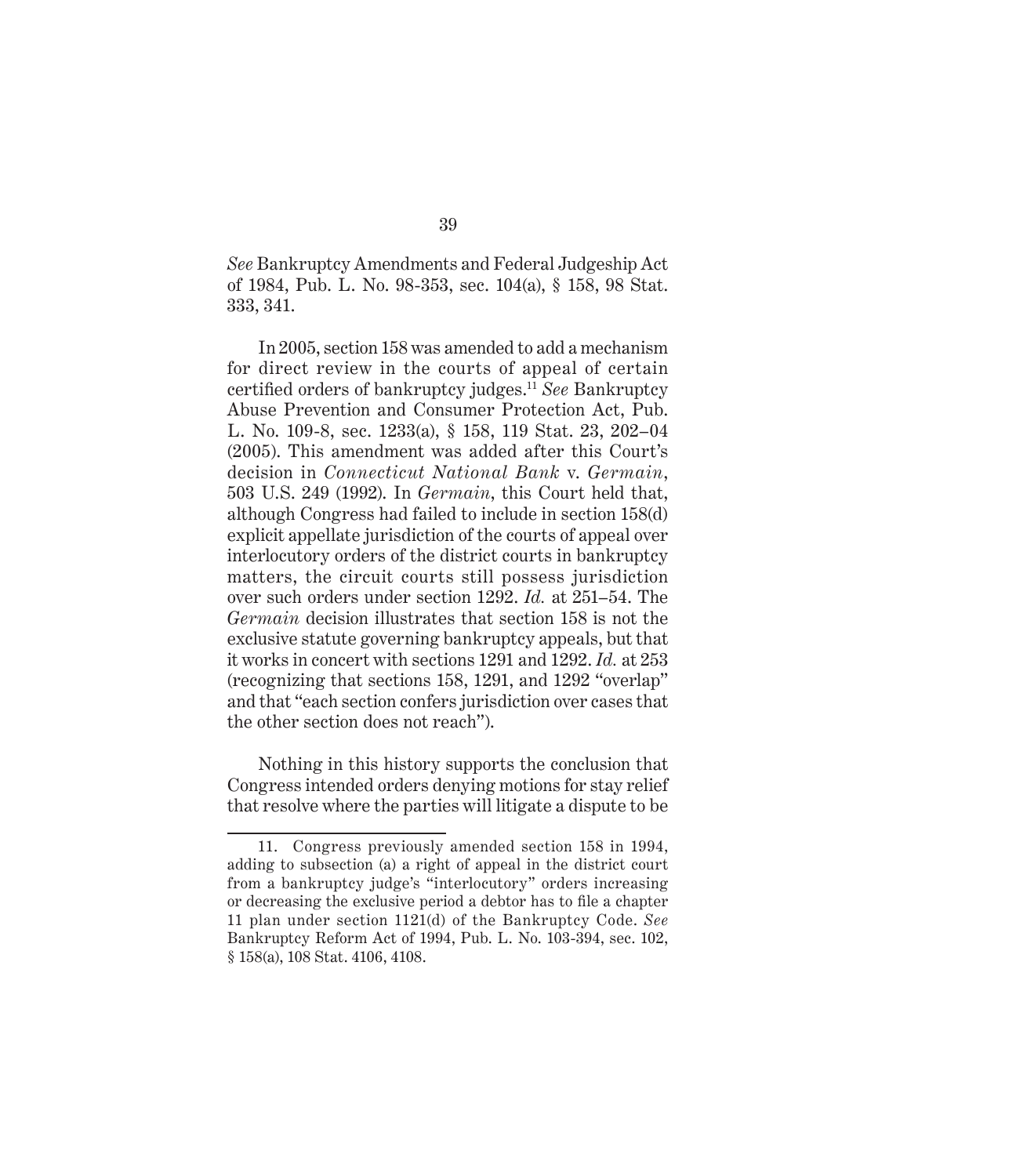treated as final and immediately appealable. If anything, the history supports the opposite conclusion and, thus, aligns with the general practice under section 1291 and the treatment of orders determining the forum in which parties will resolve their dispute.

# **C. Analogous Orders Denying Motions Involving Litigation Over Where To Litigate Are Not Typically Final.**

A district court may consider various types of motions that seek to change the forum of a dispute. For example, under 28 U.S.C. § 157(d), a "district court may withdraw, in whole or in part, any case or proceeding referred [to the bankruptcy court] under this section, on its own motion or on timely motion of any party, for cause shown." 28 U.S.C. § 157(d). When a district judge exercising bankruptcy jurisdiction is faced with a request to withdraw the reference of a case or proceeding from a bankruptcy judge, the judge's order denying such a request is interlocutory and not subject to immediate appeal. As the Fifth Circuit has explained,

A district court's decision whether or not to withdraw a proceeding from the bankruptcy court does not end the litigation, but rather involves the selection or designation of the forum in which the merits will be finally determined. Such a decision is analogous to an order granting or refusing transfer of venue from one district court to another or an order granting or refusing referral of a matter to a magistrate. None of these orders is "final" for purposes of 28 U.S.C § 1291.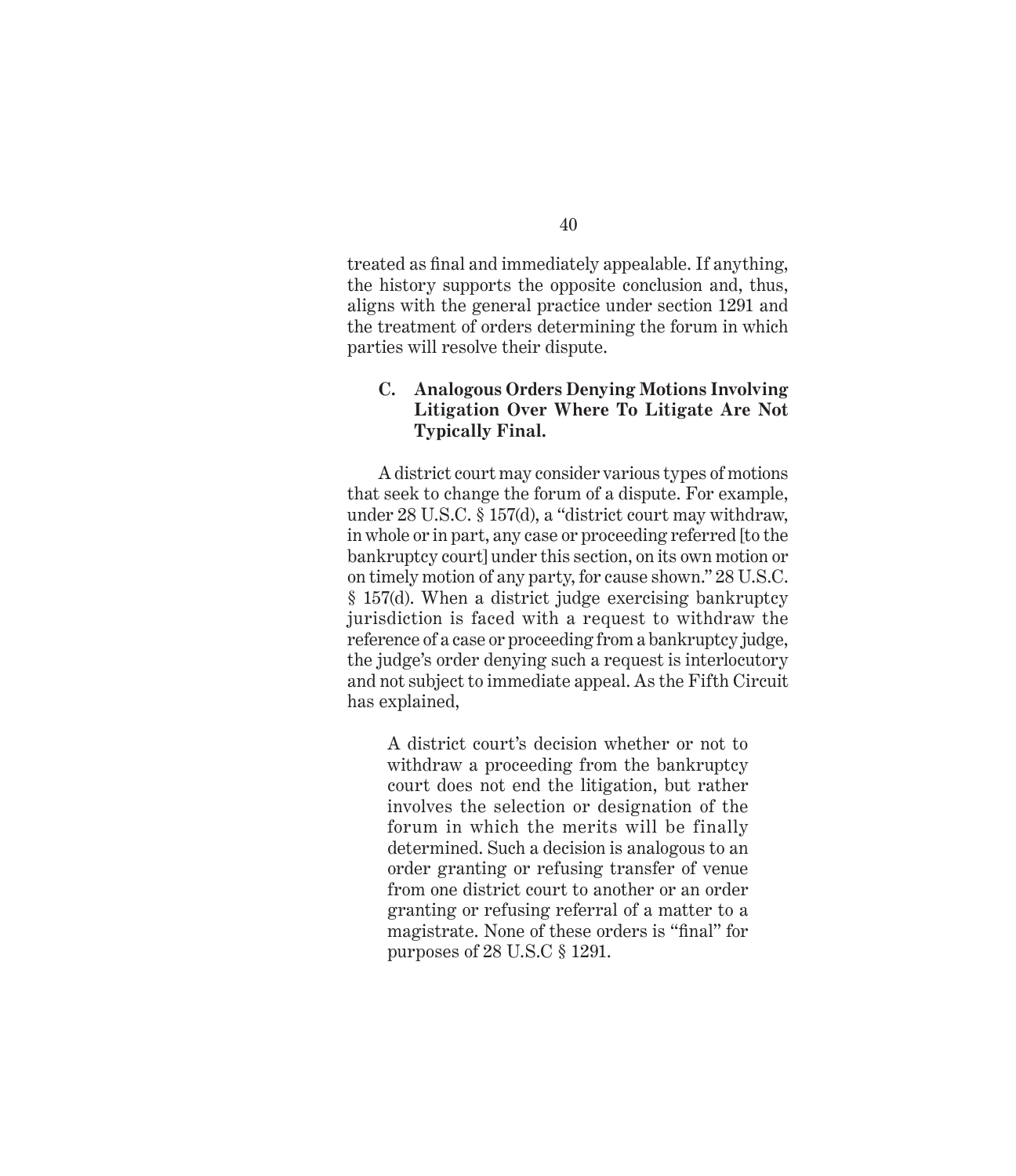*In re Lieb*, 915 F.2d 180, 184 (5th Cir. 1990); *see also Parsons*, 392 F.3d at 888 ("No court of appeals has engaged in appellate review of an order either granting or denying withdrawal of a reference.") (collecting cases).<sup>12</sup> There is no reason to conclude that an order denying stay relief which has the same effect should be treated any differently.

Similarly, under 28 U.S.C. § 1334(c)(2), the district court is required to abstain from hearing a state-law cause of action in favor of its adjudication in state court if the claim may be timely adjudicated in the state forum and the action could not have been commenced in federal court absent bankruptcy jurisdiction. 28 U.S.C. § 1334(c) (2). If a district judge faced with an abstention request under this provision denies the request, there is no doubt that such order would be interlocutory. *See, e.g.*, *Beightol* v. *UBS Painewebber Inc.*, 354 F.3d 187, 189 (2d Cir. 2004) (Sotomayor, J.) ("[T]he challenged [abstention denial] order merely determined where the case would be adjudicated; it did not resolve any of the substantive issues

<sup>12.</sup> A motion to withdraw the reference is, in essence, a motion to transfer the "case or proceeding" from the bankruptcy court to the district court. It does not resolve the dispute; it merely asks that the dispute be resolved in a different forum. *See Hialeah Hosp., Inc.* v. *Dep't of Health & Rehab. Servs, (In re King Mem'l Hosp., Inc*.*)*, 767 F.2d 1508, 1510 (11th Cir. 1985) ("Motions to withdraw reference from the bankruptcy court under § 157(d) essentially only determine the forum in which final decisions will be reached," and thus are not final); *Dalton* v. *United States (In re Dalton)*, 733 F.2d 710, 714 (10th Cir. 1984) ("It is plain that the withdrawal of reference and transfer of venue orders merely involve the selection or designation of the forum in which final decisions will be ultimately reached. They do not finally end the litigation.").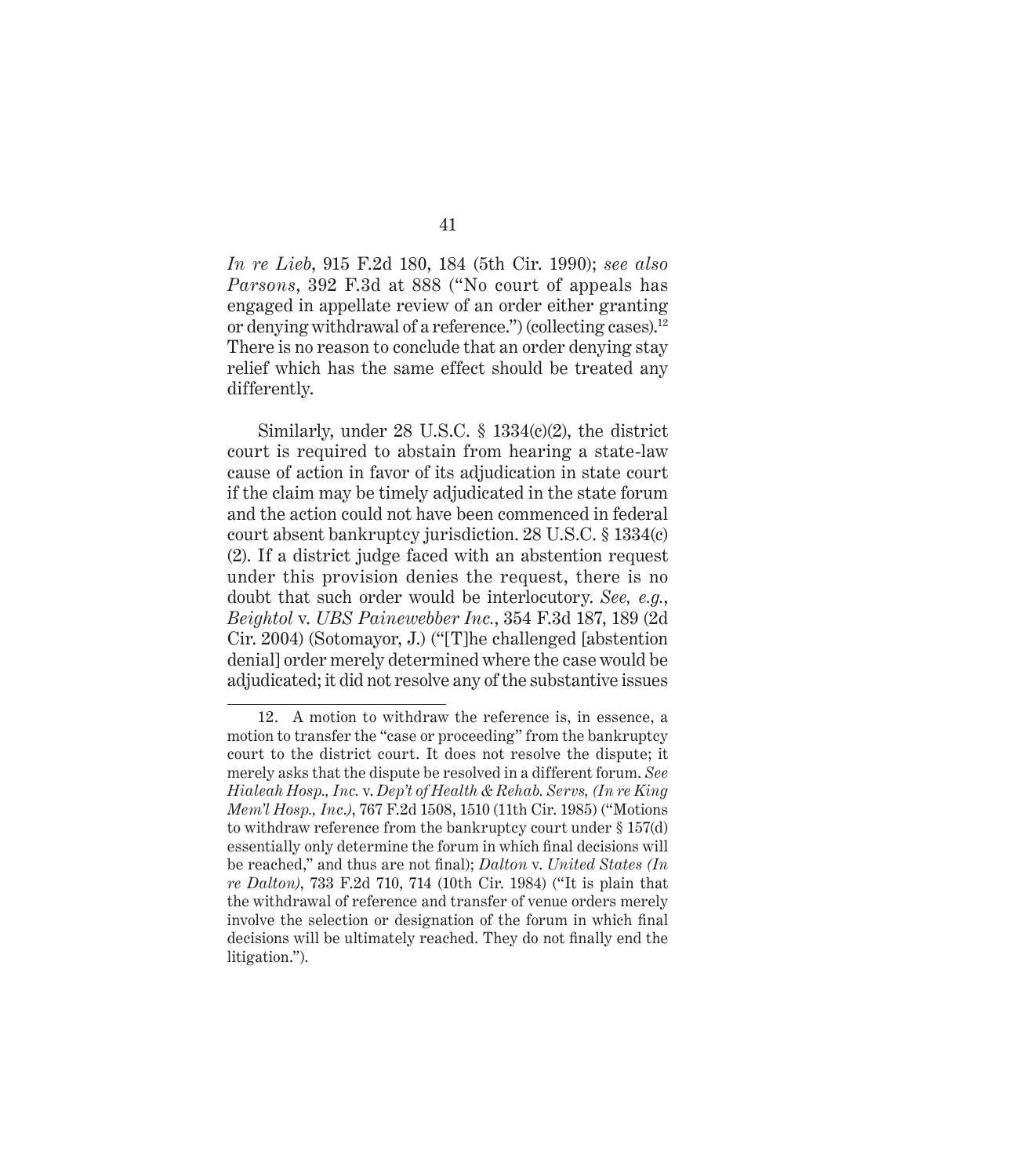raised in the lawsuit . . . . [D]ecisions not to abstain are not so conclusive of the litigation or effectively unreviewable as part of an eventual final judgment as to be appealable as collateral orders . . . ."). Once again, there is no reason to conclude that an order denying stay relief which has the same effect should be treated any differently.

Likewise, when a federal court denies a motion to remand a matter which has been removed from state court, such orders are interlocutory. Absent unusual circumstances, they are not immediately appealable. *See* 11 U.S.C. § 1452(b) (providing that order denying remand of case removed from state court in bankruptcy matter is not reviewable); *Caterpillar*, 519 U.S. at 74 ("An order denying a motion to remand, standing alone, is obviously not final and immediately appealable as of right . . . ." (marks, brackets, and ellipsis omitted)); 15A Charles Wright et al., *Federal Practice and Procedure* § 3914.11, at 697 (3d ed. 1992) ("One aspect of appealing orders as to removal and remand remains blessedly simple. An order denying remand is not final."). Once again, the reason is because such orders merely resolve litigation over where to litigate, not the litigation itself. There is no reason to conclude that an order denying stay relief which has the same effect should be treated as final.<sup>13</sup>

42

<sup>13.</sup> In contrast, an order denying stay relief that has the effect of settling where the parties will litigate their dispute is not helpfully analogous to an order denying an injunction. Although some courts have done so, *see*, *e.g.*, *Di Pierro v. Taddeo (In re Taddeo)*, 685 F.2d 24, 26 n.4 (2d Cir. 1982), the analogy is not particularly probative for several reasons. First, the automatic stay is imposed by statute, not by judicial order. Accordingly, there are no case-specific criteria for its imposition—it arises by operation of law upon the commencement of every bankruptcy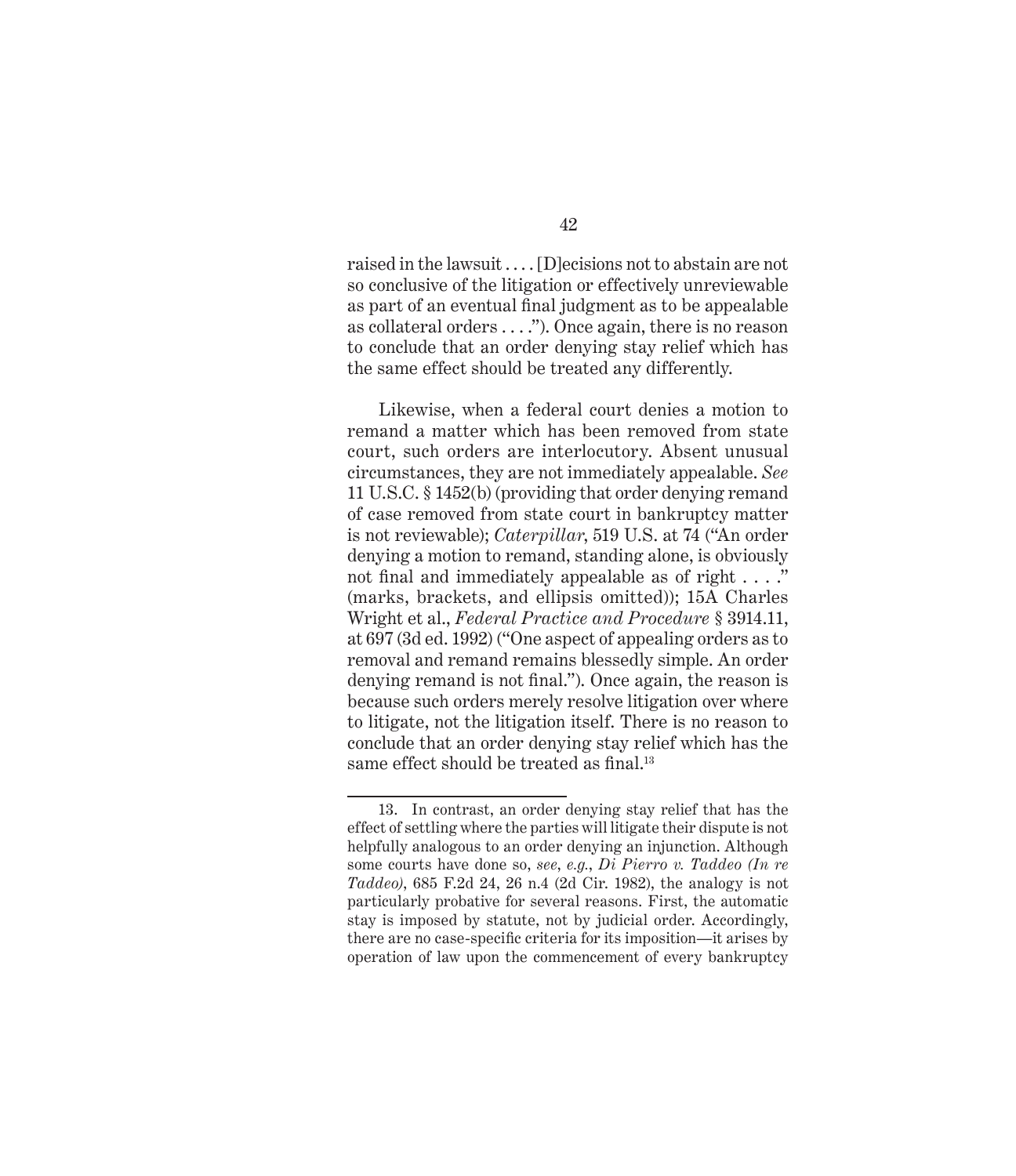## **II. Even If Some Orders Denying Stay Relief Could Be Immediately Appealable, Denial of a Stay-Relief Motion Premised on Bad Faith is Not.**

The successful administration of bankruptcy relief rests on the debtor's good faith. *See, e.g., Cohen v. de la Cruz*, 523 U.S. 213, 217 (1998) ("The Bankruptcy Code has long prohibited debtors from discharging liabilities

case. Second, Congress has long treated appellate jurisdiction over orders granting or denying injunctive relief specially and particularly. Because of both the importance and sensitivity of injunctive relief, Congress has taken the unusual step of vesting appellate jurisdiction in the courts of appeals over "[i]nterlocutory orders of the district courts . . . granting, continuing, modifying, refusing or dissolving junctions, or refusing to dissolve or modify injunctions." 28 U.S.C. § 1292(a)(1). Notably, however, Congress has not expressly done so with orders granting or denying stay relief, and it should not be presumed that Congress intended the general provisions governing bankruptcy appeals to operate *sub silentio* to vest the courts of appeals with jurisdiction over a category of orders that it otherwise has expressly treated elsewhere. *Whitman* v. *Am, Trucking Ass'ns., Inc.*, 531 U.S. 457, 468 (2001) ("Congress . . . does not, one might say, hide elephants in mouseholes."). The best analysis of this issue is that of the First Circuit in *Pinpoint IT Servs., LLC v. Rivera (In re Atlas IT Export Corp*.), 761 F.3d 177 (1st Cir. 2014). There the court of appeals recognized that, while injunctions and the automatic stay both have the effect of enjoining parties from taking certain actions, the automatic stay is distinct because it is the "default position." *Id.* at 184. By making the automatic stay the default, the injunction analysis is altered because "Congress has already decided the balance of equities." *Id*. at 185. As such, "the *automatic* stay's continued operation—thanks to the denial of stay relief—should not be treated for finality purposes like an injunction entered at a case's start after a judge has sifted [all] the familiar injunction factors." *Id.*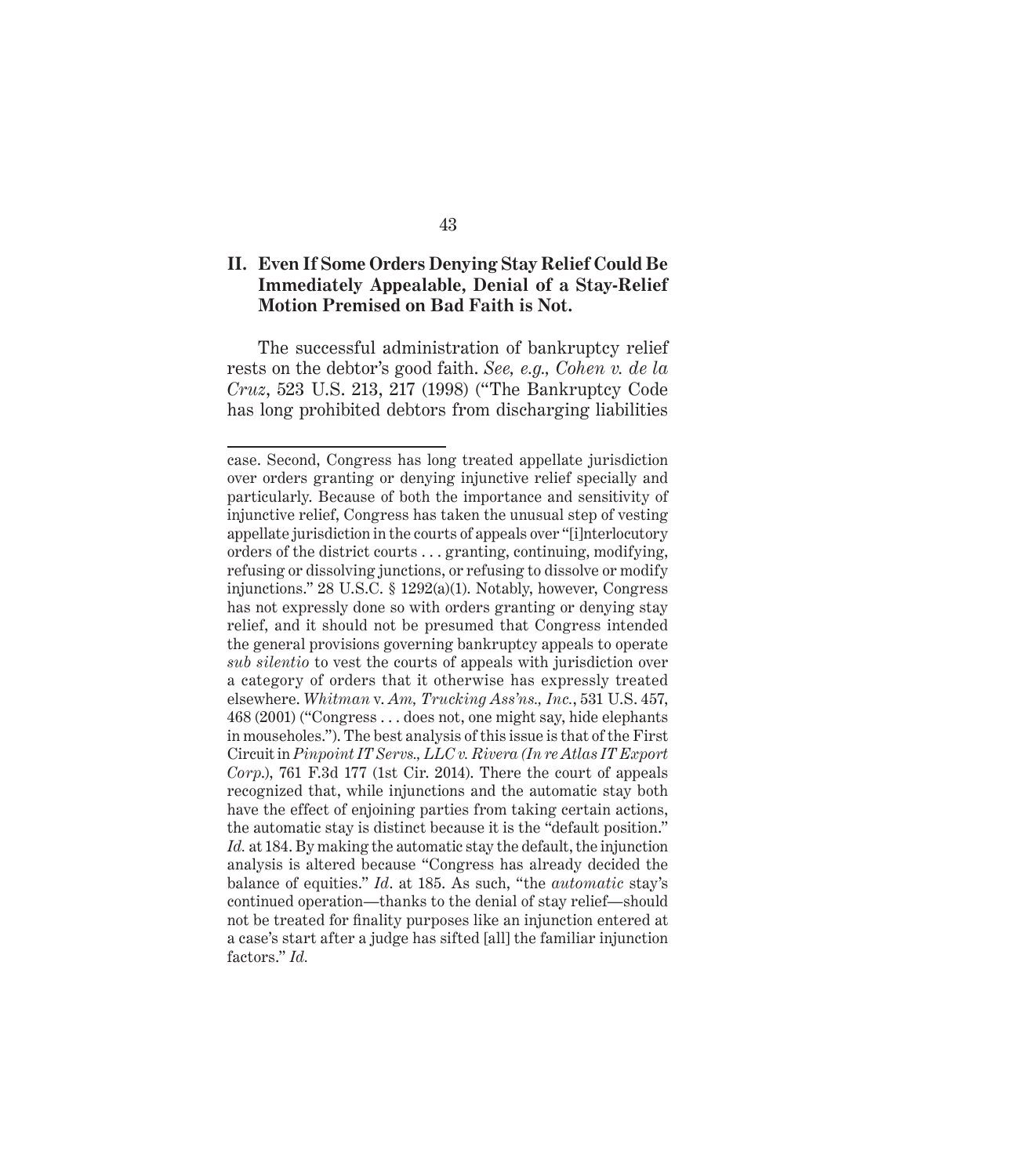incurred on account of their fraud, embodying a basic policy animating the Code of affording relief only to an 'honest but unfortunate debtor.'") (internal citations omitted). Hence, the obligation of good faith permeates the entire process. To begin with, a debtor must file its bankruptcy petition in good faith. *Albany Partners, Ltd. v. Westbrook (In re Albany Partners, Ltd.)*, 749 F.2d 670, 674 (11th Cir. 1984); 2 *Collier* ¶ 303.06 ("There are court-imposed requirements of debtor good faith when a voluntary petition is filed."). Likewise, a debtor's request to convert a case from one chapter to another must be made in good faith. *See* 11 U.S.C. § 348(f)(2). A plan of reorganization must also be presented in good faith. *See* 11 U.S.C. §§ 1129(a)(3), 1325(a)(3).

So important are these considerations that a bankruptcy court may consider, *sua sponte*, both the issue of whether a case was filed in good faith and whether, on grounds of bad faith, the court should lift the automatic stay or dismiss the case, both of which may be ordered "for cause." *See, e.g.*, *In re Anderson*, Case No. 3:14-bk-09568, 2015 WL 534423, at \*3 (Bankr. M.D. Tenn. Feb. 5, 2015) (recognizing ability of courts to *sua sponte* dismiss bad faith bankruptcy filings); *Furness* v. *Lilienfield*, 35 B.R. 1006, 1010–11 (D. Md. 1983) ("The law on the propriety of a court raising on its own motion questions of good faith is no different with regard to the lifting of the automatic stay. . . . [C]ourts have considered and granted modifications of the automatic stay imposed under 11 U.S.C. § 362(a), *sua sponte* when the circumstances required. . . . [T]his Court determines that it has the power to consider, *sua sponte*, lifting the automatic stay . . . and will do so.") (collecting cases).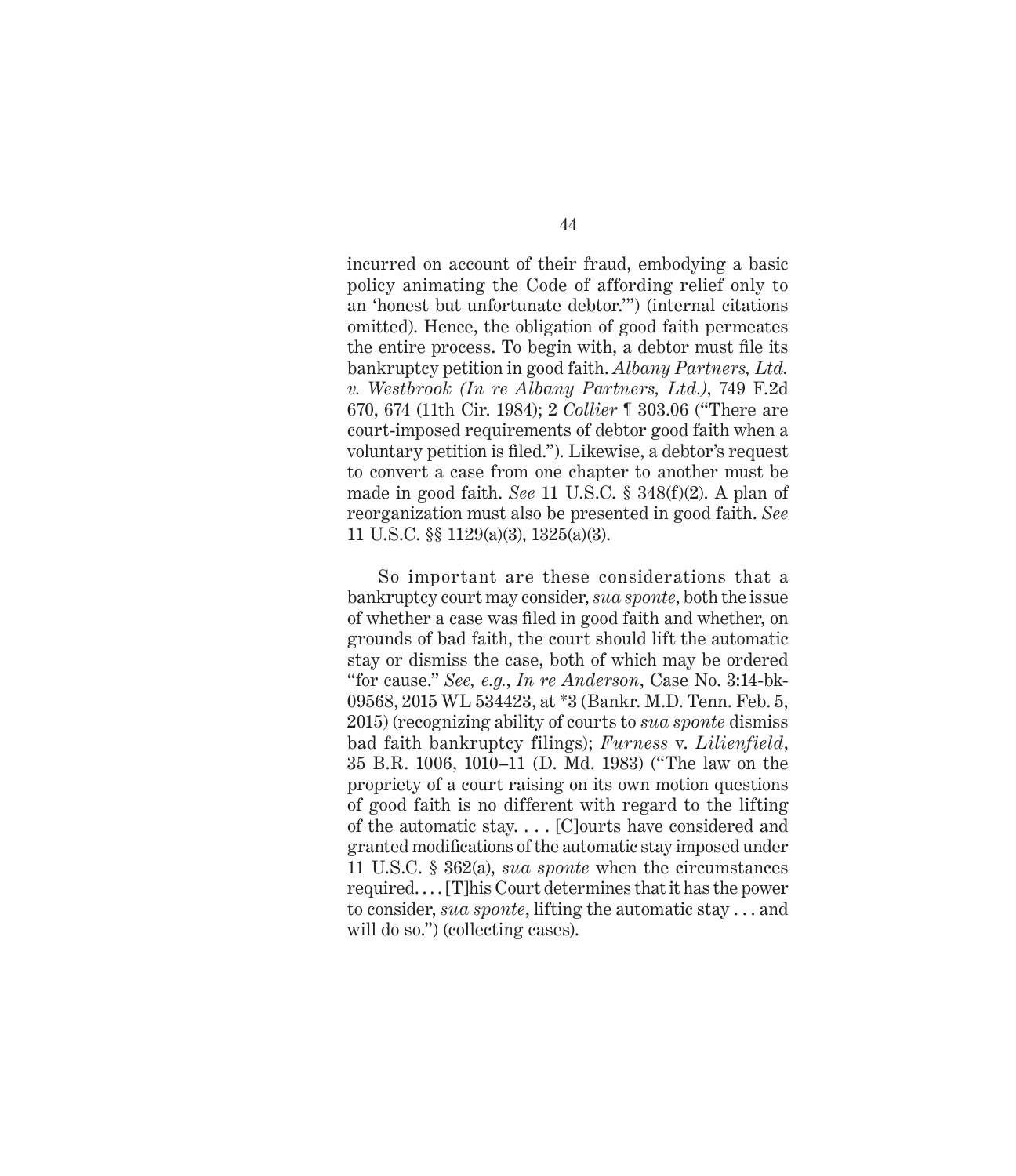Because the requirement of good faith permeates the entire bankruptcy case, it is not until plan confirmation (or dismissal of the case) that a bankruptcy court finally determines the issue by finding, for example, that section 1129(a)(3)'s good faith requirement has been satisfied. *See* 11 U.S.C. § 1129(a)(3). Thus, unless and until that point is reached, the issue is simply not finally resolvable. It follows that an order denying a motion premised on the debtor's bad faith presented at an early stage of the case cannot finally resolve the issue and is thus not final.<sup>14</sup>

Likewise, the finality of an order denying a motion for stay relief premised on the debtor's bad faith should be the same as the finality of an order denying a motion to dismiss a case premised on the same grounds. Both stay relief and dismissal of a case may be granted for cause. As noted, cause in both settings includes the debtor's bad faith. Because an order denying a motion to dismiss a case premised on the debtor's bad faith is an interlocutory order, an order denying a motion for stay relief premised on the same issue should be as well.

<sup>14.</sup> A motion premised on bad faith can be renewed any time up until plan confirmation. As the Tenth Circuit Bankruptcy Appellate Panel, citing section 1129(a)(3), held: "Nothing in the current Order is the final word on the Debtor's good faith. The Debtor's good faith is inextricably intertwined with the merits of the case as a whole. The bankruptcy court may or may not revisit the issue of the Debtor's good faith at any time during the pending proceedings." *In re Fox*, 241 B.R. at 226–31 (internal citations omitted); *see also In re 7th St. & Beardsley P'ship*, 181 B.R. 426, 431 (Bankr. D. Ariz. 1994) (explaining that whether or not the debtor's actions were undertaken "in good faith, however, is still subject to final determination at the final confirmation hearing").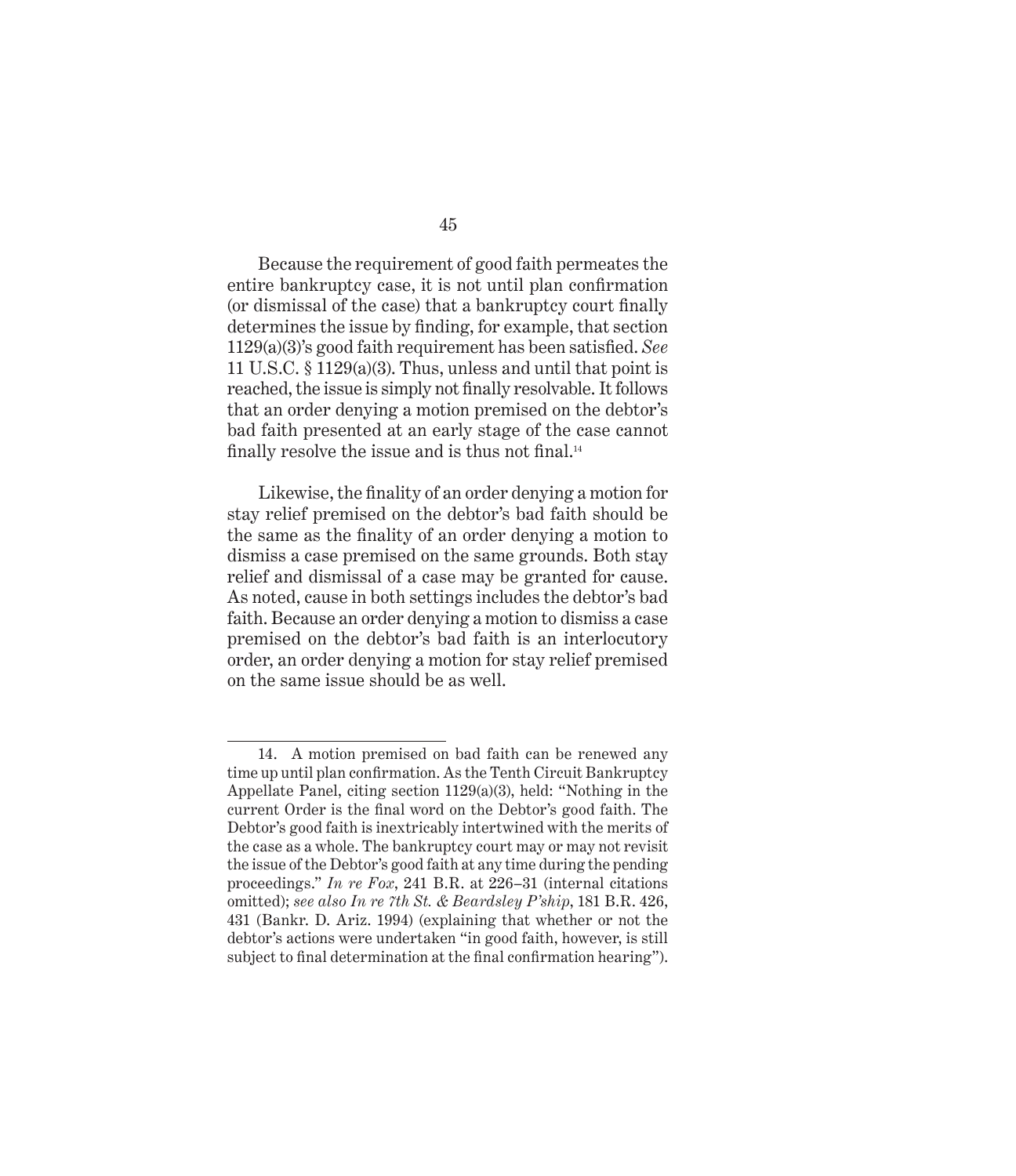The vast majority of the courts of appeal to have considered the issue have concluded that the denial of a motion to dismiss a bankruptcy case is not final. *See, e.g.*, *In re Donovan*, 532 F.3d at 1137 (recognizing that denial of motion to dismiss bankruptcy case is not final); *Fruehauf Corp.* v. *Jartran, Inc. (In re Jartran, Inc.)*, 886 F.2d 859, 863–64 (7th Cir. 1989) (same); *Promenade Nat'l Bank* v. *Phillips (In re Phillips)*, 844 F.2d 230, 235–36 (5th Cir. 1988) (same); *Farber* v. *405 N. Bedford Dr. Corp. (In re 405 N. Bedford Dr. Corp.)*, 778 F.2d 1374, 1379 (9th Cir. 1985) (same). This rule applies equally to orders denying a motion to dismiss premised on the debtor's bad faith. *See, e.g.*, *In re Fox*, 241 B.R. at 226–30.

In *Fox*, the creditor sought reversal of an order denying a request for dismissal of the debtor's bankruptcy case, arguing that the bankruptcy court had erred in finding that the debtor had filed its bankruptcy petition in good faith. *Id.* at 226. Rejecting appellate jurisdiction, the court explained that "neither the legal issue nor the factual issue [of bad faith] are 'final' determinations that render the Order reviewable," as both are "threshold inquiries into the merits of the Debtor's case." *Id.* at 231. In other words, "[n]othing" in the order denying the motion to dismiss was "the final word on the Debtor's good faith," as this issue was "inextricably intertwined with the merits of the case as a whole." *Id.* The *Fox* court recognized that only when the bankruptcy case was finally resolved, either by dismissal or plan confirmation under 11 U.S.C. § 122(a) (3), or until the parties settled the issues underlying the dispute, thereby precluding the need to revisit the issue of good faith, would the good faith determination be final for purposes of appeal. *Id.* at 231 n.13.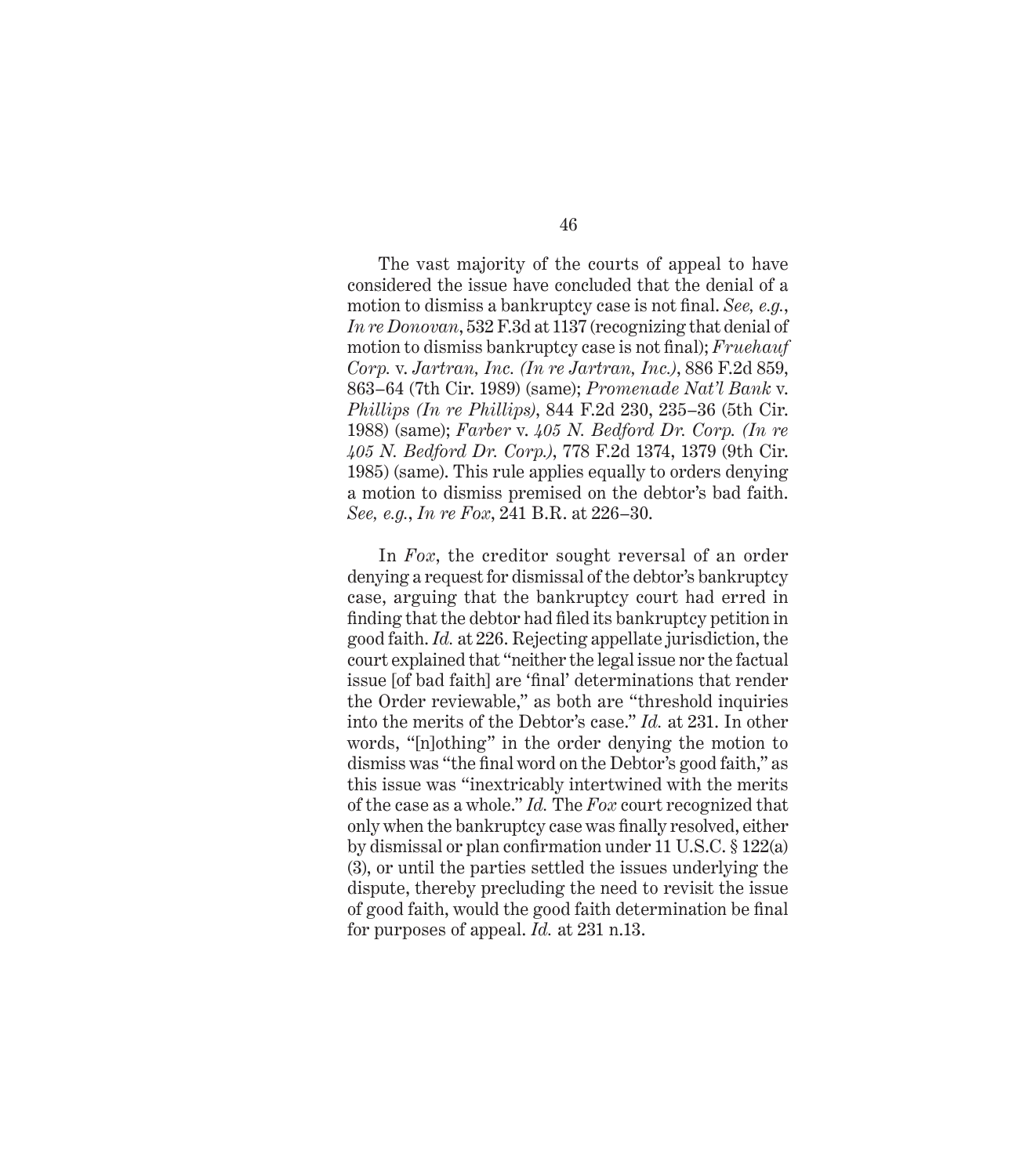The same reasoning applies to an order denying a motion for stay relief that is premised on the debtor's bad faith. As the court below acknowledged, had Ritzen moved to dismiss the bankruptcy case on the same grounds that it presented in its motion for stay relief, an order denying dismissal of the case would not have been immediately appealable. *See* Pet. App. 12a.The appealability of an order should not depend on the label affixed to the motion. *See, e.g.*, *Andrews* v. *United States*, 373 U.S. 334, 338 (1963) ("[A]djudication upon the underlying merits of claims is not hampered by reliance upon the titles petitioners put upon their documents."); *Fleet Mortg. Corp.* v. *Lynts*, 885 F. Supp. 1187, 1192 (E.D. Wis. 1995) ("To hold that Chicago Title waived its right to arbitration merely because it titled its brief a 'motion to dismiss' rather than a 'motion to stay the proceedings' would be to favor form over substance . . . ."); *City & Cty. of S.F.* v. *Muller*, 2 Cal. Rptr.. 383, 386 (Cal. Dist. Ct. App. 1960) ("The nature of a motion is determined by the nature of the relief sought, not the label attached to it. The law is not a mere game of words."). For the same reasons that an order denying a motion to dismiss a bankruptcy case on grounds of bad faith is interlocutory, so too is the Denial Order.

On a practical level, under the Sixth Circuit's approach, litigants will be able to manipulate the appealability of orders resolving the same question (*i.e.* bad faith) simply by selecting one procedural vehicle for presenting it over another. This is true because a denial of a motion to dismiss for "cause" as a bad faith filing is plainly interlocutory. Yet, a denial of a motion for stay relief for "cause" premised on the same grounds—and analyzed under the same legal standard—would not be universally viewed as final. Such an approach would only serve to foster procedural gamesmanship.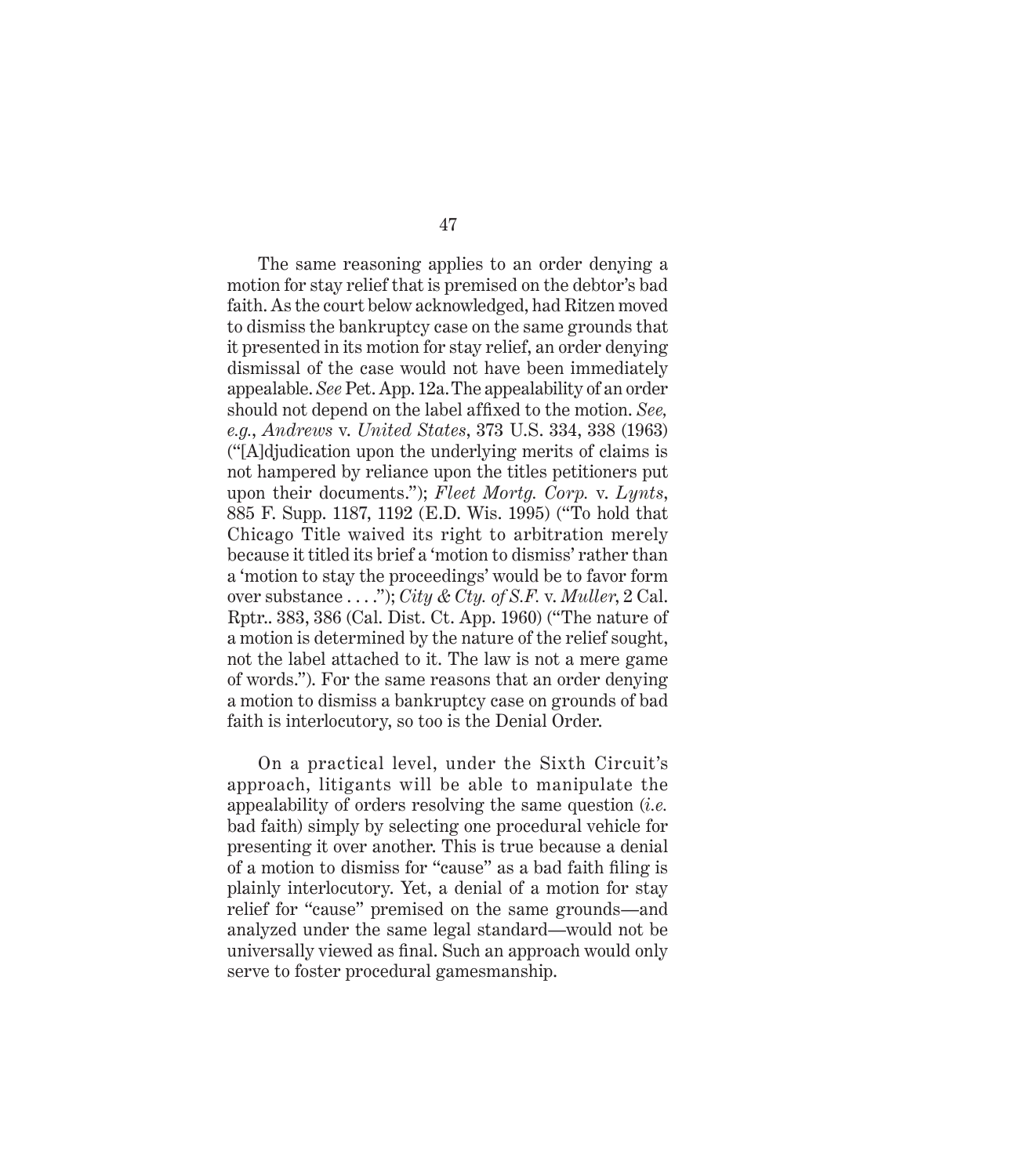# **III. The Sixth Circuit's Ruling Violates the Policy Against Piecemeal Appeals and, If Uncorrected, Will Improperly Expand the Types of Proceedings Subject to Immediate Appeal.**

For a variety of reasons, piecemeal appeals have long been disfavored. *See, e.g.*, *Firestone Tire & Rubber Co.* v. *Risjord*, 449 U.S. 368, 374 (1981) (noting that "[p]ermitting piecemeal appeals would undermine the independence of the district judge, as well as the special role that individual plays in our judicial system"); *Balt. Contractors* v. *Bodinger*, 348 U.S. 176, 178–79 (1955) (noting that "Congress has long expressed a policy against piecemeal appeals" and that "Section 22 of the Judiciary Act of 1789, 1 Stat. 73, 84, provided that appeals in civil actions could be taken to the circuit courts only from final decrees and judgments. That requirement of finality has remained a part of our law ever since, and now appears as § 1291 of the Judicial Code."), *overruled on other grounds by Gulfstream Aerospace Corp.* v. *Mayacamas Corp*., 485 U.S. 271 (1988). As this Court has explained, "[f]rom the very foundation of our judicial system the object and policy of the acts of congress in relation to appeals and writs of error, (with the single exception of a provision in the act of 1875 in relation to cases of removal, which was repealed by the act of 1887) have been to save the expense and delays of repeated appeals in the same suit, and to have the whole case and every matter in controversy in it decided in a single appeal." *Id.* at 178 (quoting *McLish* v. *Roff*, 141 U.S. 661, 665—66 (1891)).

Among other things, the single-appeal rule helps ensure the "efficient administration of justice in the federal courts." *Digital Equip. Corp.* v. *Desktop Direct,*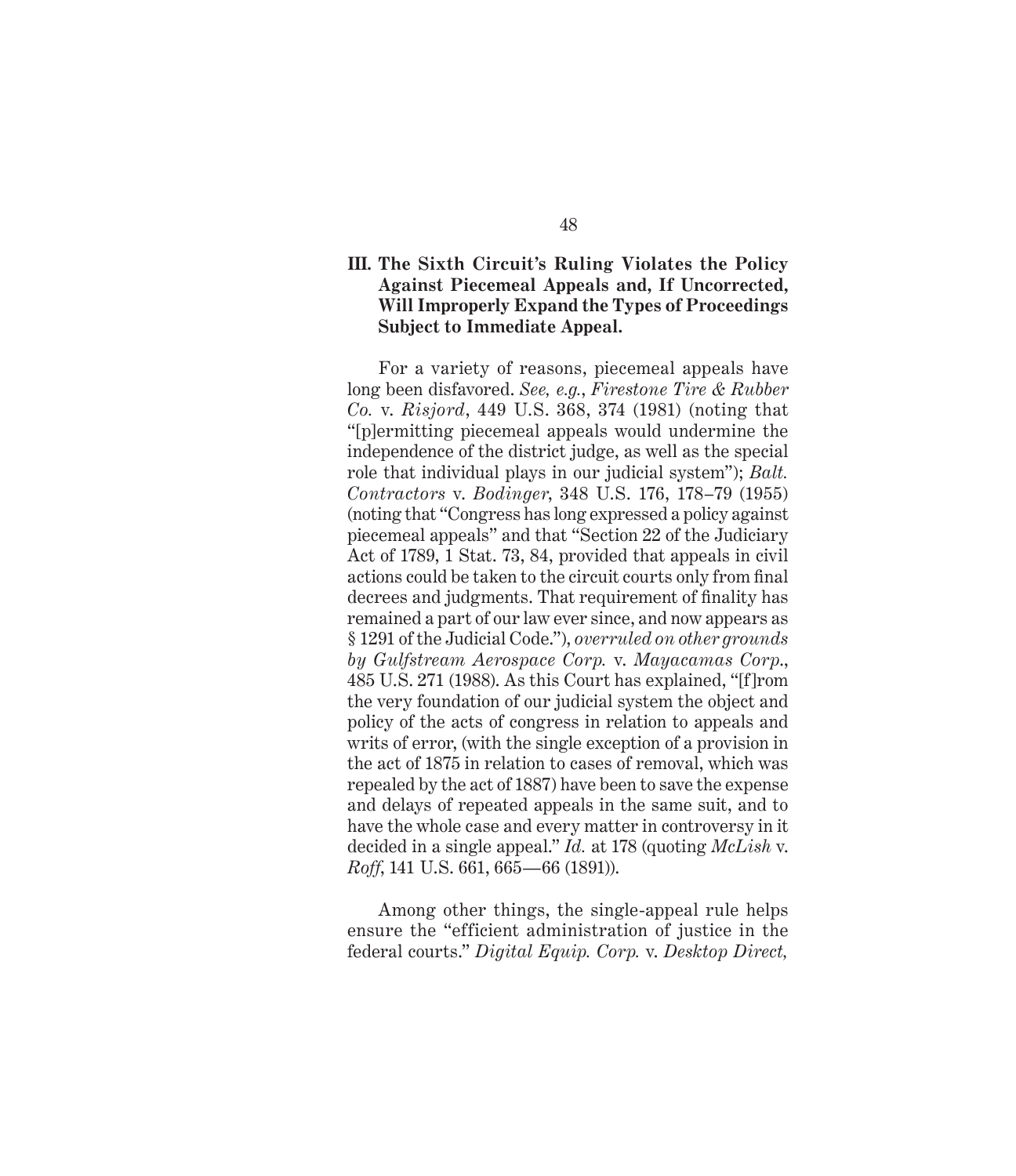*Inc*., 511 U.S. 863, 868 (1994). As this Court has explained, this policy is so important that the exceptions to it (*i.e.*, the collateral order doctrine) are "stringent." *Id.* The Court has "warned that the issue of appealability under § 1291 is to be determined for the entire category to which a claim belongs, without regard to the chance that the litigation at hand might be speeded, or a 'particular injustice' averted, by a prompt appellate court decision." *Id*. (internal citations and brackets omitted).

The single-appeal rule also promotes judicial economy in that the rule is thought to encourage settlement. *See* 15A Charles Alan Wright et al., *Federal Practice and Procedure* § 3907 (2d ed. 2016); *see also Nat'l Union Fire Ins. Co. of Pittsburg* v. *Donaldson Co., Inc*., No. 10-4948 (JRT/TNL), 2016 WL 4186930, at \*2 (D. Minn. Aug. 8, 2016) ("Allowing piecemeal appeals at this stage would only water down the parties' existing incentives to hastily finish up or settle what remains undecided.").

These considerations are particularly relevant in the bankruptcy context, which depends for its success on the settlement of claims, and where, by definition, resources are scarce. *See, e.g*., *Harlem-Irving Realty, Inc.* v. *Wieboldt Stores, Inc. (In re Wieboldt Stores, Inc*.), 68 B.R. 578, 580 (N.D. Ill. 1986) ('"[I]nterlocutory bankruptcy appeals should be the exception rather than the rule; we do not want to encourage piecemeal appeals."); *In re Hunt Int'l Res. Corp*., 57 B.R. 371, 372 (N.D. Tex. 1985) ("Because interlocutory appeals interfere with the overriding goal of the bankruptcy system, expeditious resolution of pressing economic difficulties, they are not favored.") (internal citations omitted). As this Court has noted, "a chief purpose of the bankruptcy laws is to secure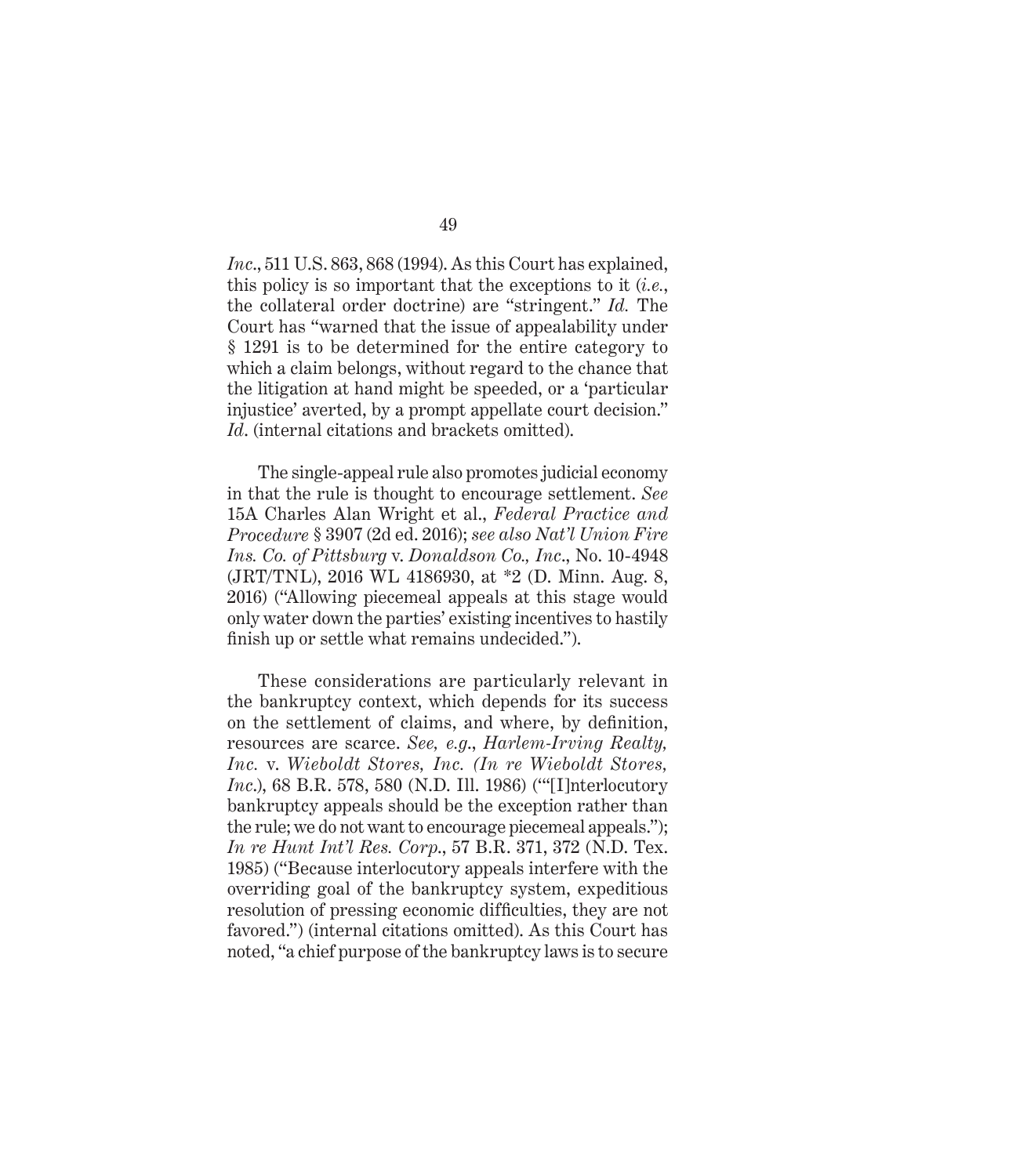a prompt and effectual administration and settlement of the debtor's estate within a limited period." *Katchen*, 382 U.S. at 328 (marks omitted). Quite clearly, applying the single-appeal principle robustly helps achieve these goals. As the Court observed in *Bullard*:

We think that in the ordinary case treating only confirmation or dismissal as final will not unfairly burden a debtor. He retains the valuable exclusive right to propose plans, which he can modify freely. The knowledge that he will have no guaranteed appeal from a denial should encourage the debtor to work with creditors and the trustee to develop a confirmable plan as promptly as possible. And expedition is always an important consideration in bankruptcy.

135 S. Ct. at 1694 (internal citation omitted).

In contrast, the approach taken by the Sixth Circuit would require piecemeal appeals in a broad variety of bankruptcy settings, leading to protracted delays at the outset of many bankruptcy cases and the forced imposition of the costs of appellate litigation on those with insufficient resources to bear them. Left standing, the Sixth Circuit's approach would essentially transform any order that disposed of a procedurally defined contested action within a bankruptcy case into a final disposition subject to immediate appeal.

In particular, if uncorrected, the Sixth Circuit's holding would render virtually any order concluding a contested "core proceeding" a "final" order subject to immediate appeal. This would have far-reaching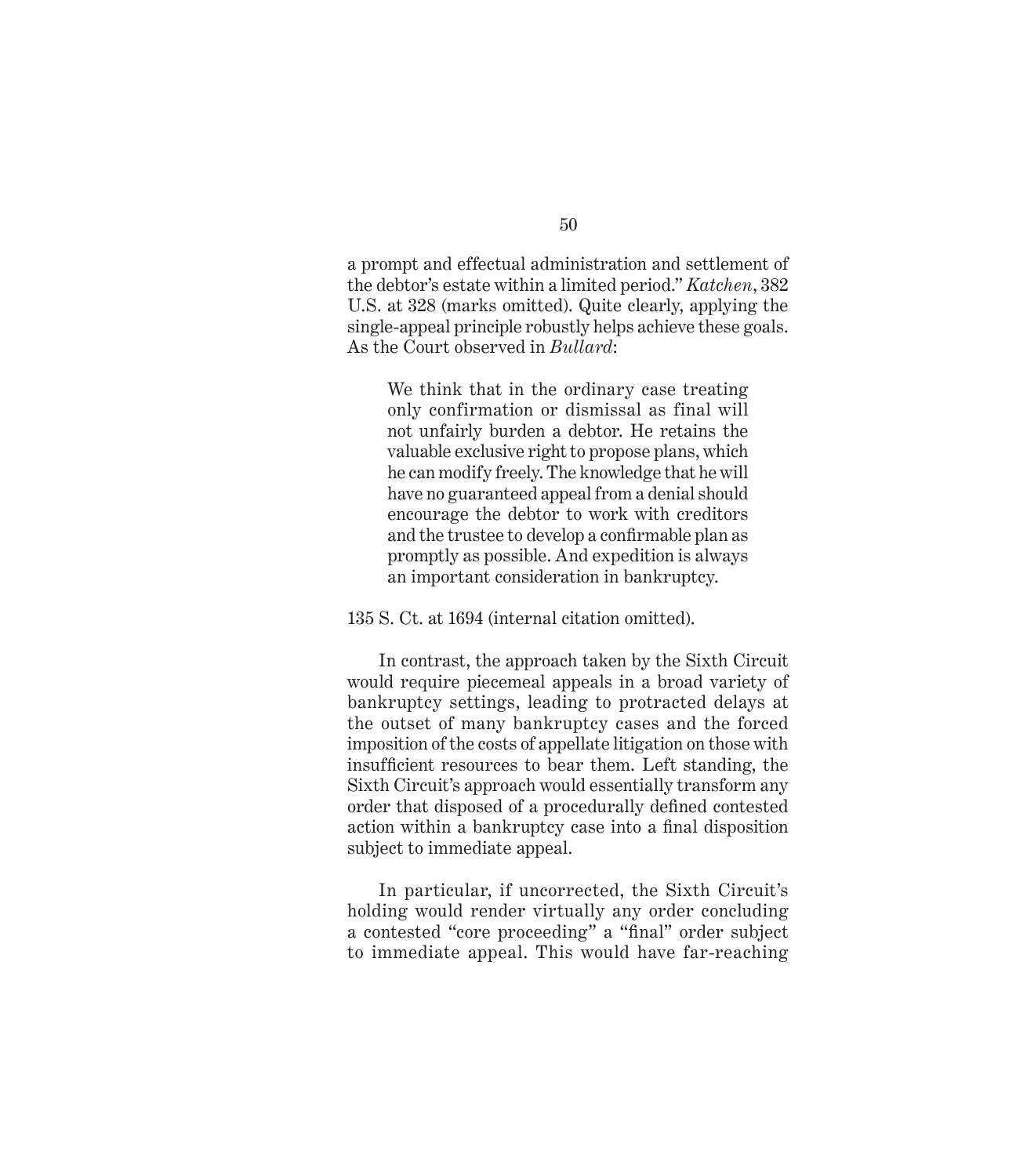implications, given the breadth of matters covered by "core proceedings," many of which are contested. *See, e.g.*, 28 U.S.C. § 157(b)(2)(A) (including as core proceedings "matters concerning the administration of the estate"); *id.* § 157(b)(2)(O) (including "other proceedings affecting the liquidation of the assets of the estate or the adjustment of the debtor-creditor or the equity security holder relationship"). For example, a motion to approve a settlement involving the bankruptcy estate is a core proceeding under section 157(b)(2)(A). *See*, *e.g.*, *In re Derosa-Grund*, 567 B.R. 773, 781 (Bankr. S.D. Tex. 2017). Ordinarily, an order denying approval of a settlement is not final. *See*, *e.g.*, *Lockwood* v. *Snookies, Inc. (In re F.D.R. Hickory House, Inc.)*, 60 F.3d 724, 726 (11th Cir. 1995) (holding that "an order *approving* a compromise is final because it finally determines the rights of the parties. An order *disapproving* a compromise, however, is not final. It determines no rights and settles no issues. It merely leaves the question open for future adjudication." (brackets and ellipsis omitted)). Under the Sixth Circuit's approach, however, an order denying approval of a settlement would be final, as it would conclude a procedurally distinct action within a case.

The Sixth Circuit down-played this result, stating "we do not assume that being listed as a 'core proceeding' in § 157(b)(2) is either necessary or sufficient to be an appealable 'proceeding' under § 158(a)." Pet. App. 10a (brackets omitted). Actually applying the court's two-part test, however, would result in virtually all orders denying contested motions that have the effect of concluding a procedurally-defined core proceeding (such as an order denying approval of a settlement) being final, unless specifically designated "without prejudice." The Sixth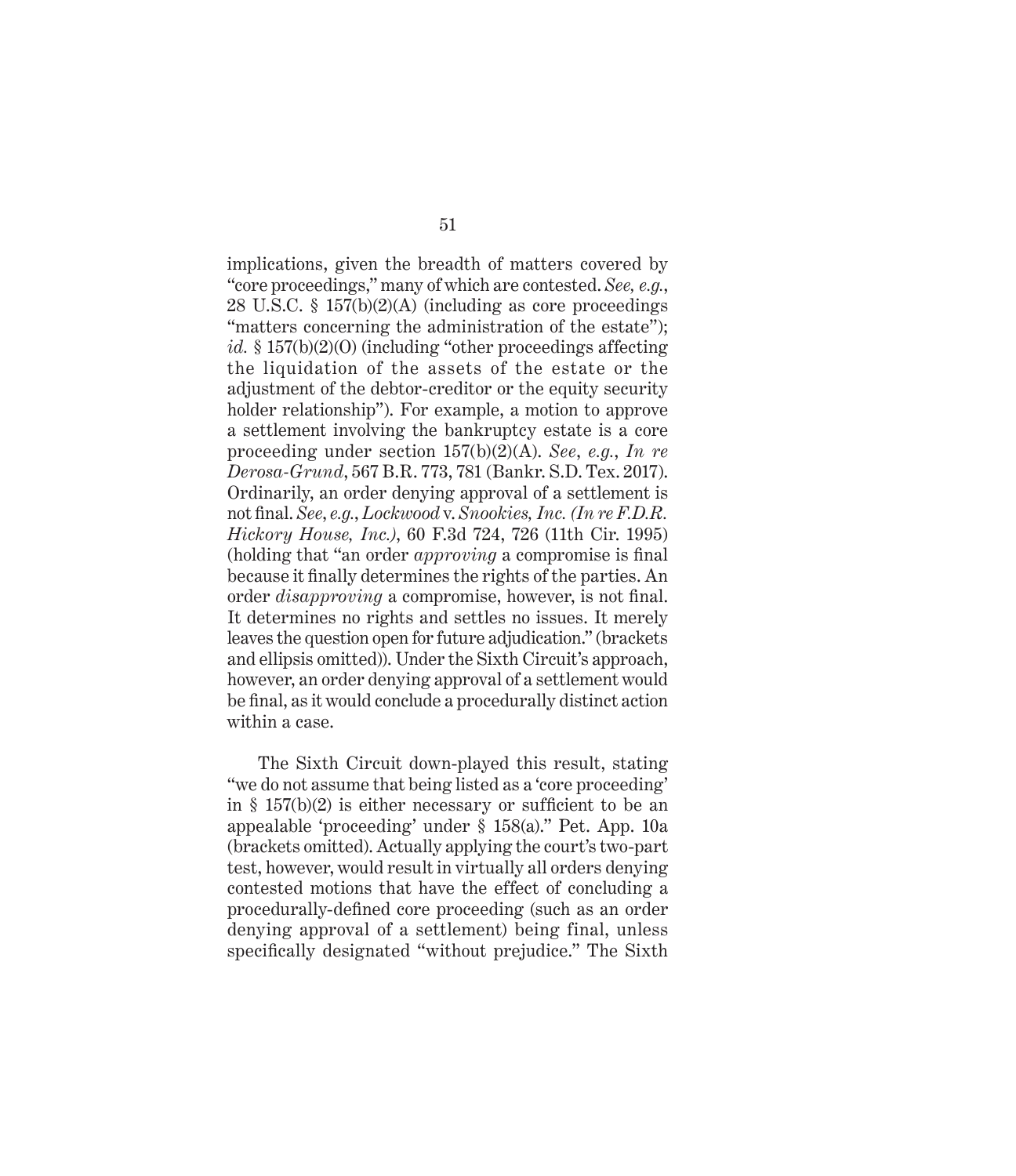Circuit's approach is fundamentally inconsistent with not only this Court's standard in *Bullard*, but also the principles and concerns that undergird the concept of finality itself.

## **CONCLUSION**

For the foregoing reasons, the Court should reverse the decision below and remand the case with instructions to consider the underlying merits of the Denial Order.

> Respectfully submitted, Shane G. Ramsey *Counsel of Record*  James A. Haltom JOHN T. BAXTER Nelson Mullins Riley & Scarborough LLP 150 Fourth Avenue, North Suite 1100 Nashville, TN 37219 (615) 664-5300 shane.ramsey@nelsonmullins.com

James K. Lehman A. MATTISON BOGAN WILLIAM C. WOOD, JR. Nelson Mullins Riley & Scarborough LLP Meridian 1320 Main Street, 17th Floor Columbia, SC 29201 (803) 799-2000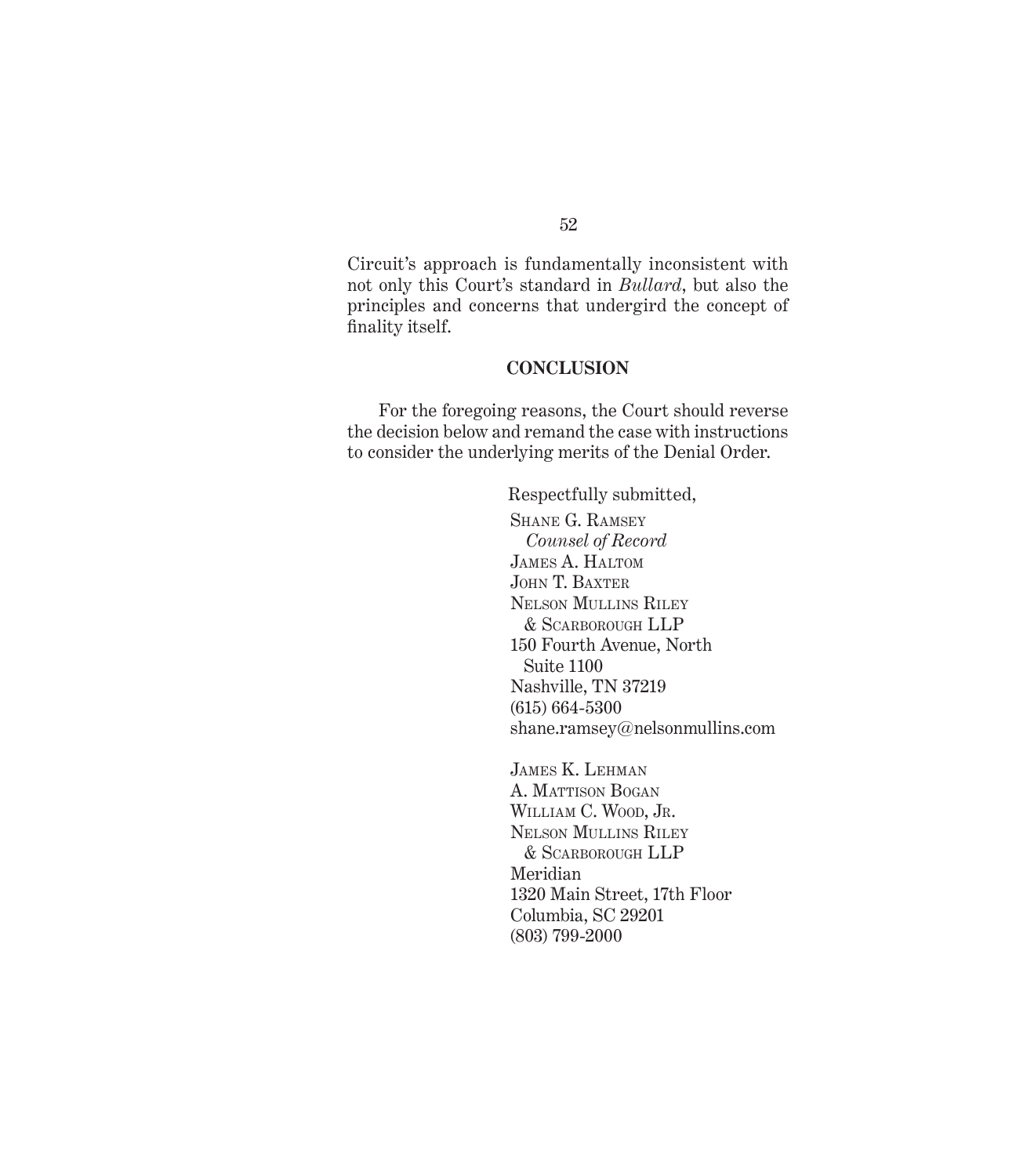53

G. Eric Brunstad, Jr. DECHERT, LLP 90 State House Square Hartford, CT 06103 (860) 524-3999

*Counsel for Petitioner*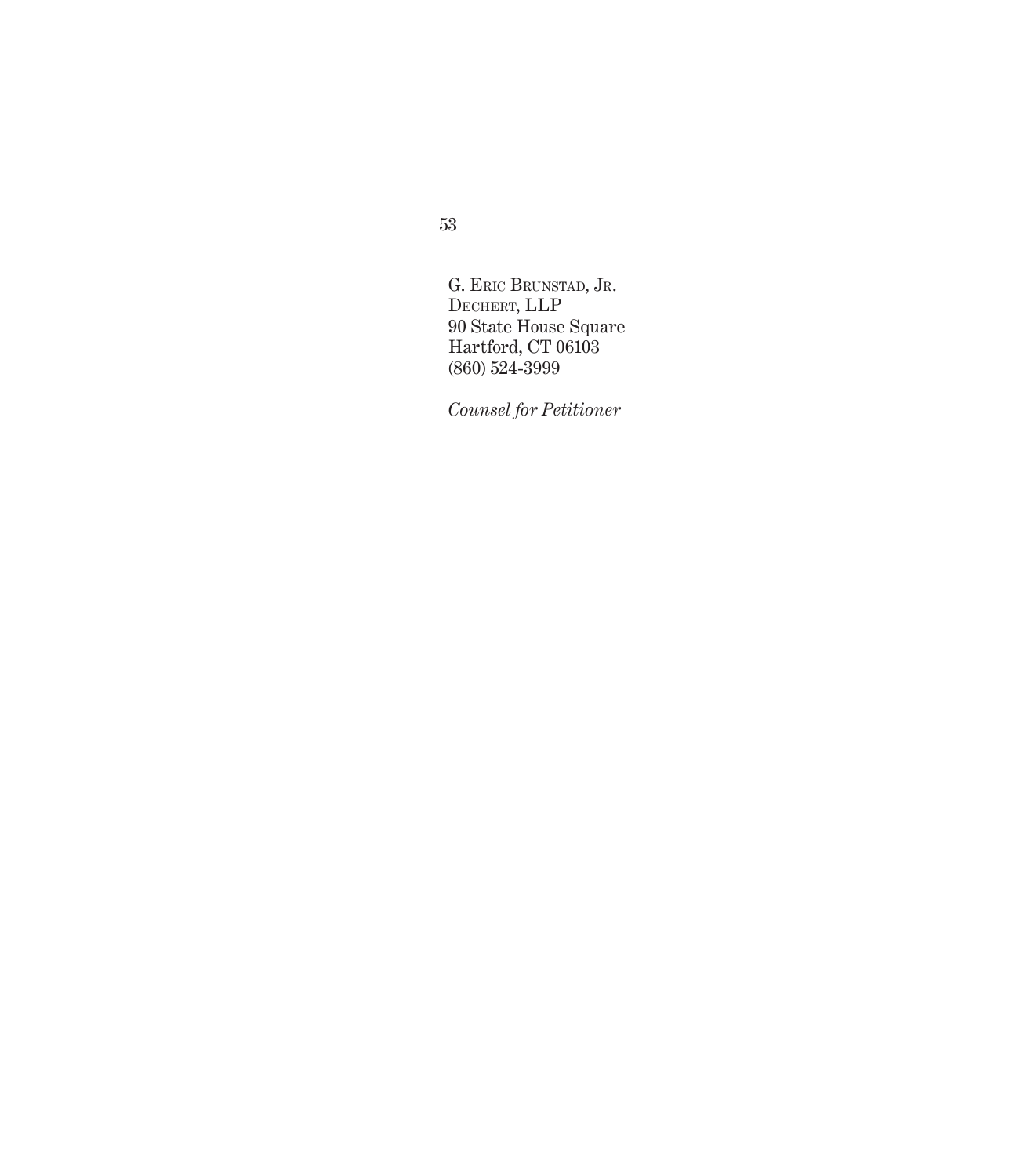# *Appendix* **APPENDIX — STATUTORY PROVISIONS INVOLVED**

1. Section 157 of Title 28 of the United States Code provides in pertinent part:

## **Procedures**

**(a)** Each district court may provide that any or all cases under title 11 and any or all proceedings arising under title 11 or arising in or related to a case under title 11 shall be referred to the bankruptcy judges for the district.

**(b)(1)** Bankruptcy judges may hear and determine all cases under title 11 and all core proceedings arising under title 11, or arising in a case under title 11, referred under subsection (a) of this section, and may enter appropriate orders and judgments, subject to review under section 158 of this title.

**(2)** Core proceedings include, but are not limited to—

**(A)** matters concerning the administration of the estate;

**(B)** allowance or disallowance of claims against the estate or exemptions from property of the estate, and estimation of claims or interests for the purposes of confirming a plan under chapter 11, 12, or 13 of title 11 but not the liquidation or estimation of contingent or unliquidated personal injury tort or wrongful death claims against the estate for purposes of distribution in a case under title 11;

#### 1a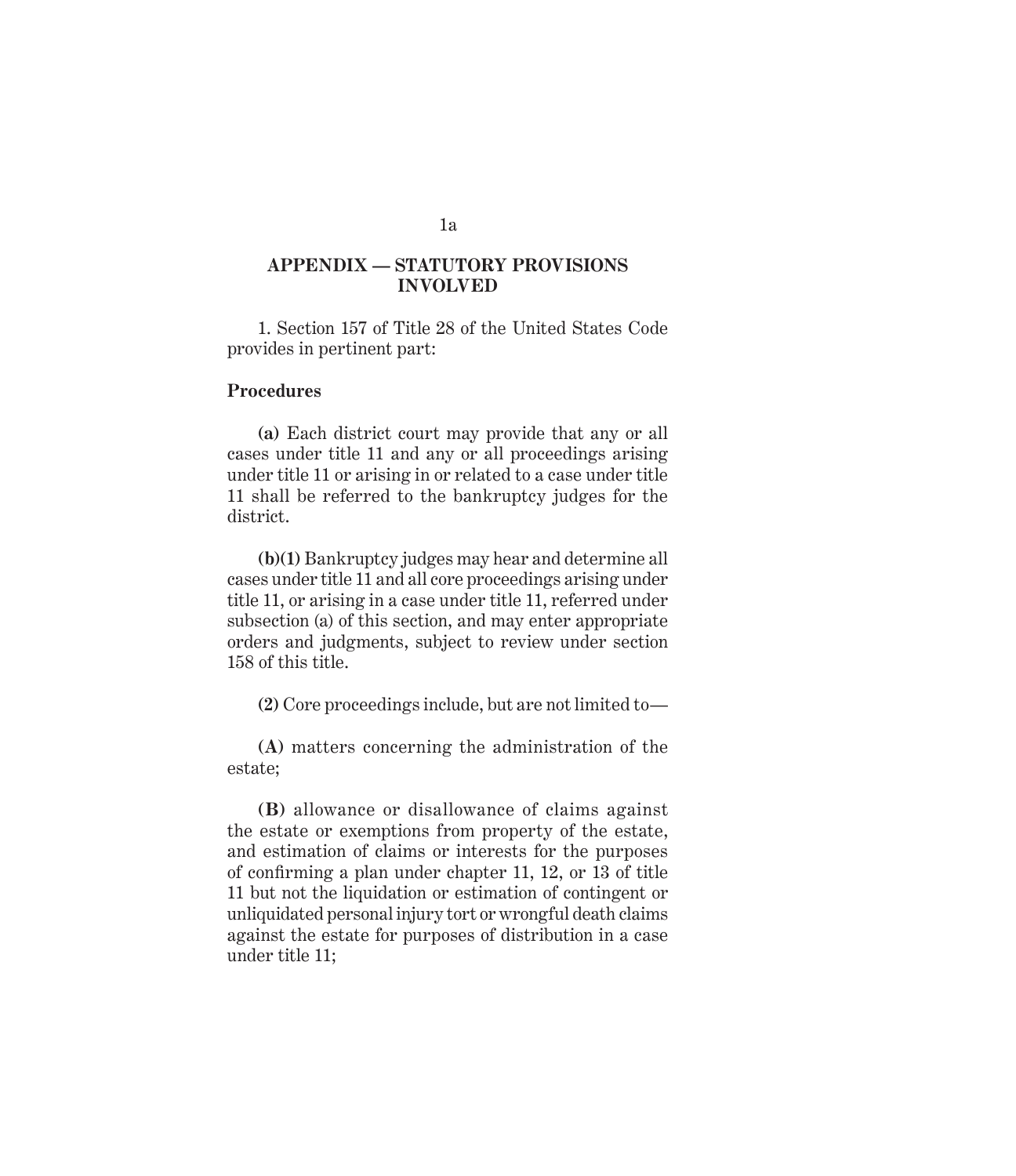**(C)** counterclaims by the estate against persons filing claims against the estate;

**(D)** orders in respect to obtaining credit;

**(E)** orders to turn over property of the estate;

**(F)** proceedings to determine, avoid, or recover preferences;

**(G)** motions to terminate, annul, or modify the automatic stay;

**(H)** proceedings to determine, avoid, or recover fraudulent conveyances;

**(I)** determinations as to the dischargeability of particular debts;

**(J)** objections to discharges;

**(K)** determinations of the validity, extent, or priority of liens;

**(L)** confirmations of plans;

**(M)** orders approving the use or lease of property, including the use of cash collateral;

**(N)** orders approving the sale of property other than property resulting from claims brought by the estate against persons who have not filed claims against the estate;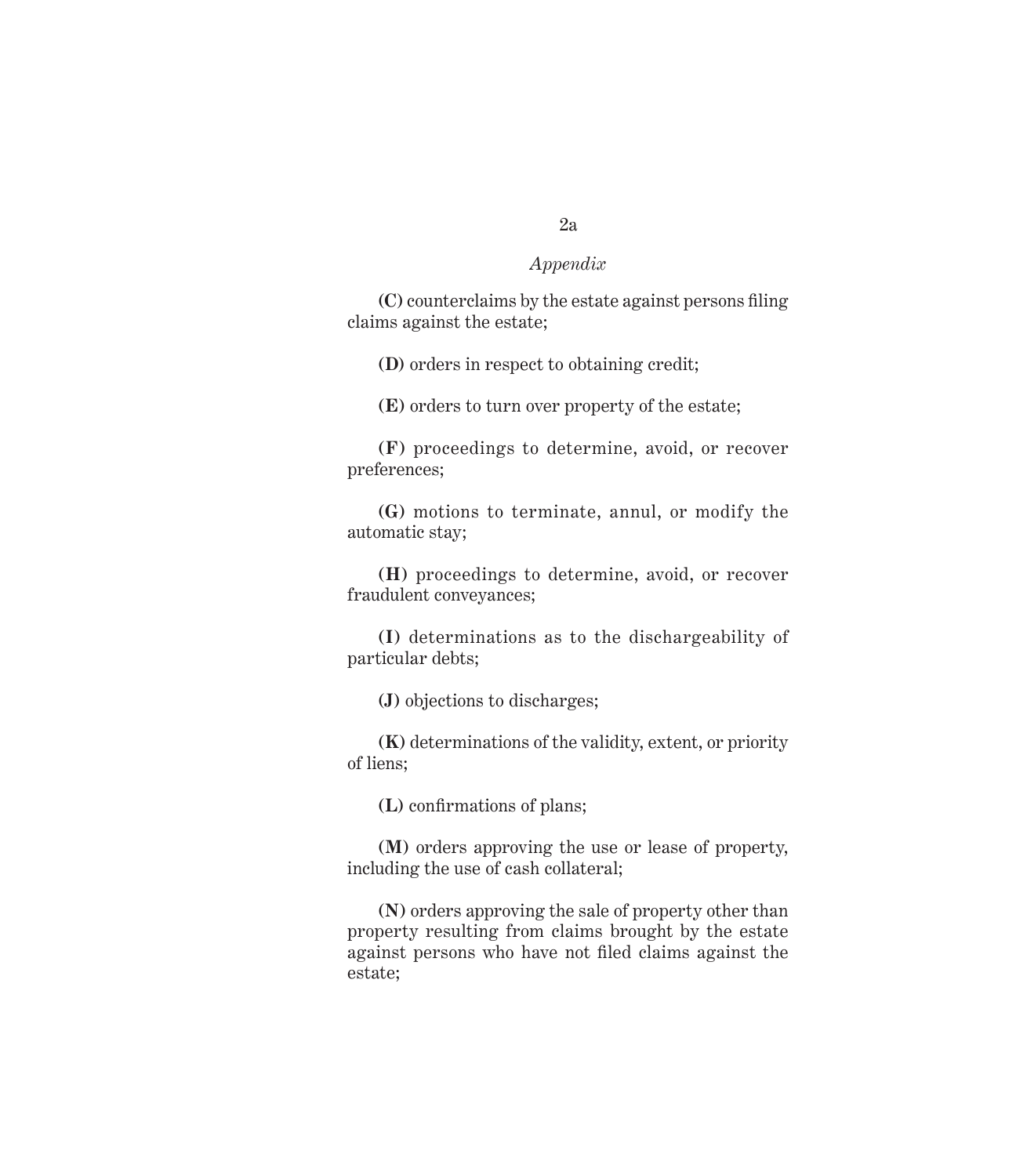**(O)** other proceedings affecting the liquidation of the assets of the estate or the adjustment of the debtorcreditor or the equity security holder relationship, except personal injury tort or wrongful death claims; and

**(P)** recognition of foreign proceedings and other matters under chapter 15 of title 11.

**(3)** The bankruptcy judge shall determine, on the judge's own motion or on timely motion of a party, whether a proceeding is a core proceeding under this subsection or is a proceeding that is otherwise related to a case under title 11. A determination that a proceeding is not a core proceeding shall not be made solely on the basis that its resolution may be affected by State law.

**(4)** Non-core proceedings under section 157(b)(2)(B) of title 28, United States Code, shall not be subject to the mandatory abstention provisions of section  $1334(c)(2)$ .

**(5)** The district court shall order that personal injury tort and wrongful death claims shall be tried in the district court in which the bankruptcy case is pending, or in the district court in the district in which the claim arose, as determined by the district court in which the bankruptcy case is pending.

2. Section 158 of Title 28 of the United States Code provides in pertinent part: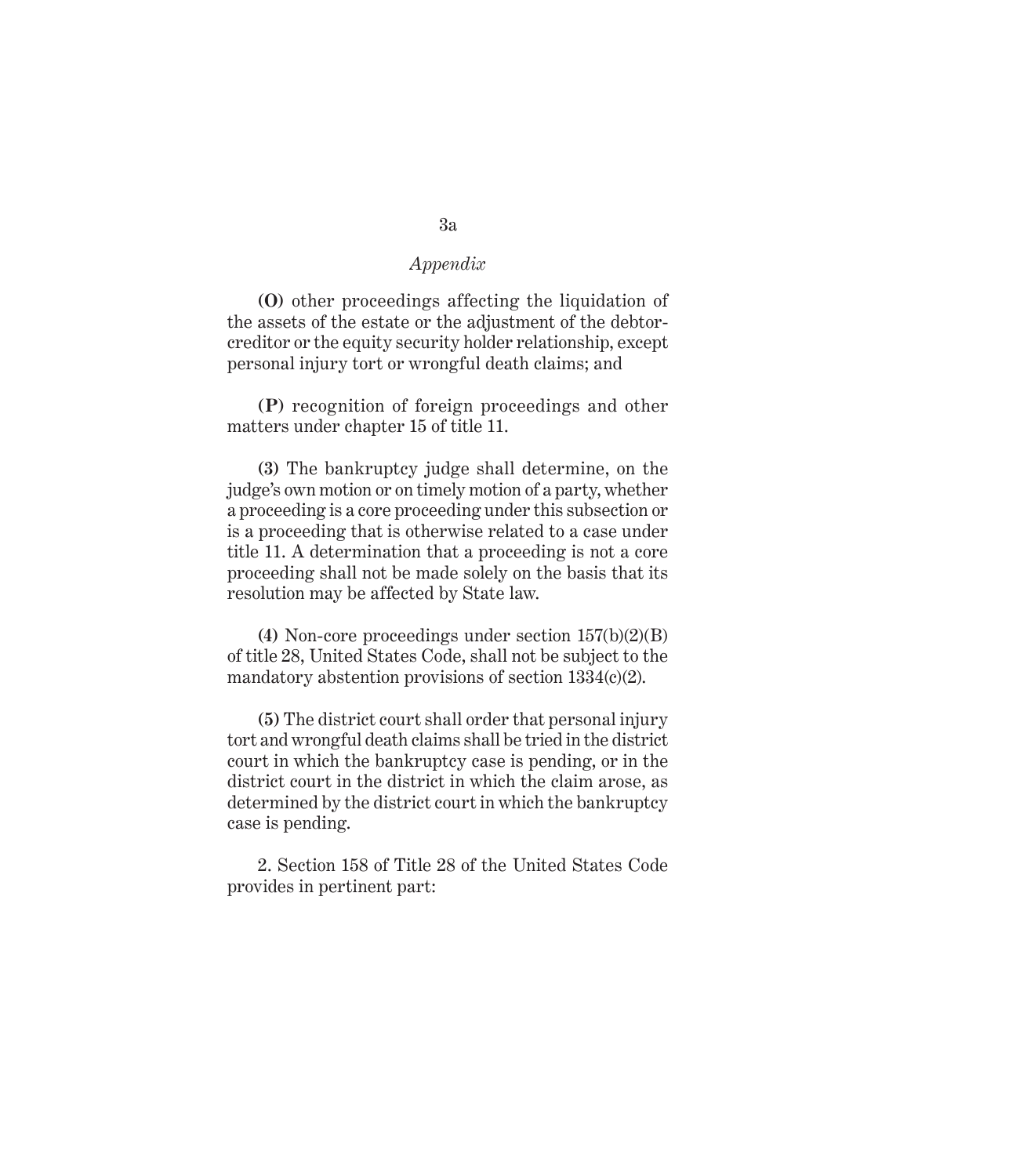# **Appeals**

**(a)** The district courts of the United States shall have jurisdiction to hear appeals

**(1)** from final judgments, orders, and decrees;

**(2)** from interlocutory orders and decrees issued under section 1121(d) of title 11 increasing or reducing the time periods referred to in section 1121 of such title; and

**(3)** with leave of the court, from other interlocutory orders and decrees, of bankruptcy judges entered in cases and proceedings referred to the bankruptcy judges under section 157 of this title. An appeal under this subsection shall be taken only to the district court for the judicial district in which the bankruptcy judge is serving.

**(b)(1)** The judicial council of a circuit shall establish a bankruptcy appellate panel service composed of bankruptcy judges of the districts in the circuit who are appointed by the judicial council in accordance with paragraph (3), to hear and determine, with the consent of all the parties, appeals under subsection (a) unless the judicial council finds that—

**(A)** there are insufficient judicial resources available in the circuit; or

**(B)** establishment of such service would result in undue delay or increased cost to parties in cases under title 11.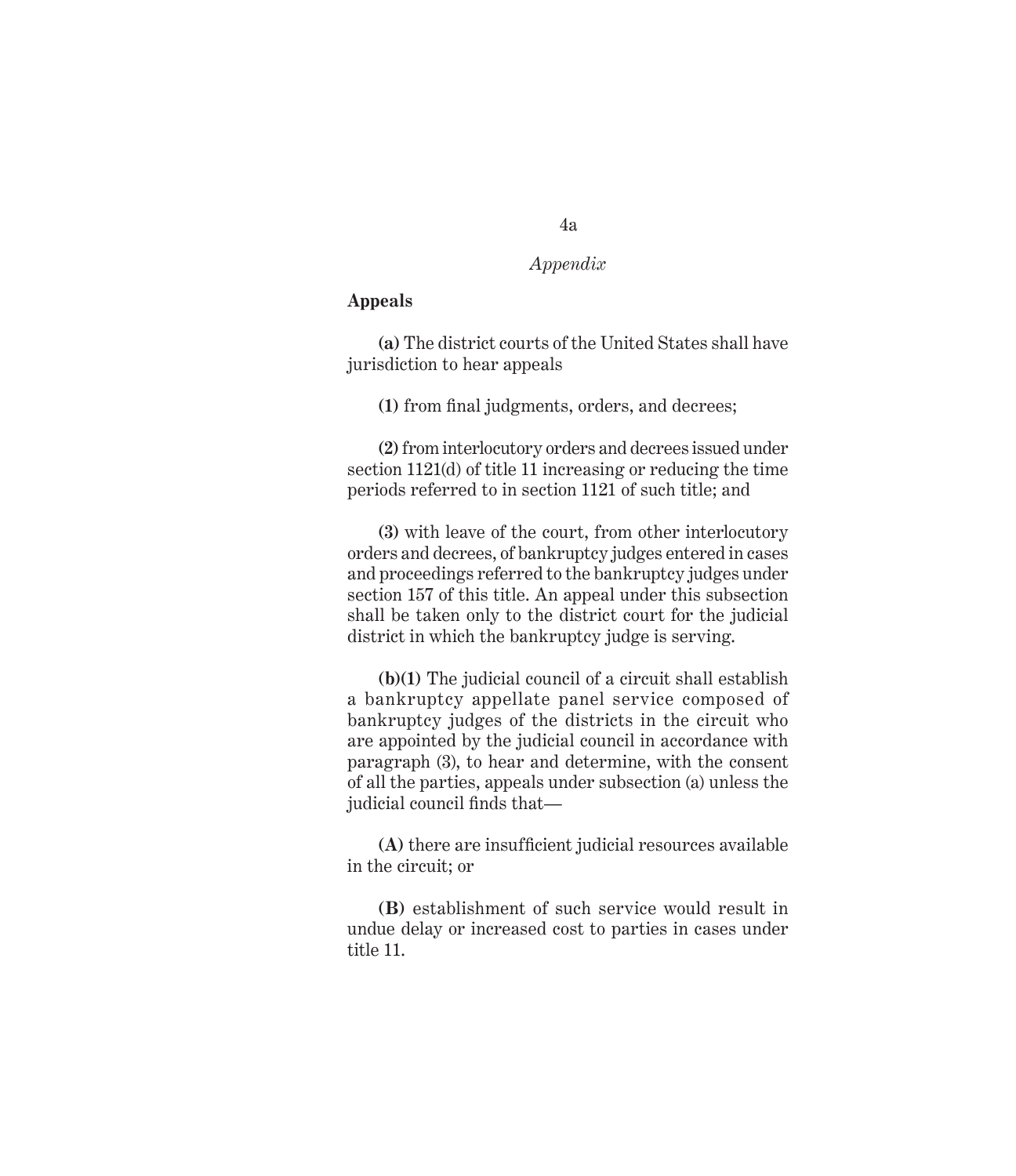Not later than 90 days after making the finding, the judicial council shall submit to the Judicial Conference of the United States a report containing the factual basis of such finding.

**(2)(A)** A judicial council may reconsider, at any time, the finding described in paragraph (1).

**(B)** On the request of a majority of the district judges in a circuit for which a bankruptcy appellate panel service is established under paragraph (1), made after the expiration of the 1-year period beginning on the date such service is established, the judicial council of the circuit shall determine whether a circumstance specified in subparagraph (A) or (B) of such paragraph exists.

**(C)** On its own motion, after the expiration of the 3-year period beginning on the date a bankruptcy appellate panel service is established under paragraph (1), the judicial council of the circuit may determine whether a circumstance specified in subparagraph (A) or (B) of such paragraph exists.

**(D)** If the judicial council finds that either of such circumstances exists, the judicial council may provide for the completion of the appeals then pending before such service and the orderly termination of such service.

**(3)** Bankruptcy judges appointed under paragraph (1) shall be appointed and may be reappointed under such paragraph.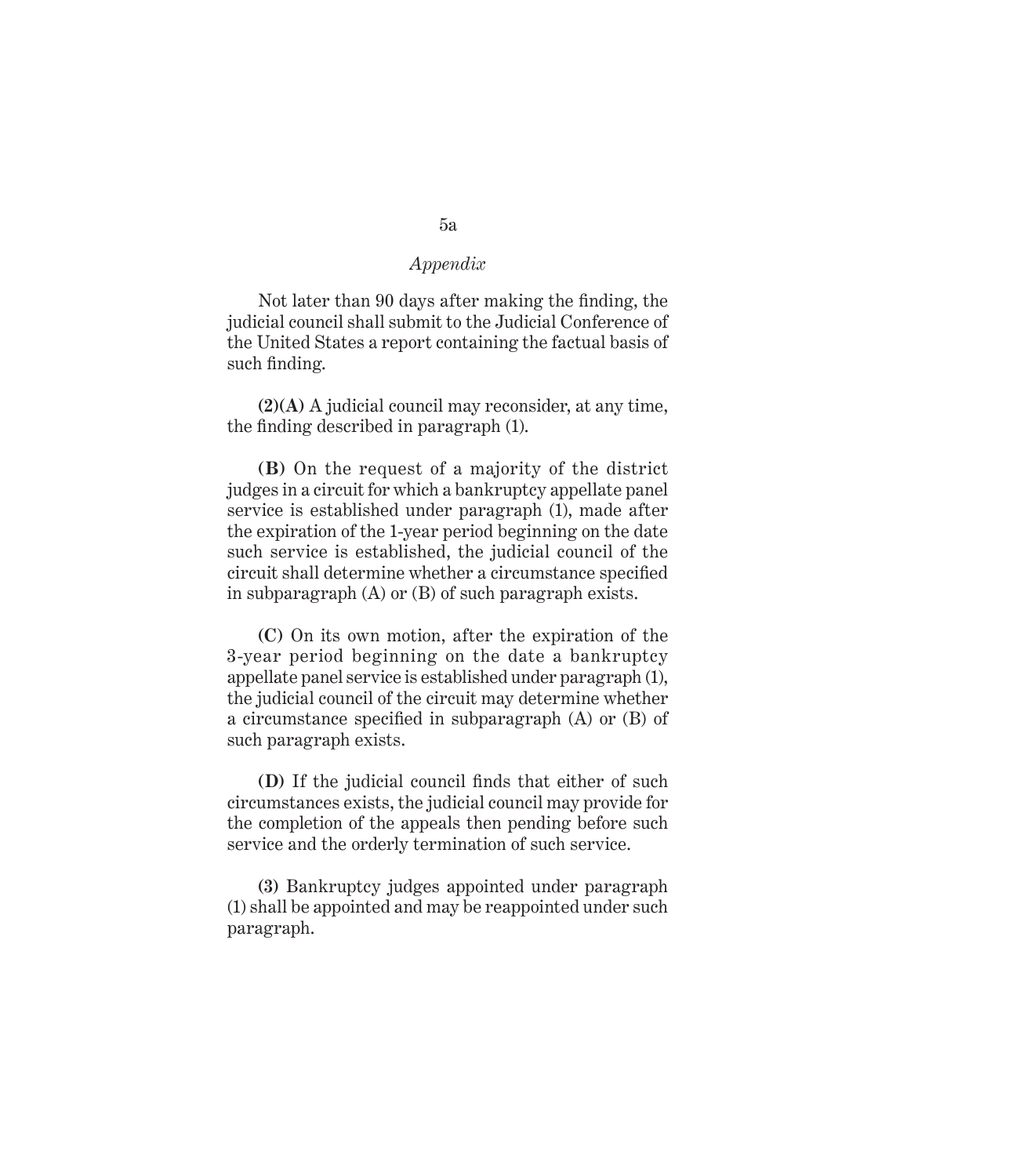**(4)** If authorized by the Judicial Conference of the United States, the judicial councils of 2 or more circuits may establish a joint bankruptcy appellate panel comprised of bankruptcy judges from the districts within the circuits for which such panel is established, to hear and determine, upon the consent of all the parties, appeals under subsection (a) of this section.

**(5)** An appeal to be heard under this subsection shall be heard by a panel of 3 members of the bankruptcy appellate panel service, except that a member of such service may not hear an appeal originating in the district for which such member is appointed or designated under section 152 of this title.

**(6)** Appeals may not be heard under this subsection by a panel of the bankruptcy appellate panel service unless the district judges for the district in which the appeals occur, by majority vote, have authorized such service to hear and determine appeals originating in such district.

#### **\* \* \* \* \***

**(d)(1)** The courts of appeals shall have jurisdiction of appeals from all final decisions, judgments, orders, and decrees entered under subsections (a) and (b) of this section.

**(2)(A)** The appropriate court of appeals shall have jurisdiction of appeals described in the first sentence of subsection (a) if the bankruptcy court, the district court, or the bankruptcy appellate panel involved, acting on its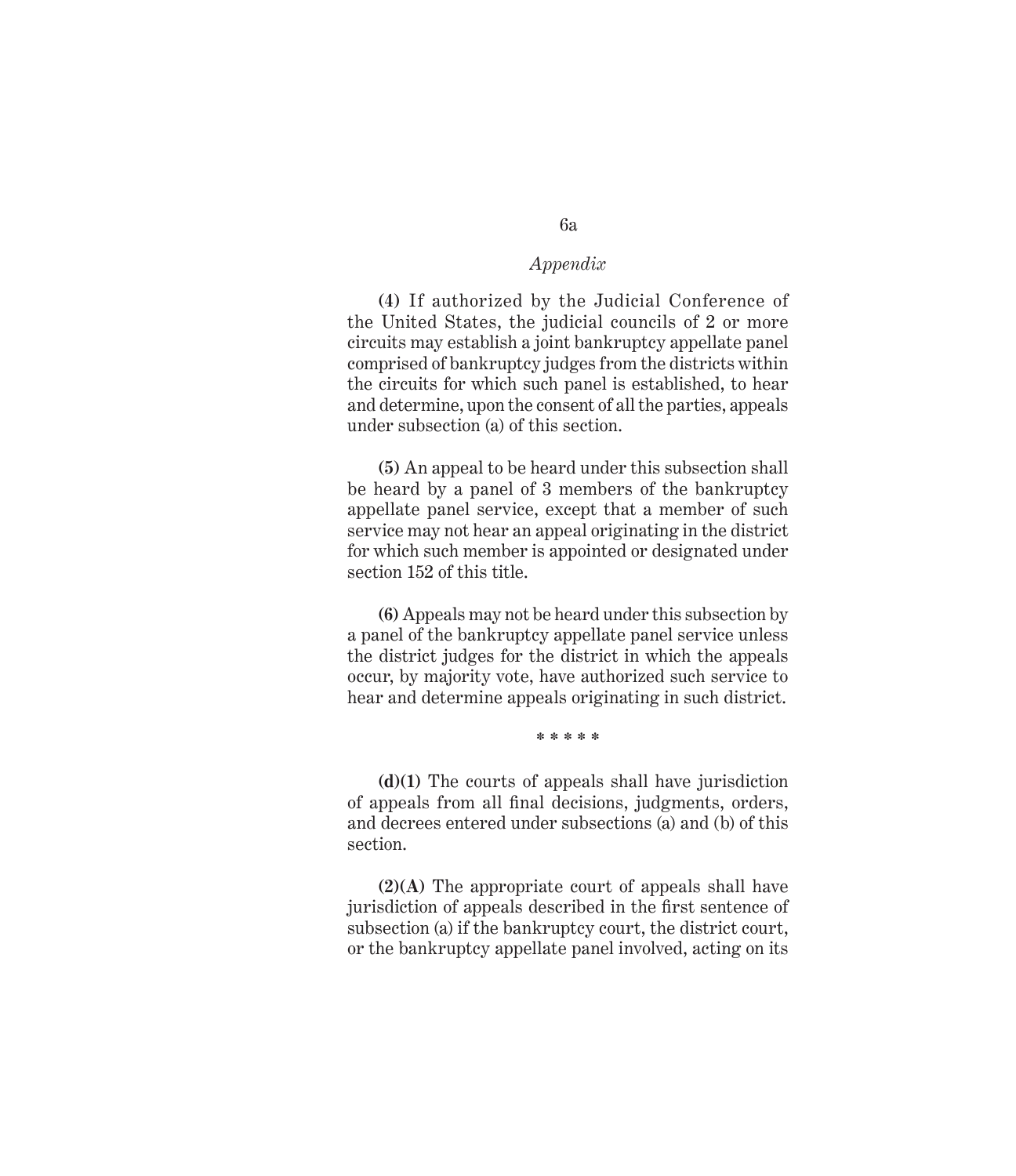own motion or on the request of a party to the judgment, order, or decree described in such first sentence, or all the appellants and appellees (if any) acting jointly, certify that—

**(i)** the judgment, order, or decree involves a question of law as to which there is no controlling decision of the court of appeals for the circuit or of the Supreme Court of the United States, or involves a matter of public importance;

**(ii)** the judgment, order, or decree involves a question of law requiring resolution of conflicting decisions; or

**(iii)** an immediate appeal from the judgment, order, or decree may materially advance the progress of the case or proceeding in which the appeal is taken; and if the court of appeals authorizes the direct appeal of the judgment, order, or decree.

**(B)** If the bankruptcy court, the district court, or the bankruptcy appellate panel—

**(i)** on its own motion or on the request of a party, determines that a circumstance specified in clause (i), (ii), or (iii) of subparagraph (A) exists; or

**(ii)** receives a request made by a majority of the appellants and a majority of appellees (if any) to make the certification described in subparagraph (A); then the bankruptcy court, the district court, or the bankruptcy appellate panel shall make the certification described in subparagraph (A).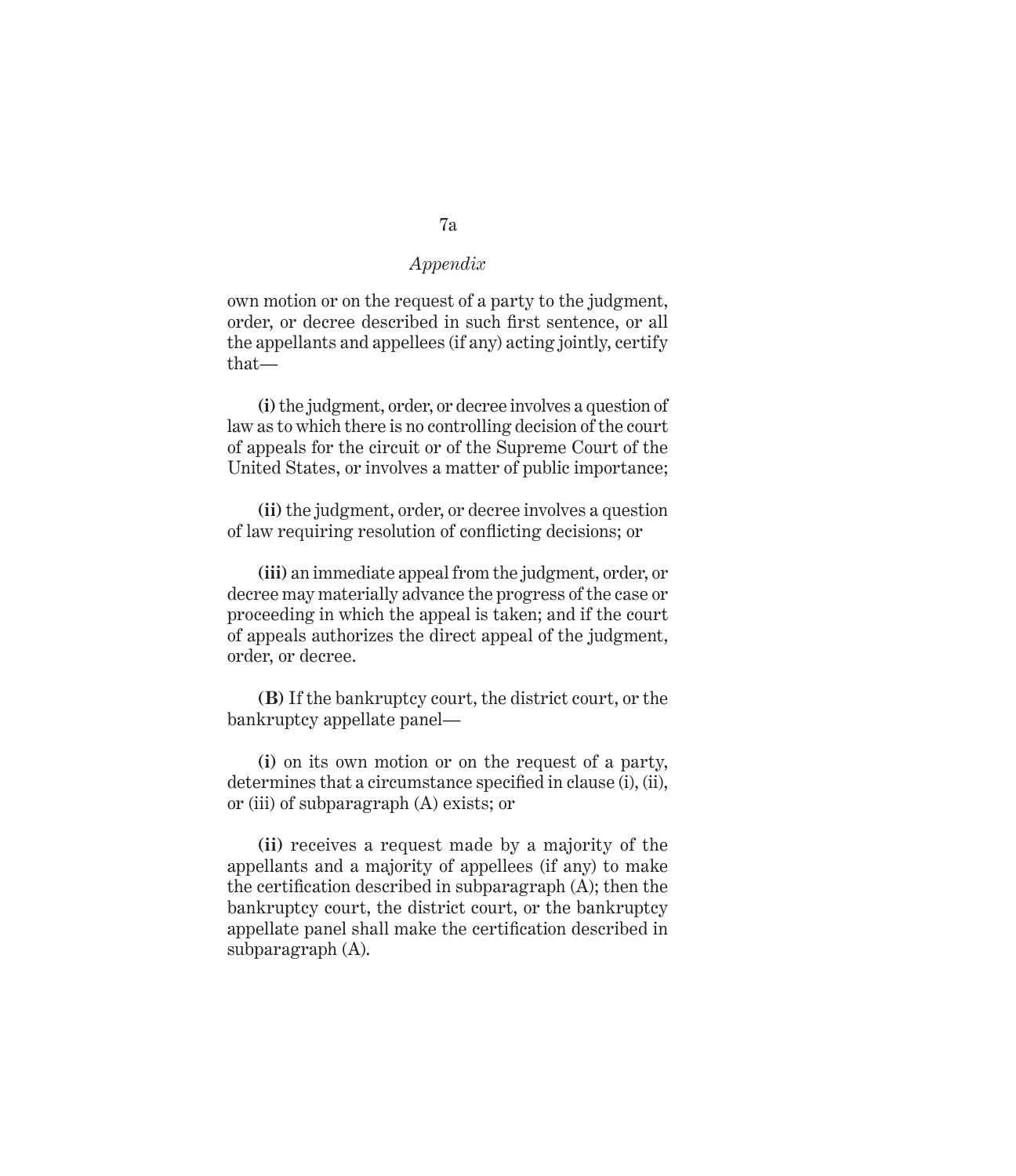**(C)** The parties may supplement the certification with a short statement of the basis for the certification.

**(D)** An appeal under this paragraph does not stay any proceeding of the bankruptcy court, the district court, or the bankruptcy appellate panel from which the appeal is taken, unless the respective bankruptcy court, district court, or bankruptcy appellate panel, or the court of appeals in which the appeal is pending, issues a stay of such proceeding pending the appeal.

**(E)** Any request under subparagraph (B) for certification shall be made not later than 60 days after the entry of the judgment, order, or decree.

3. Section 1291 of Title 28 of the United States Code provides:

## **Final decisions of the district courts**

The courts of appeals (other than the United States Court of Appeals for the Federal Circuit) shall have jurisdiction of appeals from all final decisions of the district courts of the United States, the United States District Court for the District of the Canal Zone, the District Court of Guam, and the District Court of the Virgin Islands, except where a direct review may be had in the Supreme Court. The jurisdiction of the United States Court of Appeals for the Federal Circuit shall be limited to the jurisdiction described in sections 1292(c) and (d) and 1295 of this title.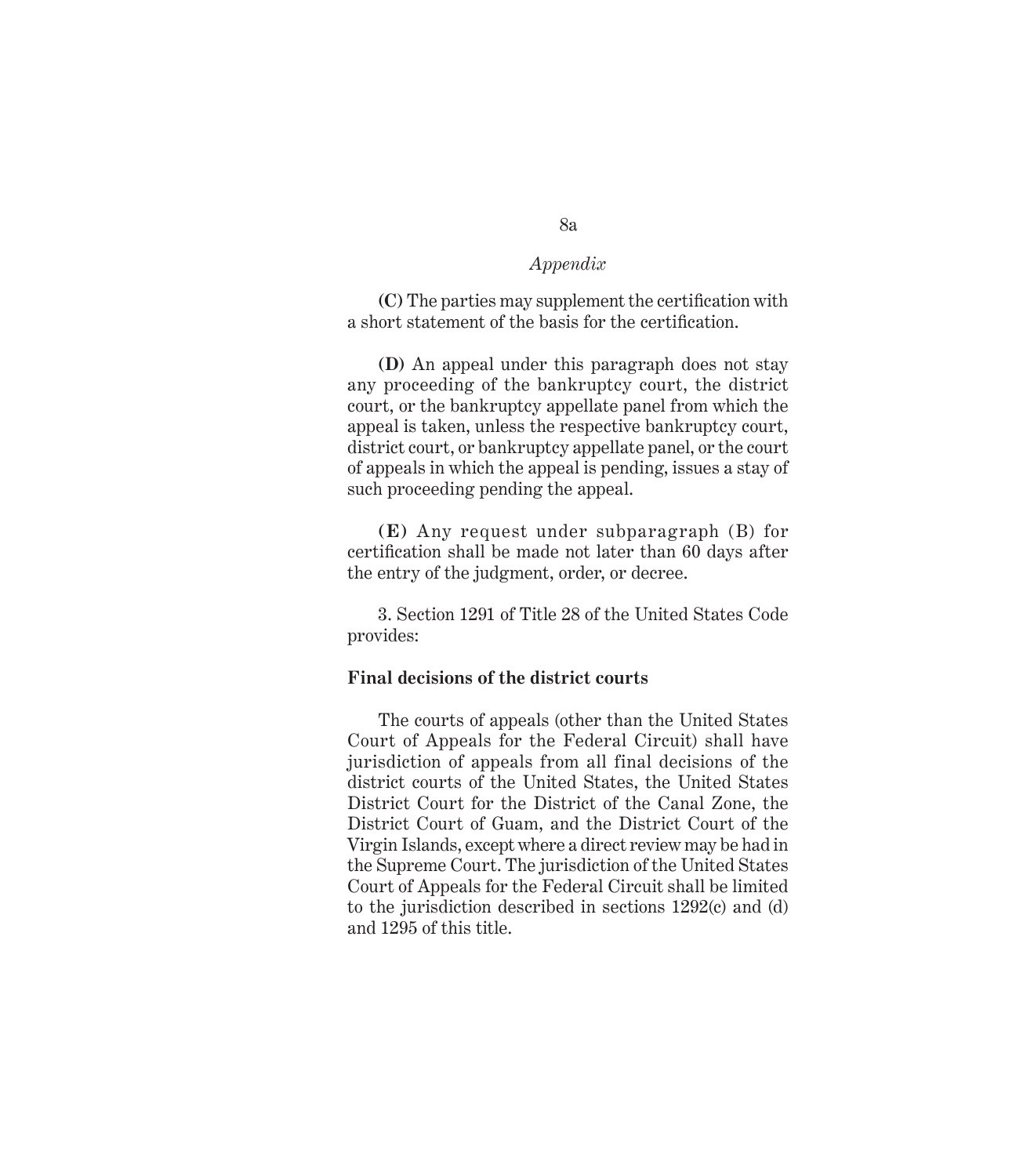4. Section 1292 of Title 28 of the United States Code Provides in pertinent part:

#### **Interlocutory Decisions**

\* \* \* \* \*

(b) When a district judge, in making in a civil action an order not otherwise appealable under this section, shall be of the opinion that such order involves a controlling question of law as to which there is substantial ground for difference of opinion and that an immediate appeal from the order may materially advance the ultimate termination of the litigation, he shall so state in writing in such order. The Court of Appeals which would have jurisdiction of an appeal of such action may thereupon, in its discretion, permit an appeal to be taken from such order, if application is made to it within ten days after the entry of the order: Provided, however, That application for an appeal hereunder shall not stay proceedings in the district court unless the district judge or the Court of Appeals or a judge thereof shall so order.

5. Section 362 of Title 11 of the United States Code provides in pertinent part:

#### **Automatic Stay**

**(a)** Except as provided in subsection (b) of this section, a petition filed under section 301, 302, or 303 of this title, or an application filed under section 5(a)(3) of the Securities Investor Protection Act of 1970, operates as a stay, applicable to all entities, of—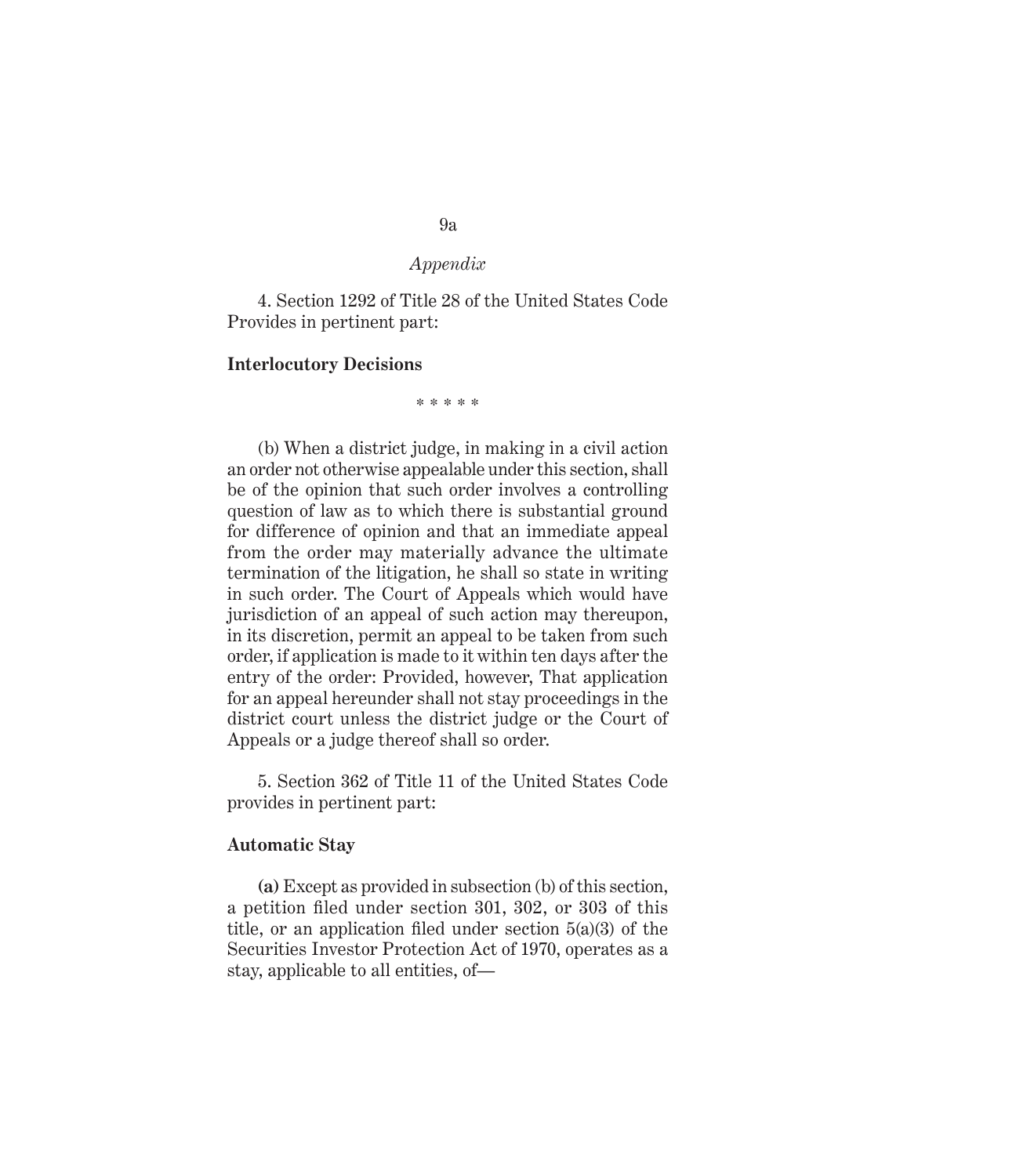## 10a

## *Appendix*

**(1)** the commencement or continuation, including the issuance or employment of process, of a judicial, administrative, or other action or proceeding against the debtor that was or could have been commenced before the commencement of the case under this title, or to recover a claim against the debtor that arose before the commencement of the case under this title;

**(2)** the enforcement, against the debtor or against property of the estate, of a judgment obtained before the commencement of the case under this title;

**(3)** any act to obtain possession of property of the estate or of property from the estate or to exercise control over property of the estate;

**(4)** any act to create, perfect, or enforce any lien against property of the estate;

**(5)** any act to create, perfect, or enforce against property of the debtor any lien to the extent that such lien secures a claim that arose before the commencement of the case under this title;

**(6)** any act to collect, assess, or recover a claim against the debtor that arose before the commencement of the case under this title;

**(7)** the setoff of any debt owing to the debtor that arose before the commencement of the case under this title against any claim against the debtor; and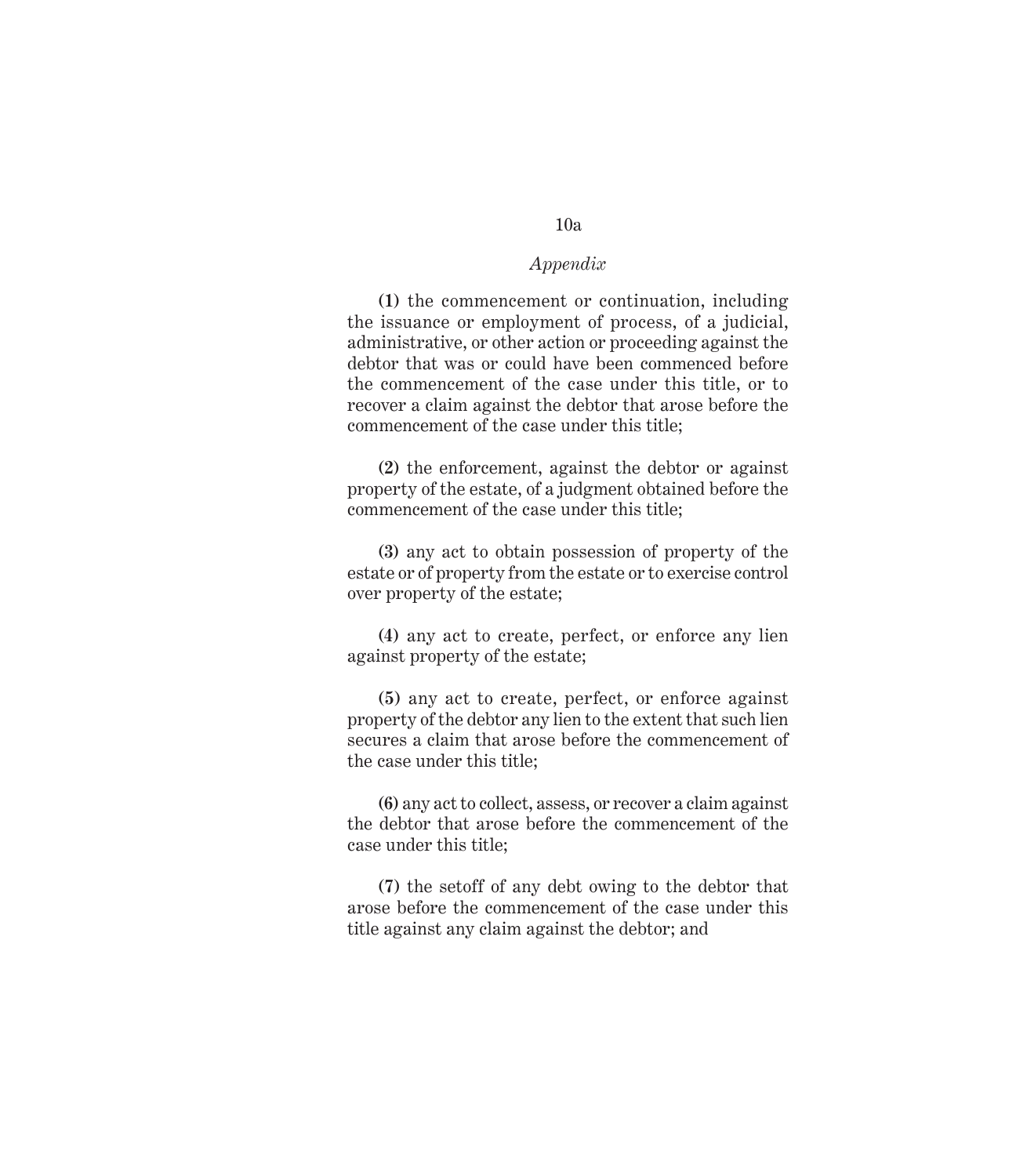**(8)** the commencement or continuation of a proceeding before the United States Tax Court concerning a tax liability of a debtor that is a corporation for a taxable period the bankruptcy court may determine or concerning the tax liability of a debtor who is an individual for a taxable period ending before the date of the order for relief under this title.

**\* \* \* \* \***

**(d)** On request of a party in interest and after notice and a hearing, the court shall grant relief from the stay provided under subsection (a) of this section, such as by terminating, annulling, modifying, or conditioning such stay—

**(1)** for cause, including the lack of adequate protection of an interest in property of such party in interest;

**(2)** with respect to a stay of an act against property under subsection (a) of this section, if—

**(A)** the debtor does not have an equity in such property; and

**(B)** such property is not necessary to an effective reorganization;

**(3)** with respect to a stay of an act against single asset real estate under subsection (a), by a creditor whose claim is secured by an interest in such real estate, unless, not later than the date that is 90 days after the entry of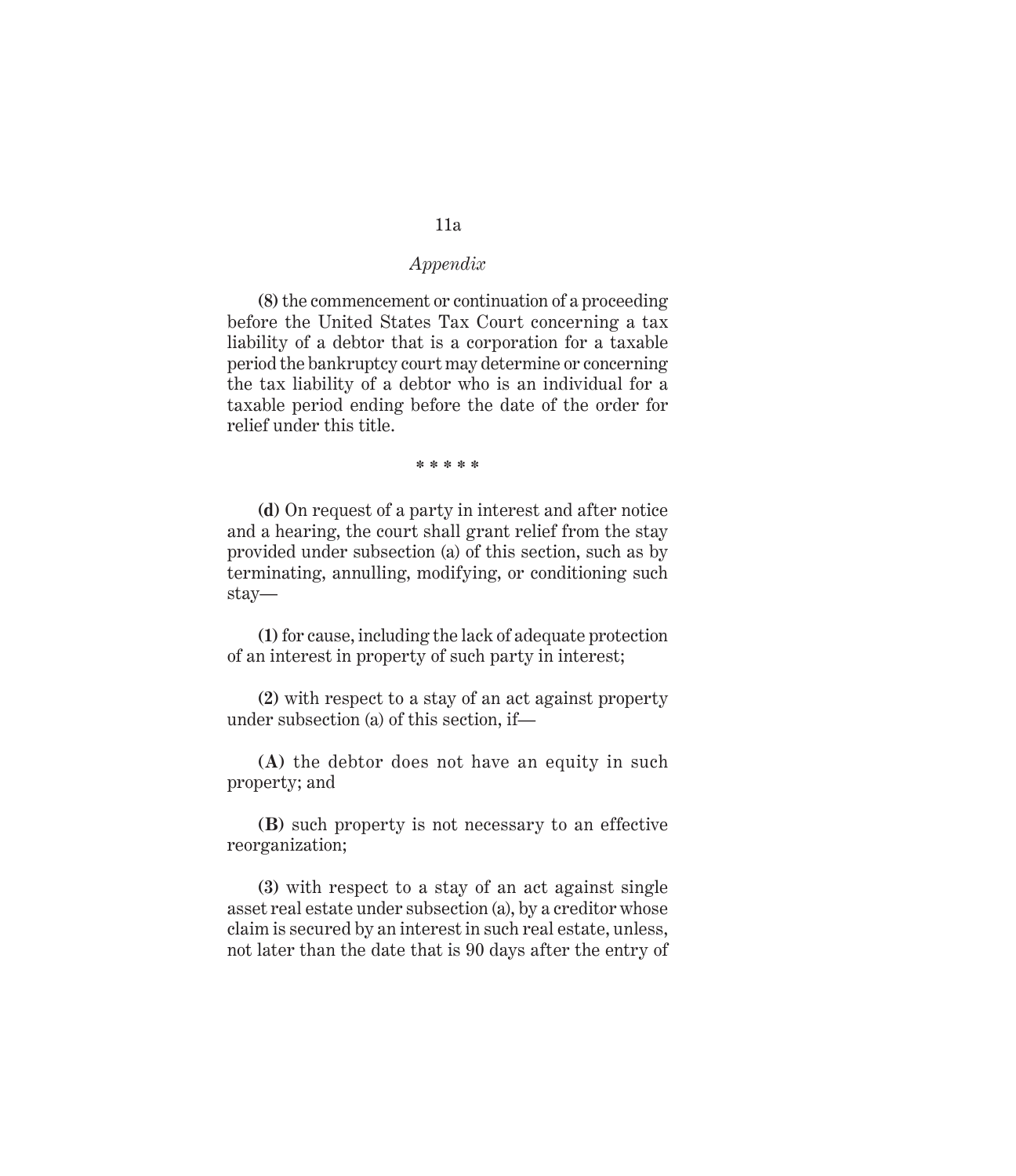the order for relief (or such later date as the court may determine for cause by order entered within that 90-day period) or 30 days after the court determines that the debtor is subject to this paragraph, whichever is later—

**(A)** the debtor has filed a plan of reorganization that has a reasonable possibility of being confirmed within a reasonable time; or

**(B)** the debtor has commenced monthly payments that—

**(i)** may, in the debtor's sole discretion, notwithstanding section  $363(c)(2)$ , be made from rents or other income generated before, on, or after the date of the commencement of the case by or from the property to each creditor whose claim is secured by such real estate (other than a claim secured by a judgment lien or by an unmatured statutory lien); and

**(ii)** are in an amount equal to interest at the then applicable nondefault contract rate of interest on the value of the creditor's interest in the real estate; or

**(4)** with respect to a stay of an act against real property under subsection (a), by a creditor whose claim is secured by an interest in such real property, if the court finds that the filing of the petition was part of a scheme to delay, hinder, or defraud creditors that involved either—

**(A)** transfer of all or part ownership of, or other interest in, such real property without the consent of the secured creditor or court approval; or